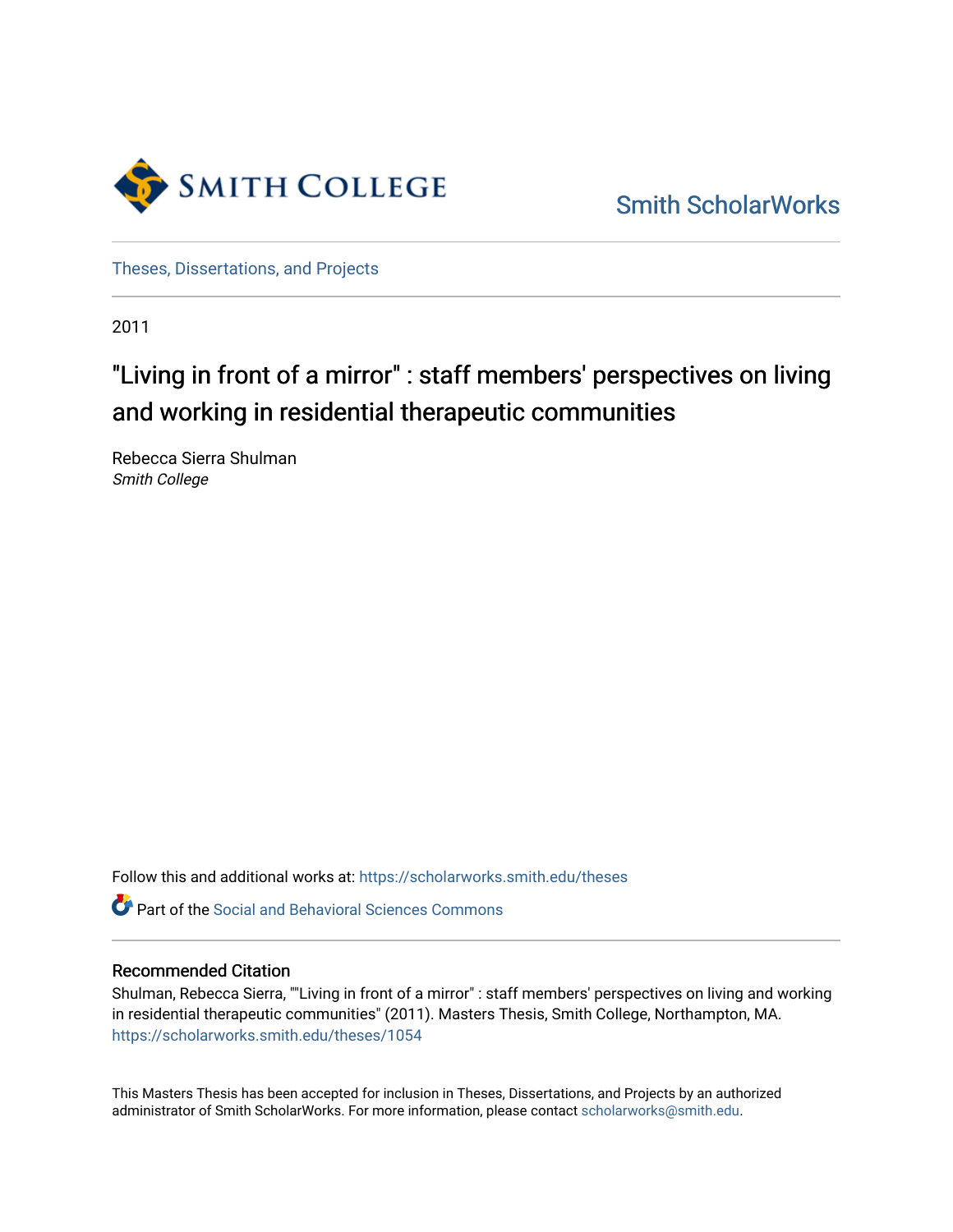Rebecca Shulman "Living In Front of a Mirror": Staff Members' Perspectives On Living and working in Residential Therapeutic Communities

## **ABSTRACT**

This qualitative study was developed in order to gather information on residential therapeutic communities for individuals in mental health recovery. Although there is much literature on the therapeutic community modality, little is written about residential therapeutic communities (RTCs) in which staff members alongside clients in the community. The researcher was interested in gathering perspectives of current and former staff members who have worked and lived in such communities. Ten participants from two separate residential therapeutic communities in New England were interviewed. Participants must have shared a home with clients for at least 3 months. All participants were asked open-ended questions that prompted them to reflect on their experience as a staff member, to describe motivations for taking the job, to name rewards and challenges of their role, and to describe how they experienced the overlap between their home life and their professional role. Major findings of the study include: staff members were motivated to take on their job because of the unique opportunity to live in a community, and staff members often experienced challenges in navigating physical, personal, and psychic boundaries with clients and with the community as a whole. Another finding was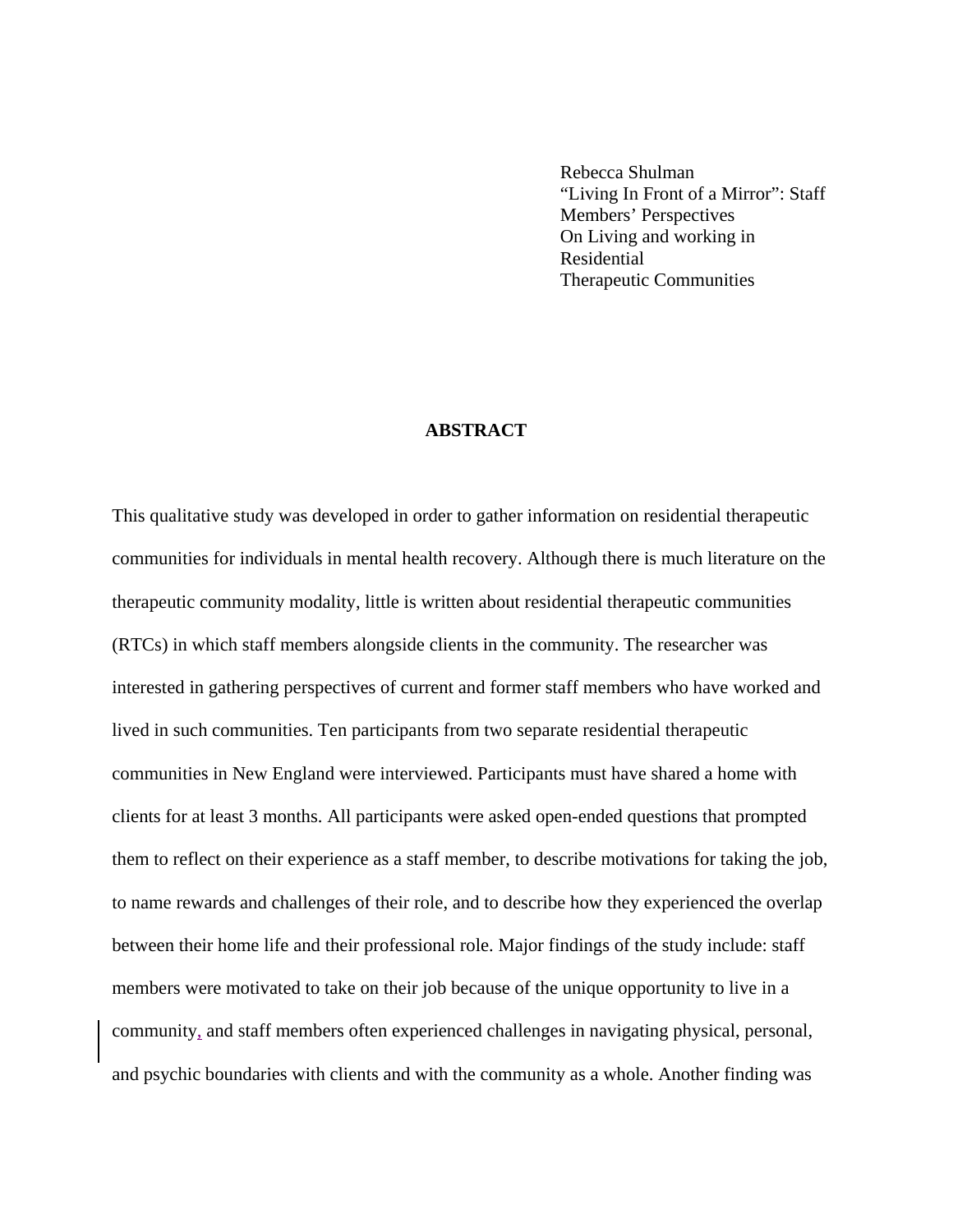that participants valued the experience of living and working in residential therapeutic communities for many reasons. In particular, participants noted that the complexity of navigating therapeutic and personal boundary challenges allowed them opportunities to develop authenticity as well as deepen their own self-awareness and relational skills.

 $\overline{\phantom{a}}$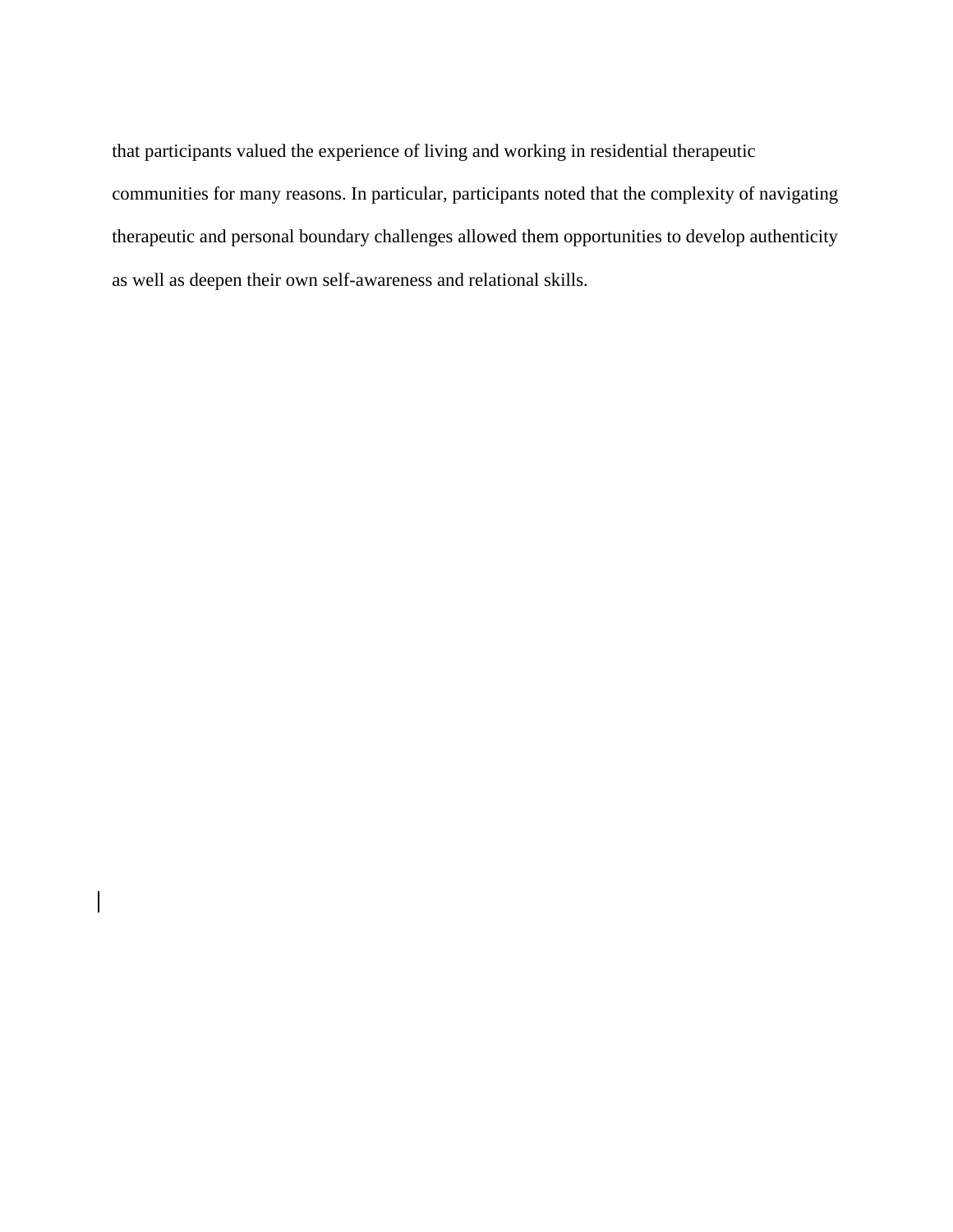# **"LIVING IN FRONT OF A MIRROR": STAFF MEMBERS' PERSPECTIVES ON LIVING AND WORKING IN RESIDENTIAL THERAPEUTIC COMMUNITIES**

A project based upon an independent investigation, submitted in partial fulfillment of the requirements for the degree of Master of Social Work.

Rebecca Shulman

Smith College School for Social Work Northampton, Massachusetts, 01060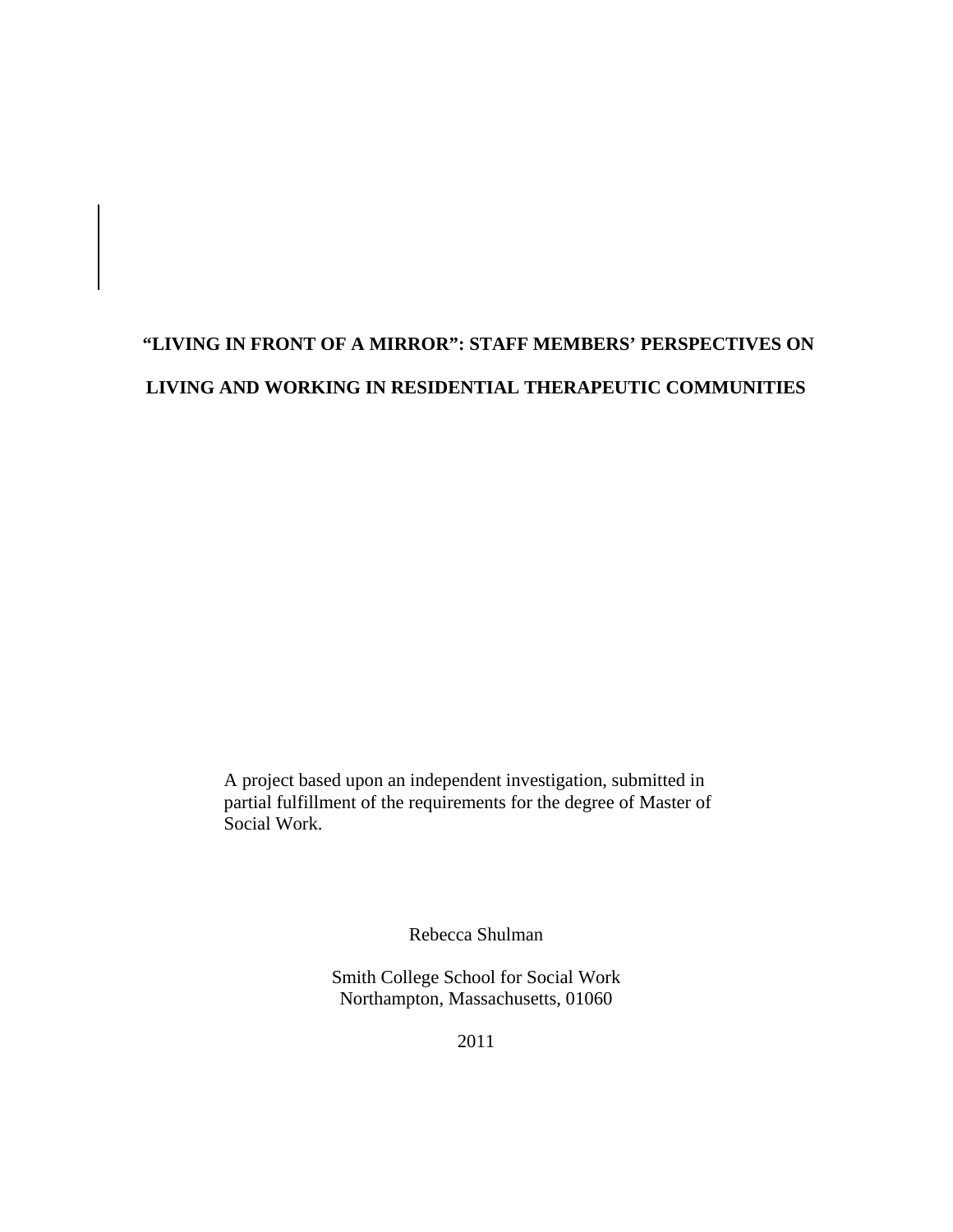## **ACKNOWLEDGEMENTS**

This thesis could not have been completed without the help of many people. I wish to thank my thesis advisor, Michael Murphy for his encouraging feedback. Additionally, I would like to thank my friends and family for their support and humor. I would like to thank the men and women who took part in this study for sharing their insight and their stories. Finally, thank you to Stephen for everything.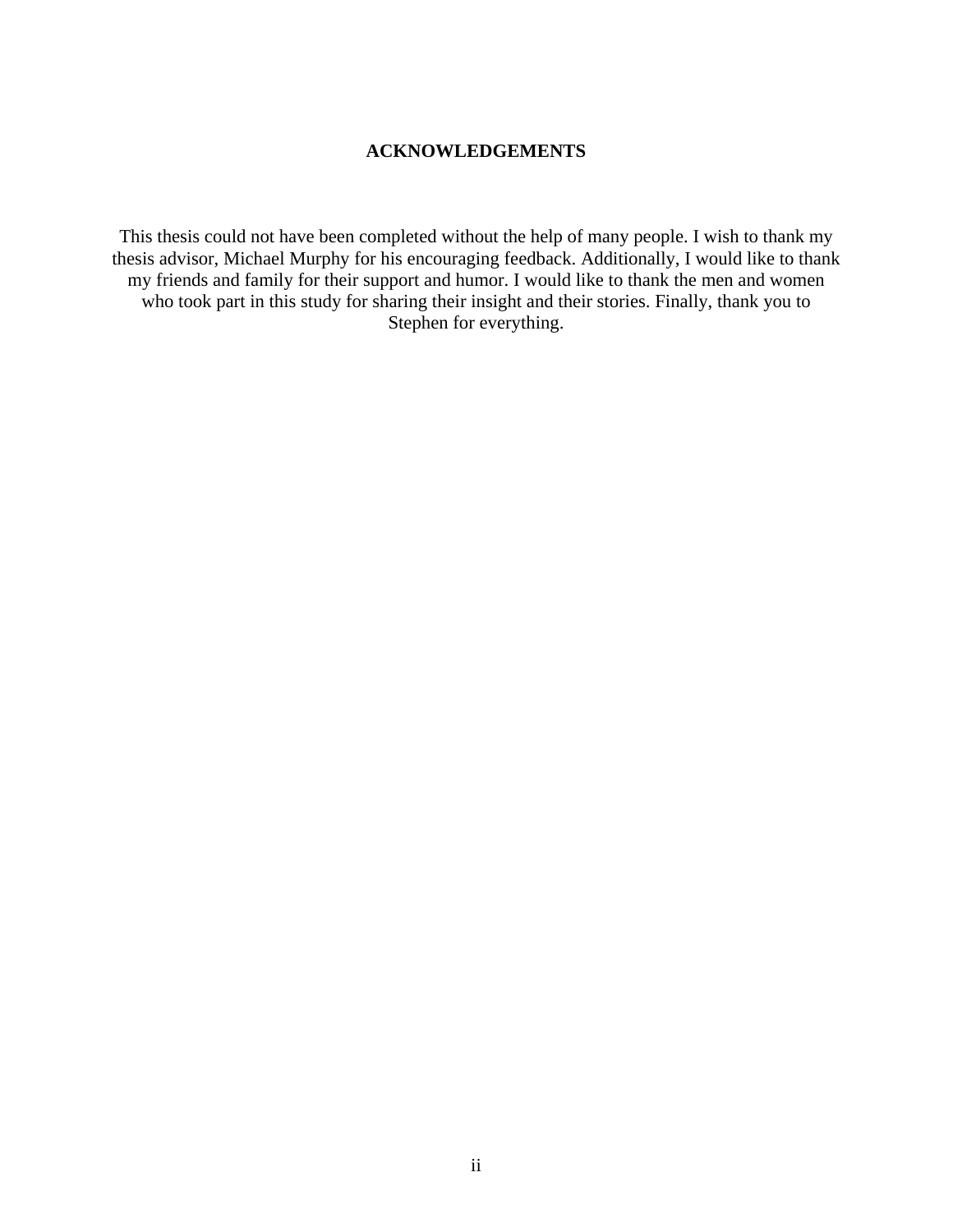## **TABLE OF CONTENTS**

| $\cdots$<br>111 |
|-----------------|

## **CHAPTER**

|  | 22 |
|--|----|
|  | 27 |
|  | 45 |
|  | 53 |
|  |    |

## **APPENDICES**

| 55 |
|----|
|    |
|    |
|    |
|    |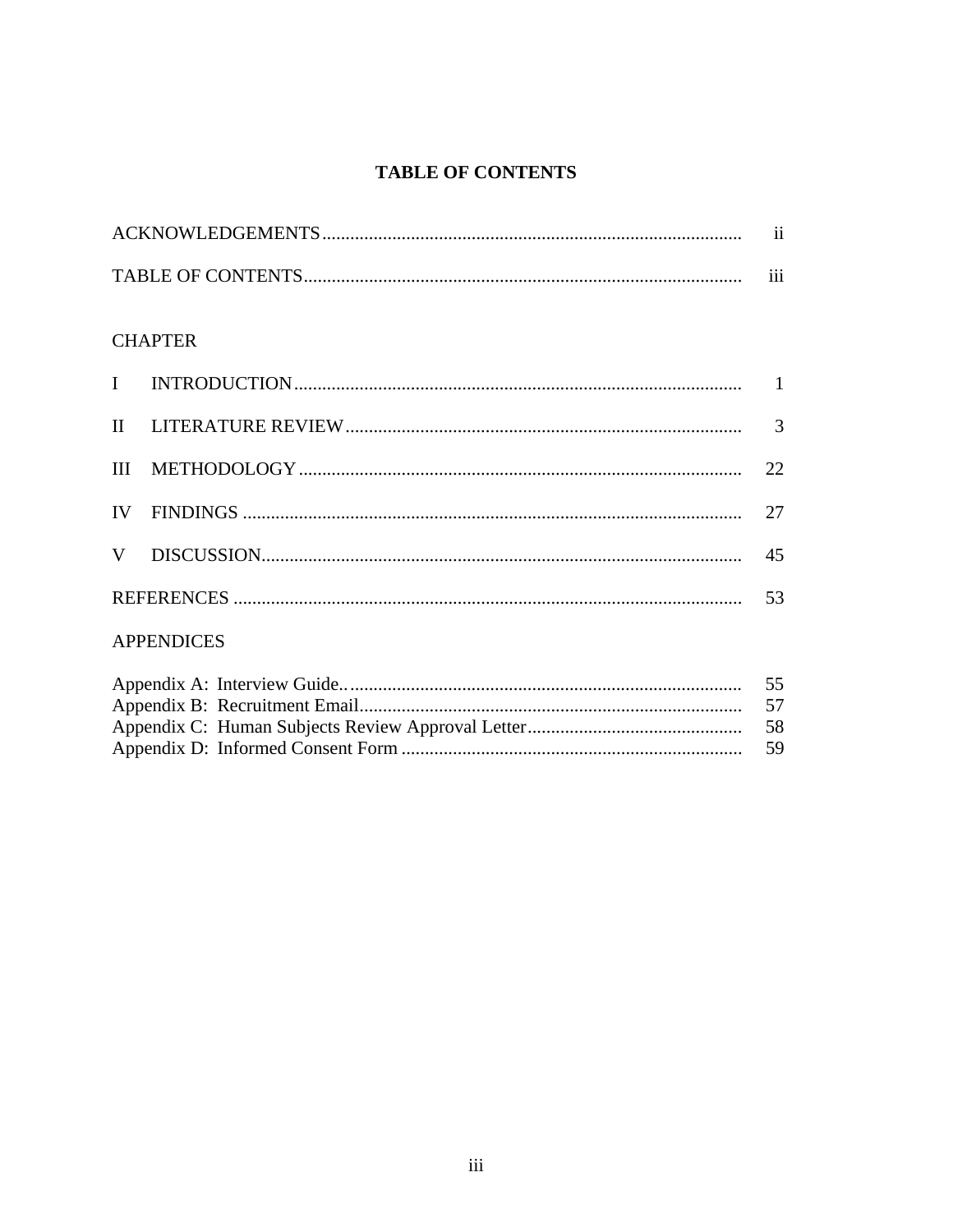#### **CHAPTER ONE**

#### **Introduction**

The objective of this study was to gather the narratives of individuals who have worked as staff members in *residential therapeutic communities (RTCs)* while also living alongside their clients as full-time community members. The communities of interest in this study are treatment centers for individuals in recovery from mental illness, emotional disturbance, and co-occurring substance abuse issues. The definition of a *therapeutic community (TC)* is a " consciously designed social environment and programme within a residential or day unit in which the social and group process is harnessed with therapeutic intent. In the therapeutic community, the community is the primary therapeutic instrument" (Roberts, 1997, p. 4). The purpose of this study was to explore how staff members who have lived within such communities view their experience of blurring the boundaries between their work as staff members and their identities as full-time members within intentional community settings.

This qualitative thesis seeks to answer the question, "What are the rewards and challenges for staff members who live within residential therapeutic communities?" In particular, this thesis examined this question through the frame of psychodynamic theory. The literature on therapeutic communities (Main, 1957; Meinrath & Roberts, 2004; Reay & Revel, 1999; Whiteley, 1986 cited in Clements, Ramakrishna & Mckay, 2010) illustrates that that staff members who work in therapeutic communities face particular challenges. Often these challenges can be linked to the structure of the therapeutic community model which aims to flatten the staff hierarchy, promote open communication between all community members, and blur the roles between staff and clients (Whiteley, 2004). The working hypothesis behind the primary research question is that living within the RTC heightens both the rewards and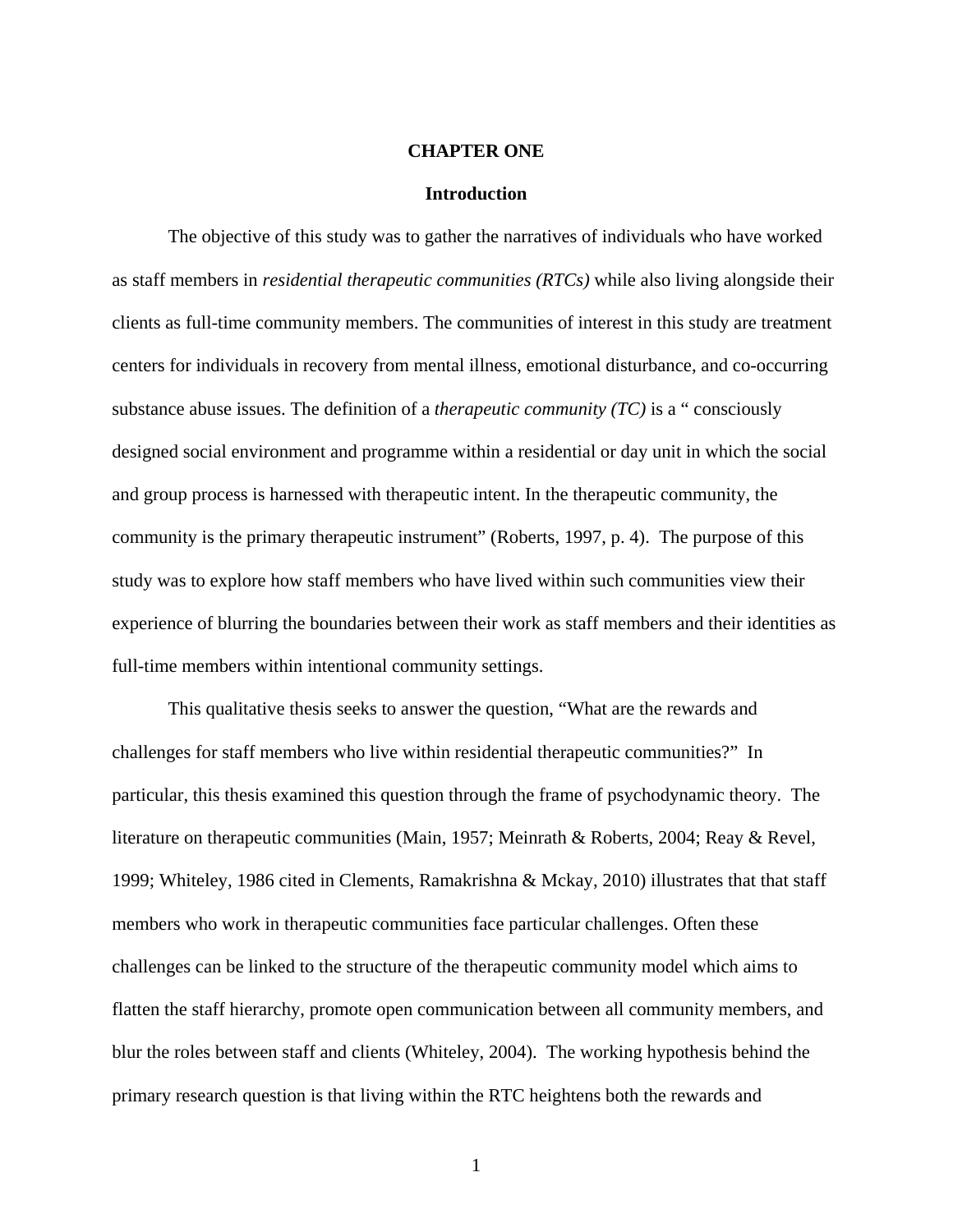challenges for staff members who work within the setting. This thesis explored questions beyond the primary research question, looking at how staff members navigated the overlap between their professional and personal roles within the community. This study had a sample of ten participants. The researcher used an interview guide in order to maintain consistency throughout the interview process. However, questions were intentionally open-ended and participants were encouraged to share personal anecdotes and include any additional input relevant to the research topic.

The literature review suggested that staff members who work within therapeutic community settings for individuals with mental illness are susceptible to the same therapeutic processes and stressors as the clients within the community. Current research illustrates that staff members in therapeutic communities are encouraged to engage with the community with a high degree of authenticity and openness. Research also shows that staff members who work in therapeutic communities can be susceptible to burn-out from working with clients who are experiencing extreme emotional and psychic suffering. Participants in this study reported that there are many challenges inherent in working and living in a residential therapeutic community setting. All participants reported that they found their experiences as staff members to be rewarding because despite the challenges of job, and sometimes because of those very challenges, the experience of living and working within a residential therapeutic community led to increased personal growth and feelings of social connection.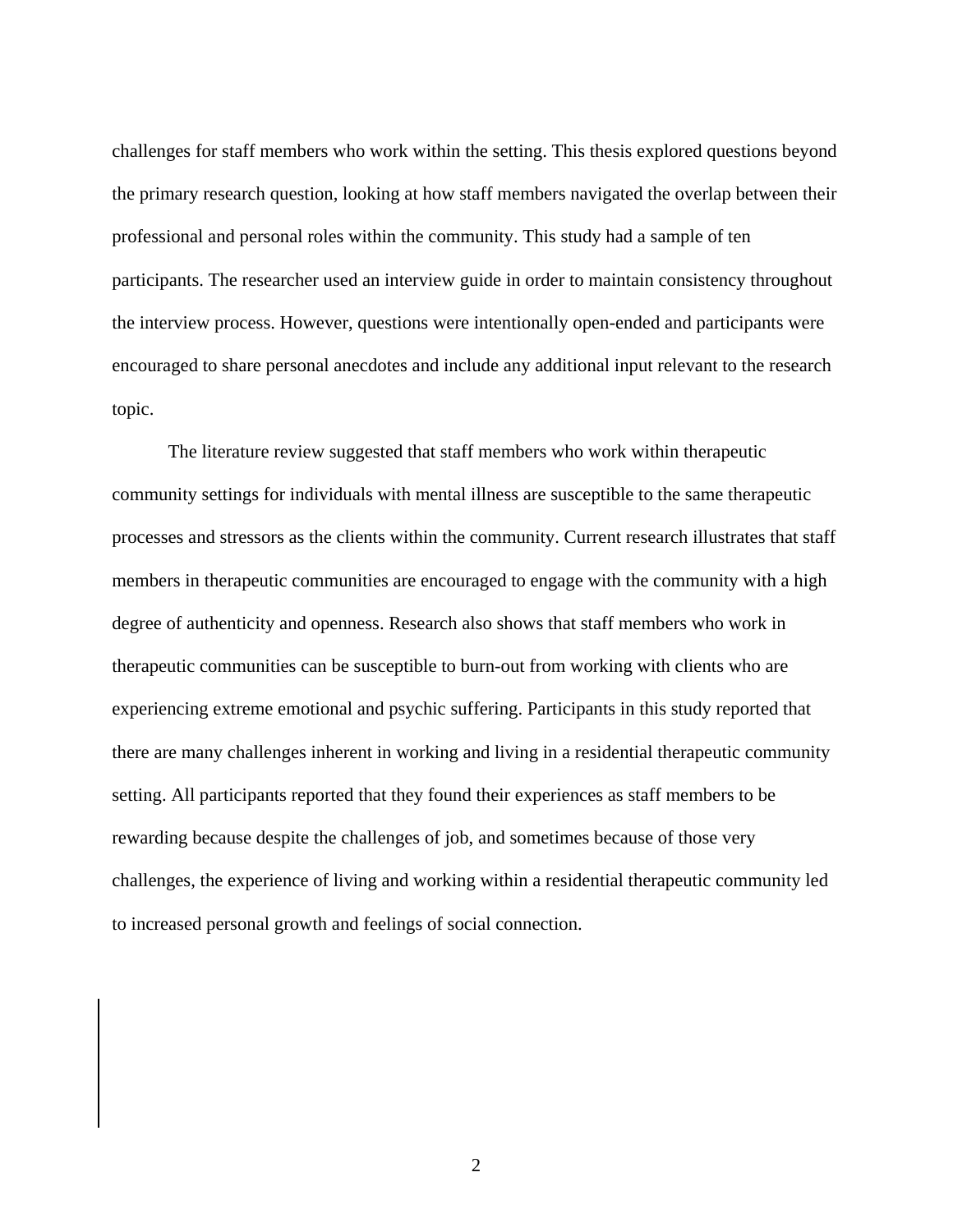#### **CHAPTER TWO**

#### **Literature Review**

The purpose of this thesis is to explore the unique role of staff members within the modality of *residential therapeutic community* (RTC). The study focuses on residential treatment centers that use the therapeutic community model as a modality for individuals in recovery from psychiatric and addiction issues. In particular, this study examines a very unique subset of RTCsnamely those treatment facilities that function as intentional communities and are designed such that staff members make their full-time home in the community alongside clients. The communities in this study maintain a client base with a high proportion of individuals diagnosed with personality disorders, schizophrenia, bipolar disorders, and those with co-occurring substance abuse. The research question that guided this study is: "What are the rewards and challenges for staff members who live within residential therapeutic communities?" There is extensive literature that comments on the challenges faced by staff members in residential settings and some literature that focuses on staff in therapeutic communities. However, there is virtually no empirical research that addresses the life and work experiences of staff members who make their homes in intentional community settings with individuals in recovery from additions and mental illness.

### **An Alternative Approach To Treating Mental Illness**

#### **What is a therapeutic community?**

For the purposes of this study, it is important to understand the treatment approach of residential therapeutic communities (RTCs). The original therapeutic community model began in Britain in the 1940s to treat veterans of World War II. Since that time, the therapeutic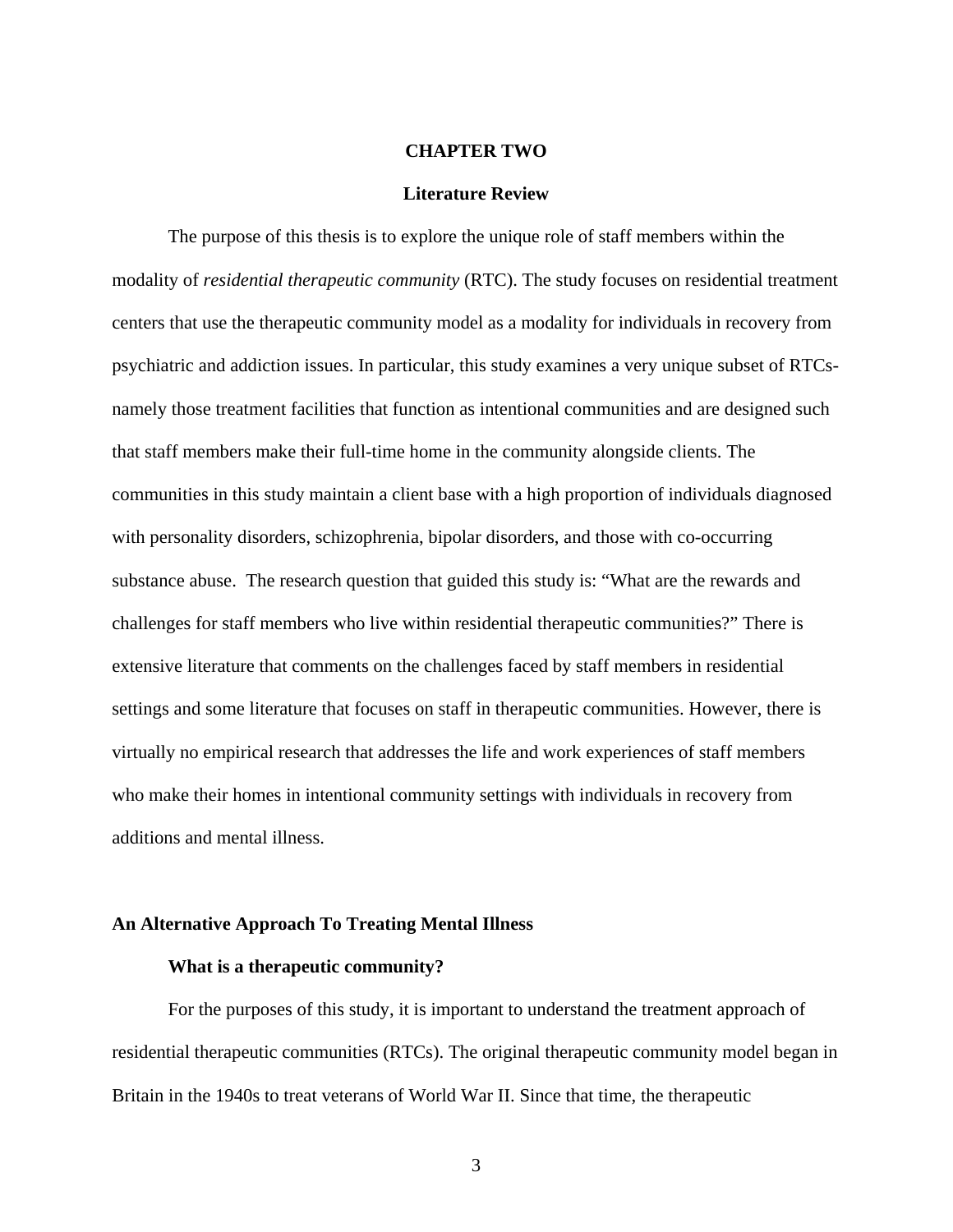community approach has become ubiquitous in the treatment of many different populations, including individuals with additions, mental health clients, HIV patients, and incarcerated individuals. Due to the popularity and expansion of the modality within and across fields of practice, the term therapeutic community has taken on divergent meanings. It can be somewhat murky territory to discuss the therapeutic community modality without first defining the type of community in question.

The definition of a therapeutic community (TC), as established by a 1998 systematic international review is "a consciously designed social environment and programme within a residential or day unit in which the social and group process is harnessed with therapeutic intent. In the therapeutic community, the community is the primary therapeutic instrument" (Roberts, 1997, p. 4). For the purpose of this study, it is helpful to distinguish between two main types of TC. In its current manifestation, therapeutic communities can be separated into the *democratic* model and the *concept* model. The first type of TC dates back to the 1940s and concerns itself with the treatment of psychiatric patients. The second type of therapeutic community evolved in North America in the 1960s as an abstinence-based based, highly structured, disciplinary and behavioral treatment approach for the rehabilitation of individuals with addictions.

Historically, in North America and in the U.K., democratic TCs operated according to a non-hierarchical model in which authority structures are intentionally flattened. In contrast, the TCs established for the treatment of addictions operated according to a concept (hierarchical) model that specifically delineates the roles of staff members and clients (Woodward, 1999). There are many commonalities between these theoretically different models. While some TCs are very rigid in their structure and theoretical orientation, other communities blend aspects of the democratic and concept approaches.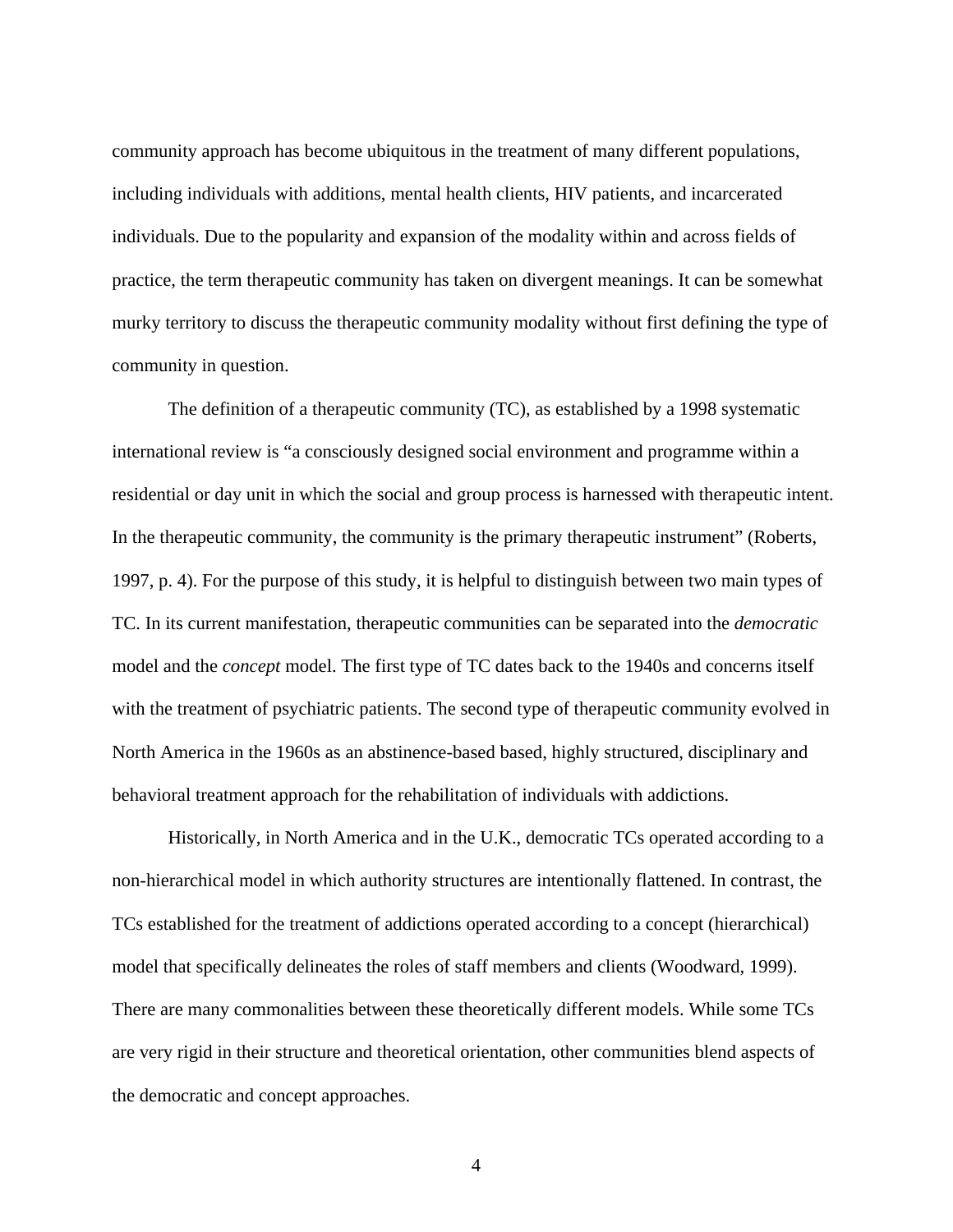This study focuses on the TC approach that blends psychotherapeutic and rehabilitative methods as conceptualized originally by Maxwell Jones. Jones has been considered a standardbearer of the TC clinical modality that combines insight-oriented practices with more "practical and educational rehabilitation of persons' work skills, social skills, socio-cultural skills, or other 'survival skills'" (Beseda, 1979, p. 21). The approach was developed for a population of psychiatric patients in order for those patients to receive milieu treatment that incorporated the treatment of intrapersonal, interpersonal and social network problems all at once (Beseda, 1979). Jones theorized that the future of the mental hospital would include

the establishment of *open communication*, with *flattening of the staff hierarchy*, and in order to facilitate such, *role blurring*, whereby the therapeutic input would not be restricted to the professional staff, daily large group community meetings to discuss the real issues of the moment, democratic decision making and a single therapeutic goal, namely the adjustment to social and work conditions outside without any ambitious psychotherapy (Whiteley, 2004, p. 240).

It is Jones' democratic model of therapeutic community that is of interest in this study expressly because the flattening of hierarchy between staff and clients—and among staff—aims to create a relational dynamic that is distinctive within mental health treatment. While the model has been extensively commented on, little empirical research has focused on gathering staff perspectives of their experience.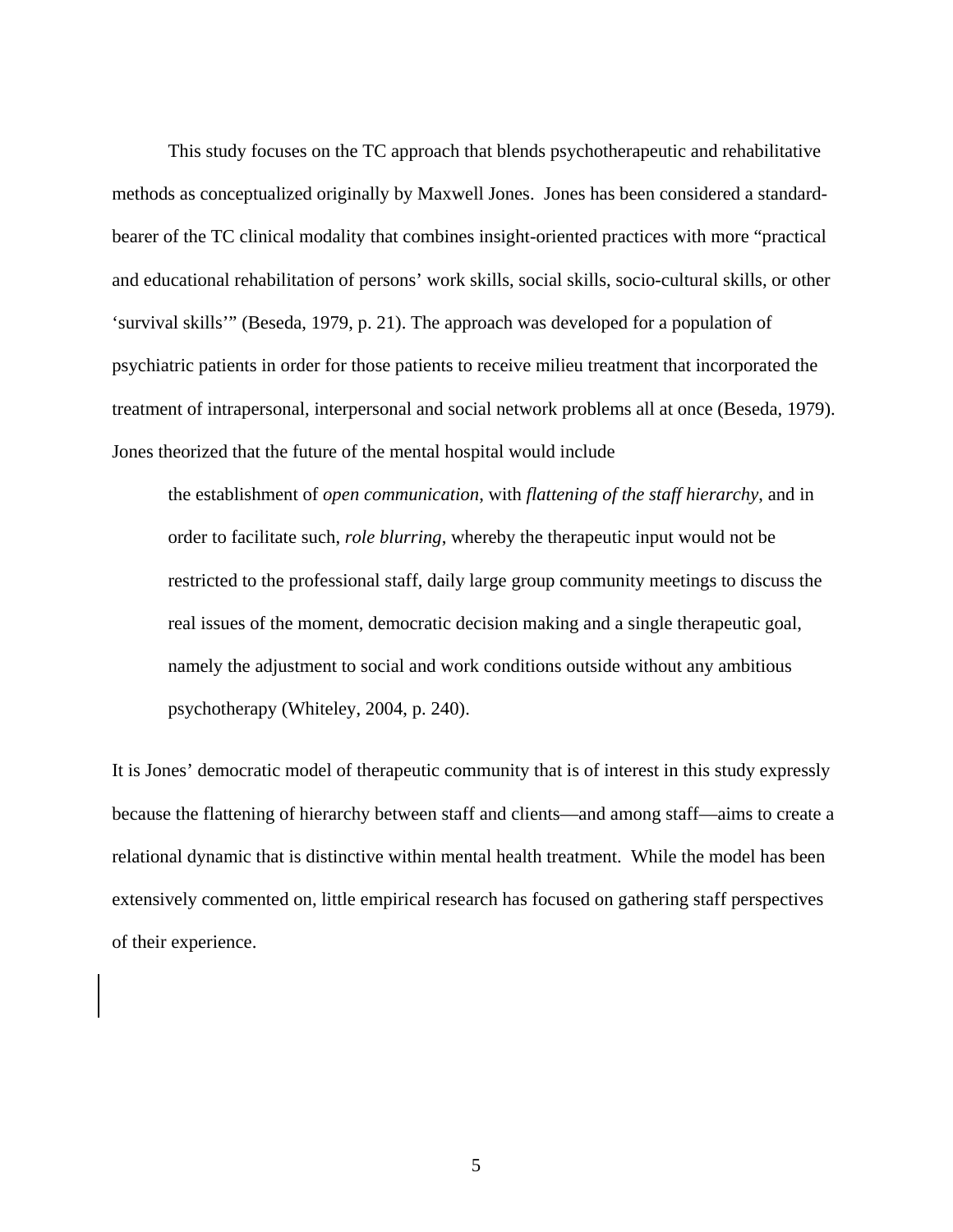#### **Democratic therapeutic community: early history and evolution of theory.**

In describing the evolution of the therapeutic community, Stuart Whiteley (2004) commented, "perhaps the true seeds of the Therapeutic Community were already dormant in our society" (p. 236). He pointed to the "era of moral treatment" in mental hospitals in Britain and the United States during the  $18<sup>th</sup>$  century. These hospitals were influenced by Quaker humanitarian principles and the example of The Retreat, an asylum established by Quakers that emphasized a respect for "human rights and the value of relationships" (Whiteley, 2004, p.236). Whiteley also pointed to the *living-and-learning* experiments with adolescents and young adults who were typically "offenders, homeless or otherwise socially handicapped young people" (p. 236). The young people were housed in short-term residential communities that utilized concepts of "shared responsibility, participation and democratic decision-making" (Whiteley, 2004, p 236). The living-and-learning experiments were based on Planned Environment Therapy, a theoretical and practice model put forth by child psychoanalyst Marjorie Franklin in the 1930s.

As stated previously, the therapeutic community model has its roots in the treatment of World War II veterans. Two hospitals were established in Britain—Northfield in Birmingham and Mill Hill in London—in order to find new ways to manage and treat "shell-shocked" psychiatric patients.

## **Northfield**.

The Northfield hospital was designed to rehabilitate individuals such that they might be able to return to military service. Two psychoanalysts, Bion and Rickman, worked together to create an innovative approach to working with these individuals. The Northfield model harnessed a group approach in which the group was to "study its own internal tensions" (p. 245).

 $\sim$  6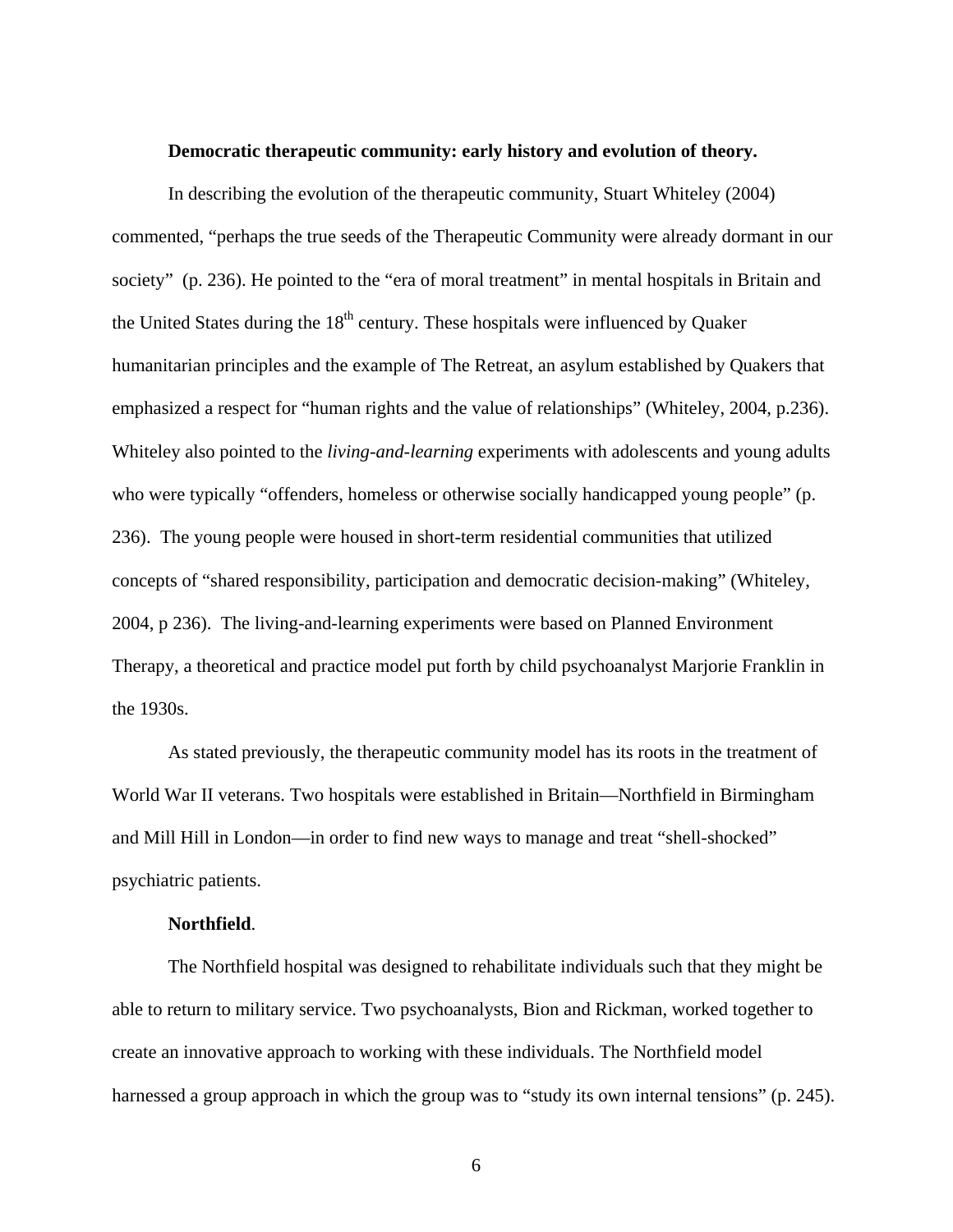Northfield also employed military drills as a way of reacclimating soldiers to their "normal" occupational tasks. At a time when group-analytic processes were largely unknown to the psychoanalytic profession, Northfield employed many group-process principles. After Bion left Northfield, Foulkes arrived at the hospital and established sessions of group therapy in the wards of the hospital. Foulkes' approach at Northfield was influenced by the American psychoanalyst Trigant Burrow's group-analytic methods and by Kurt Lewin's social theories. Foulkes believed that Northfield hospital operated as a "social field" in which the behavior of the individuals within the field "is subject to forces inherent in that field" (Whiteley, 2004, p.238). Foulkes' approach eventually led to the establishment of the *community meeting* which brought together all members involved in the treatment project within the Northfield community. Community meetings continue as an integral part of the democratic therapeutic model today and require the participation of all members of the treatment team—staff as well as patients.

Finally, Thomas Main arrived at the Northfield community towards the end of the war. He added to the project by recognizing the concept of *interrelated systems* at work at Northfield (Whiteley, 2004).

### **Mill hill.**

The other hospital treating military personnel that was at the inception of the TC model was Mill Hill. Located in London, the hospital was staffed by the leading psychiatric teaching hospital in the UK, which had a practice of blending social, genetically based and organic psychiatry. Maxwell Jones led the unit for military personnel. Over time, his lectures to soldiers on the etiology of their neurotic symptoms evolved into group discussions that became the community meetings of the TC model. These meetings were concerned with "here-and-now"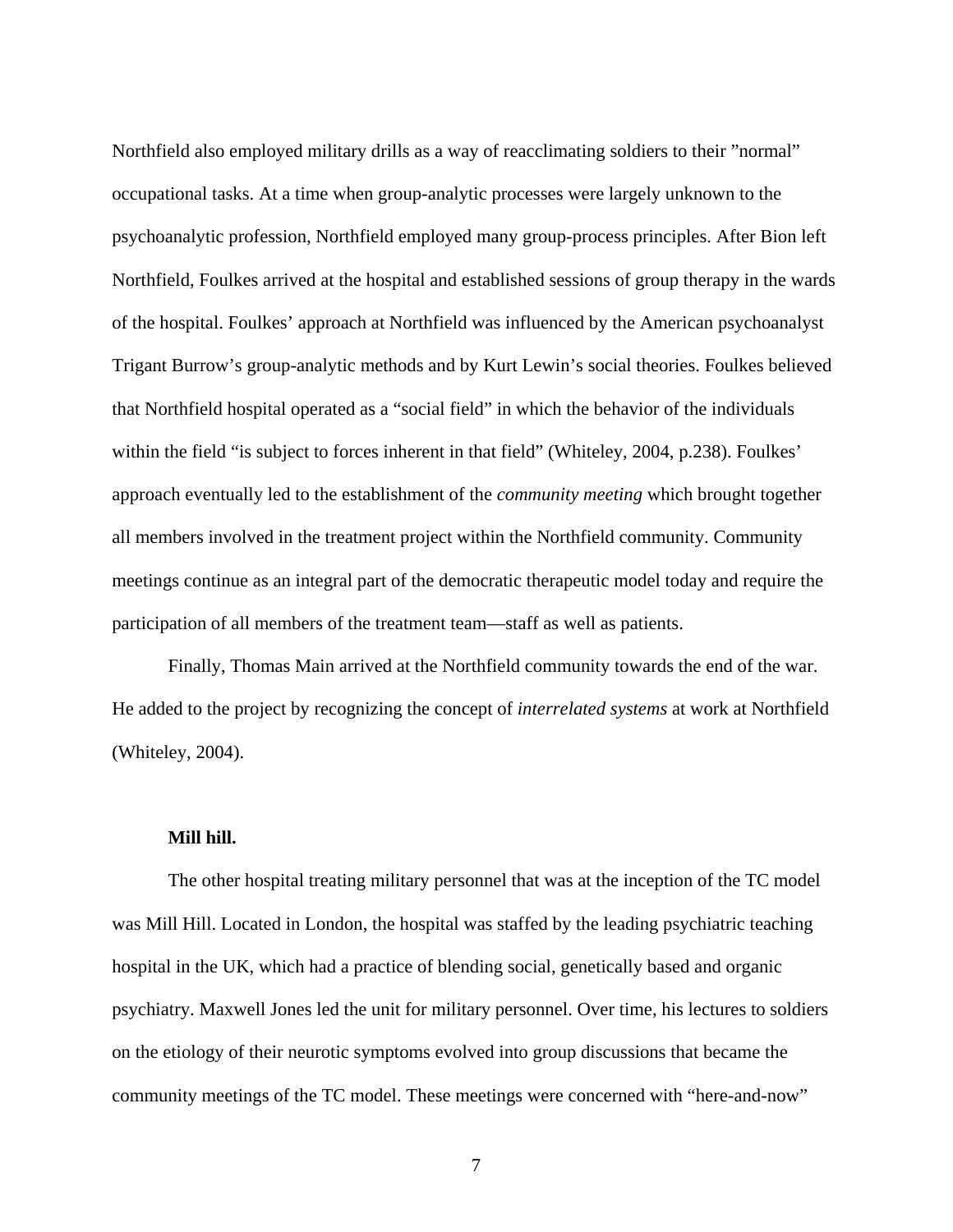situations that captured the solider-patients' attention, and utilized democratic decision-making in conflict resolution (Whiteley, 2004).

After the war, Thomas Main and Maxwell Jones both went on to establish their models of therapeutic community in alternative settings. It was Maxwell Jones' approach to using the TC model to treat personality disorders that caught the attention of American social anthropologist, Robert Rapoport.

#### **Community as doctor.**

Rapoport put forth a number of critical findings from his examination of Jones' Belmont community at Henderson hospital. In a book titled *Community as Doctor* (1960*)*, Rapoport's team offered both criticism of unhelpful factors involved in the TC process and identified key ingredients of the true Therapeutic Community. His criticism of the model included the findings that there were a number of contradictory elements in place. These included:

a) [The therapeutic community] could be damaging to those with poor ego-functioning; b) there seemed to be a conflict of aims between staff with a rehabilitative aim (assisting the damaged patient to survive life's traumas) and those with a curative aim (eradicating the psychological symptoms); c) despite the assertions that 'we are all equal here' there was a prominent dependency on the professional staff, who continued to see patients for individuals sessions, and Rapoport pointed out that those patients who had the better outcomes were those who had formed close relationships with the staff (Whiteley, 2004, p. 242).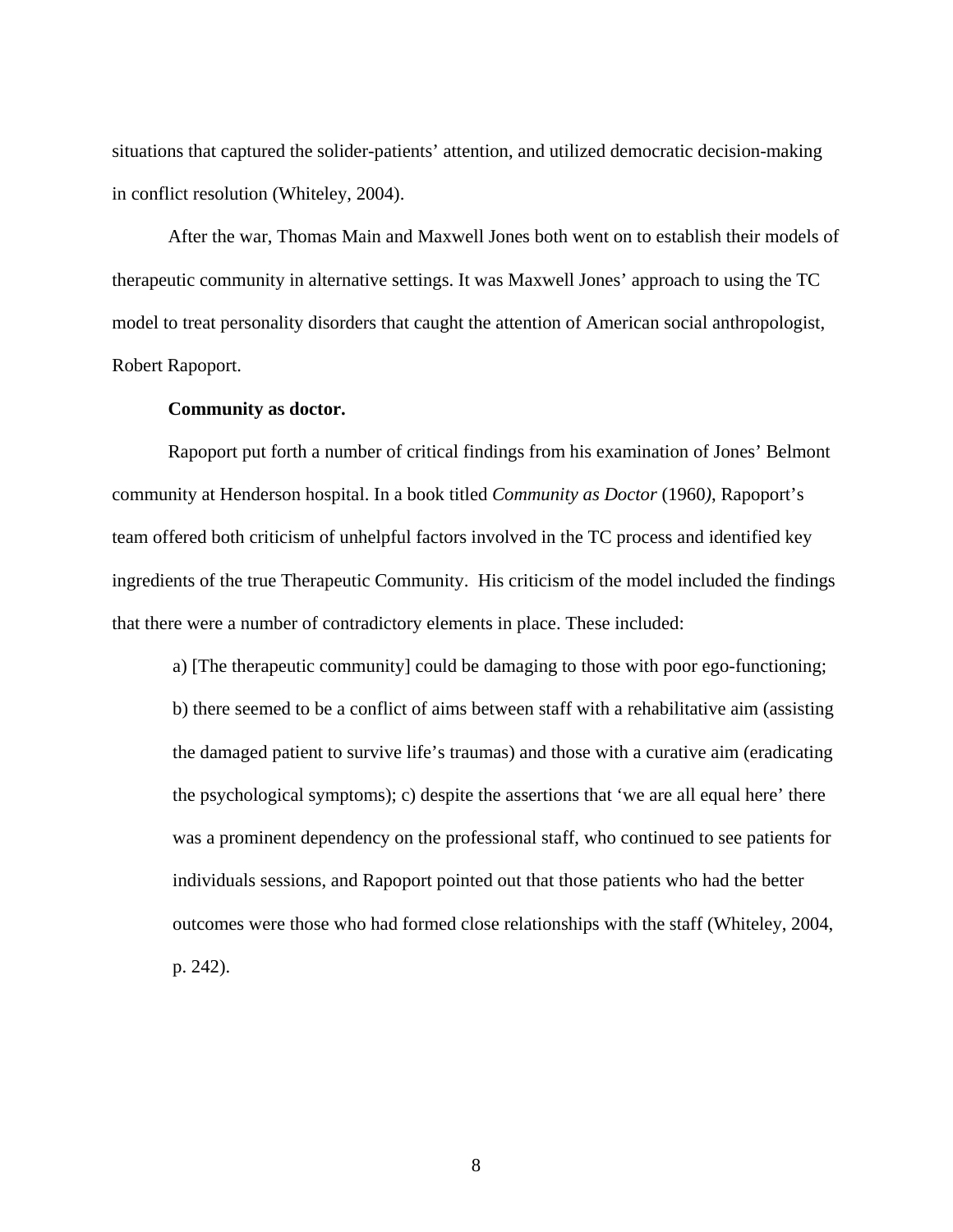The tensions within the therapeutic community model seem to be an unavoidable aspect of the design. Ideally, administrators and supervisors in therapeutic communities are aware of the naturally arising tensions and are able to moderate the negative impact.

Rapoport's observations of Belmont led him to identify ideological themes that are frequently cited in the Therapeutic Community literature today. The themes that he identified are not curative elements in and of themselves but rather conditions that promote change. Rapoport labeled these themes *permissiveness*, *communalism*, *democracy*, and *reality confrontation* (Whiteley, 2004).

Whiteley (1987) conducted an investigation of a therapeutic community at Henderson Hospital in the U.K. in which he asked patients to determine what factors were most important in moving their therapy forward. He established that patients in the early stages of treatment first sought *acceptance* and the *installation of hope*. Later on in the treatment came *learning from interpersonal actions* and *self-understanding*. An interesting finding from Whiteley's study was patients identified that important curative interactions could occur at any point during treatment. However, there were more incidents of these meaningful and constructive interactions within the bounds of the community but not during official treatment activities.

Whitely linked Rapoport's four themes to more specific curative factors. He described: *Permissiveness* allows for catharsis, self-disclosure and the assumption of selfresponsibility. *Reality confrontation* can promote self-awareness and the development of identity and self-concept and learning through interpersonal actions. *Democracy* allows self-management to emerge and altruism to flourish as a patient is allowed to contribute meaningfully to the treatment of others. *Communalism* promotes interaction with others,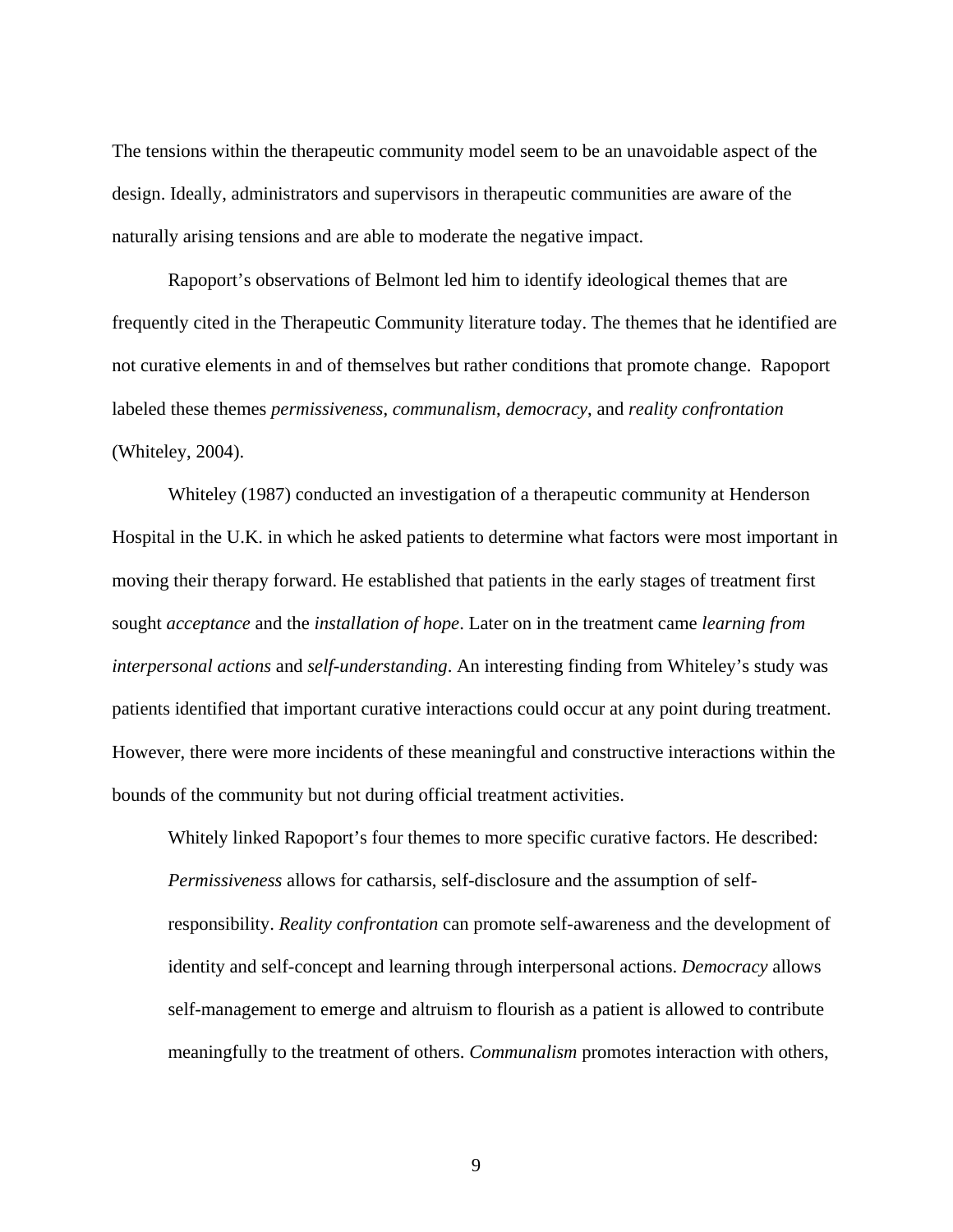responsibility, sharing, the abandonment of fixed social roles and attitudes, and the development of new relationships (2004, p. 243).

In indentifying the specific opportunities for group in each of Rapoport's themes, Whiteley's research allows us to better understand the nature of growth that can occur within the TC setting and links the themes in the TC model to established curative principles operating within group psychotherapy (2004).

In a recent article that provides a case illustration of one modern day Residential Therapeutic Community, Dickey and Ware (2008) referred to a fifth ideological principle of therapeutic communities identified by Rapoport—namely that of *reciprocal relationships*. They defined these relationships as "characterized by the respect and dignity accorded to each party" (p. 107). They also put forth that Rapoport's *Community as Doctor (date)* sums up "the fundamental premise of contemporary therapeutic communities: living in a community is healing" (p. 106). Authors in therapeutic community literature have frequently made the case that living *in community* is healing for those in psychiatric recovery. Since there are so few therapeutic communities in the U.S. that are structured such that both staff and clients spend equivalent amounts of time in the shared setting, there is little evidence that confirms or refutes the notion that living in therapeutic communities might be healing for staff members as well as clients.

## **Present day.**

As stated earlier, since its inception in the 1950s, the therapeutic community has diverged and digressed from its earliest model. Clark (1965) made a distinction between the Thomas Main style of therapeutic community and the Maxwell Jones style of therapeutic community—The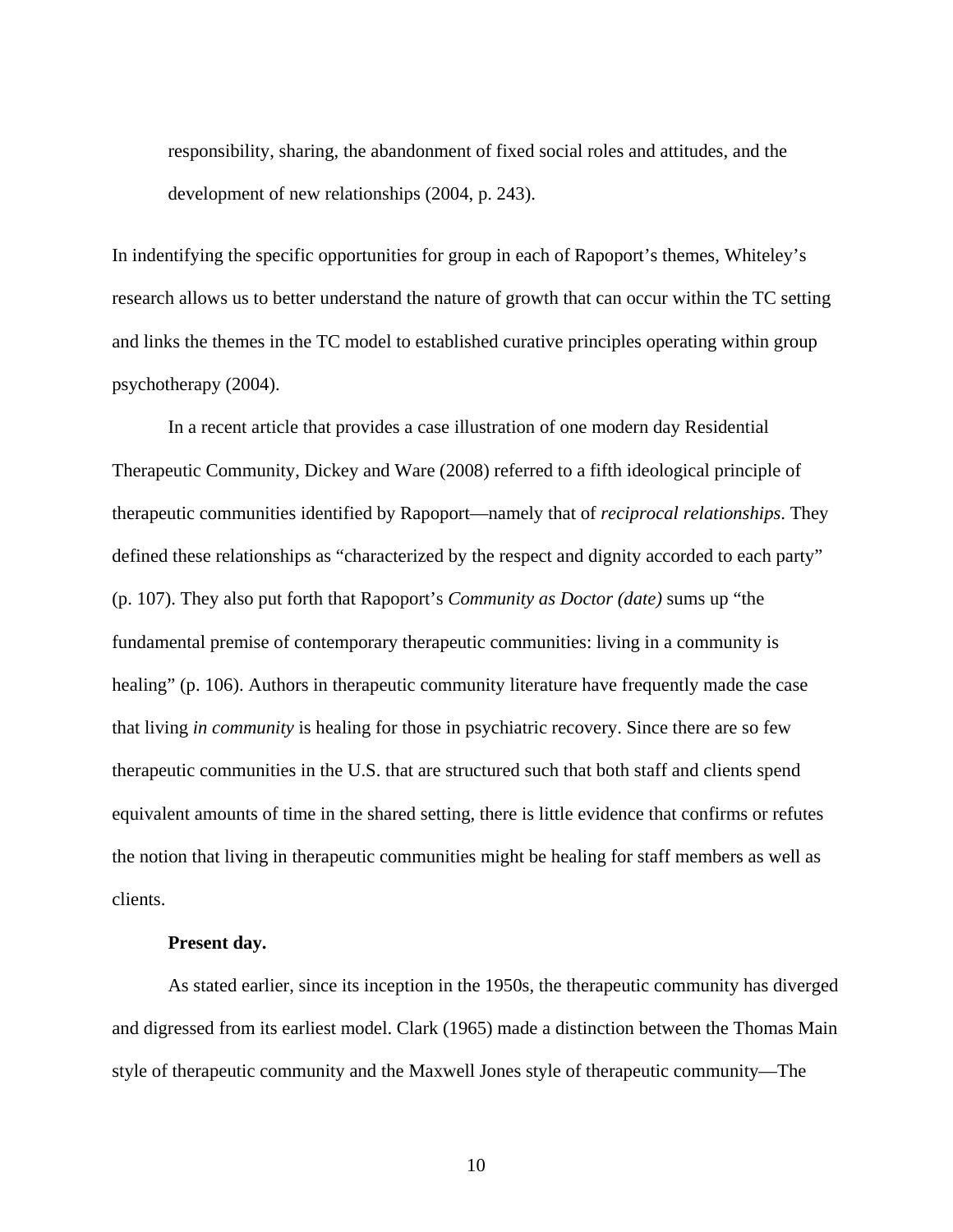Therapeutic Community *Proper*. Clark felt that the therapeutic community model had become diluted and that the term was used to refer to any "warm, personalized, individualized treatment environment" (cited in Beseda, 1979, p. 23). In a paper written in the 1970s, Clark stated that, "for many in the U.S. the therapeutic community is last generation's fads, the fashion of the 1950s, gone like the hula-hoop, Camelot and the Apollo mission" (Clark, 1977 cited in Beseda, 1979, p. 23).

In their introduction to *Therapeutic Communities: Past, Present and Future*, Campling and Haigh (1999) described that the ethic of therapeutic communities became "deeply unfashionable" in the 1980s and 1990s (p.11). Though it seems that the democratic residential therapeutic community is out of vogue in the changing world of psychiatry, supporters of the model value the importance of "ideas such as democracy, permissiveness, communality, the inherent value in work, the importance of self-reflective open communication, mutuality, and interdependence" (p.11) and therapeutic communities live on in different iterations (Campling and Haigh, 1999). Regardless of the divergence from the original mores of early therapeutic communities, the heart of the therapeutic community model is retains some:

basic aims….They seek to enable their members to make decisions for themselves, responsibly , rather than blindly reacting to present or past authority; to this end, they flatten the internal authority structure as much as possible, reduce role differentiation and encourage an honesty in social interaction which is generally unacceptable in surrounding society (Norman,1972, p. 143).

In the U.K., therapeutic communities of all types have been incorporated into the public health system to treat psychiatric illness. The development of the Association of Therapeutic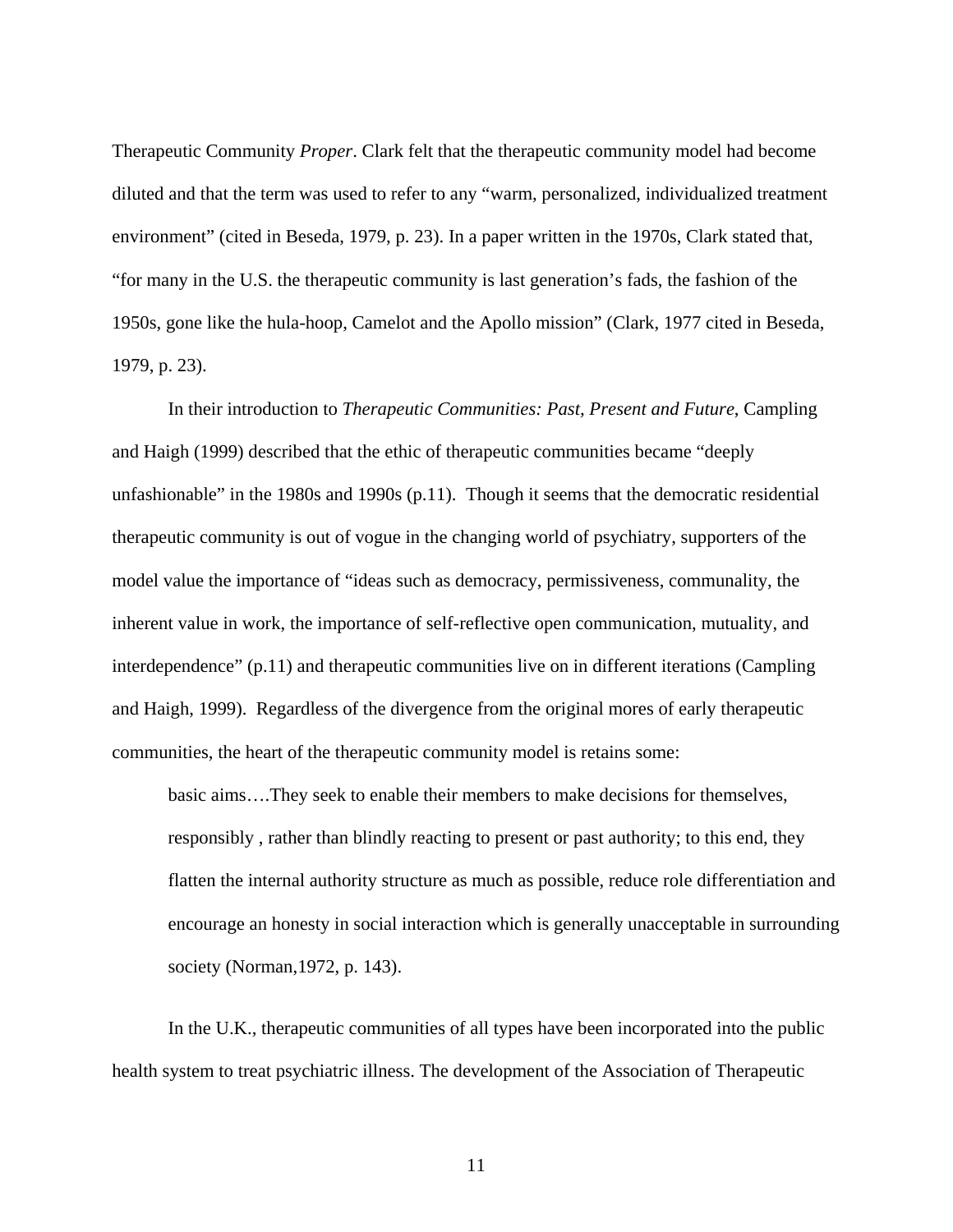Communities (ATC) in 1970 has expanded to include international membership, and the associated peer reviewed *Journal of Therapeutic Communities* continues to disseminate research and scholarly articles on the modality. Despite the copious amount of literature on the TC, it has been difficult to establish the exact number of residential therapeutic communities currently operating today. It has also been difficult to find specific statistics on the number of residential therapeutic communities that employ staff members who live as a part of the client's home and community full time (as opposed to employing residential staff in shifts).

The recovery movement has been spurring psychiatric providers to offer increasing opportunities for social and community integration for individuals with mental illness. Given this initiative, it has become particularly salient to study residential psychiatric settings that provide such opportunities. Dickey and Ware (2008) proposed that the therapeutic community model should be used in residential programs and evaluated as one method of providing more recoveryoriented opportunities for individuals in psychiatric recovery. They argued that the therapeutic community model is in keeping with the philosophy of the recovery movement and that the themes as identified by Rapoport in *Community as Docto*r (year) provide intensive experiences for social integration. In light of the claim that therapeutic communities provide an important opportunity for social integration, it is important to better understand the way that staff members view their experience within the community.

## **The Psychodynamic Theoretical Underpinnings Of Therapeutic Community**

Broadly speaking, the therapeutic concepts that undergird the therapeutic community ideology are based in psychodynamic theory. Other theoretical constructs are important to the model, including social psychology and systems theory (Hinshelwood, 1999). For the scope of this study, I will limit the discussion of theory to several psychodynamic principles relating to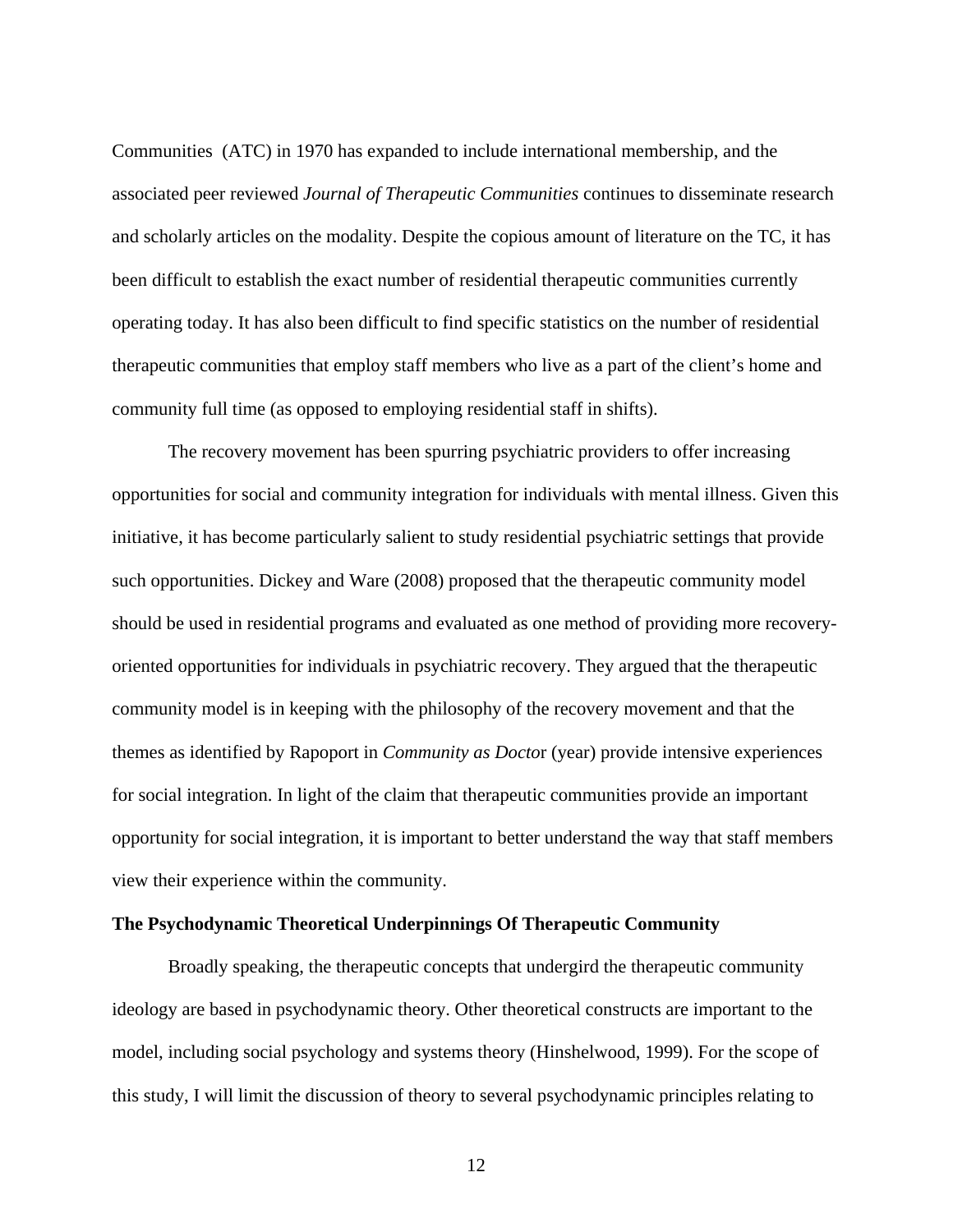the therapeutic community model. These include, attachment theory, Winnicott's concept of potential space, and ego psychology.

In writing about the psychoanalytic origins of today's therapeutic communities, Hinshelwood (1999) noted that the originators of the model TCs at both Northfield and Mill Hill were heavily influenced by the psychoanalytic thinking of their era. Bion and Jones both went into analysis with Melanie Klein after the war ended. Thomas Main and Bion both stressed the importance of the idea of *the group as a whole* and understood community as the instrument of treatment, and Main contributed the idea of a *culture of enquiry* to the concept of the therapeutic community. The culture of enquiry Main described is much like the work of psychoanalysis itself; in which the analytic dyad constantly attend to the interaction between them, looking for unconscious processes, transference and counter- transference. The culture of enquiry is linked to Freud's dream analysis- the unifying principle being that enquiry into unconscious forces is therapeutic (Hinshelwood, 1999).

In writing about the psychoanalytic origins of therapeutic community, Hinshelwood (1999) also highlighted several aspects of modern day TC psychoanalytic practice that had its roots in the work at Northfield and Mill Hill. He identifed the following:

- Insightful learning is itself a curative force in overcoming personal resistance and neurosis
- The state of the organization is kept under continuing examination, analysis and renewal
- Frank communications are freed up among all members, staff and patients (p. 41).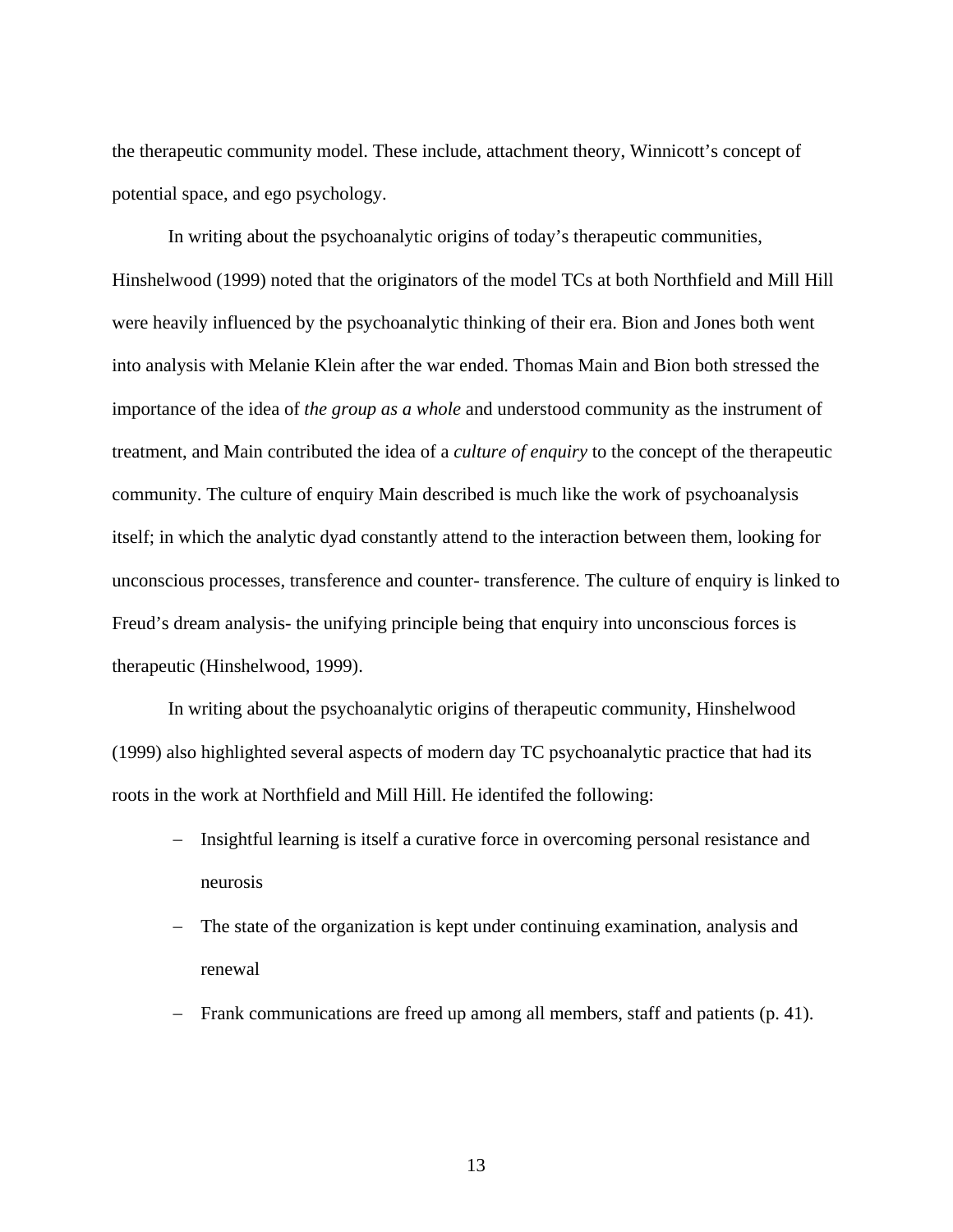Concerning the use of these aspects of psychoanalytic TC practice, Hinshelwood (1999) noted:

None of this is easy, and as always in the past, the therapeutic community requires an openness to both staff and patients to the state of their internal worlds. In some ways, working in a therapeutic community is an intensely professional activity, and in some ways it is the most naturally human relationship with each other (p. 47).

## **Attachment theory and potential space.**

Several writers have commented on the impact of attachment theory and object relationships on the structuring and practices of therapeutic communities (Kennard, 1994; Hinshelwood, 1999; Whiteley, 1994  $& 2004$ ; Whitely (2004) pointed to the attachment dynamics that occur within the TC environment, stating that often the attachments that patients make within the TC will be:

The first successful attachment that a patient will have made after repeated failed attachments in his earlier personal development. He will test out, act-out, but finally take the risk of attaching to the community as a whole, to the staff and to other patients (p. 244).

Whiteley (1994) discussed the process by which these attachments occur within therapeutic communities. He stated:

What is being created in this Winnicottian potential space is a restructuring of the Foulkesian dynamic matrix which is both the facilitating medium in which development can take place, communications established connections made and relationships forged,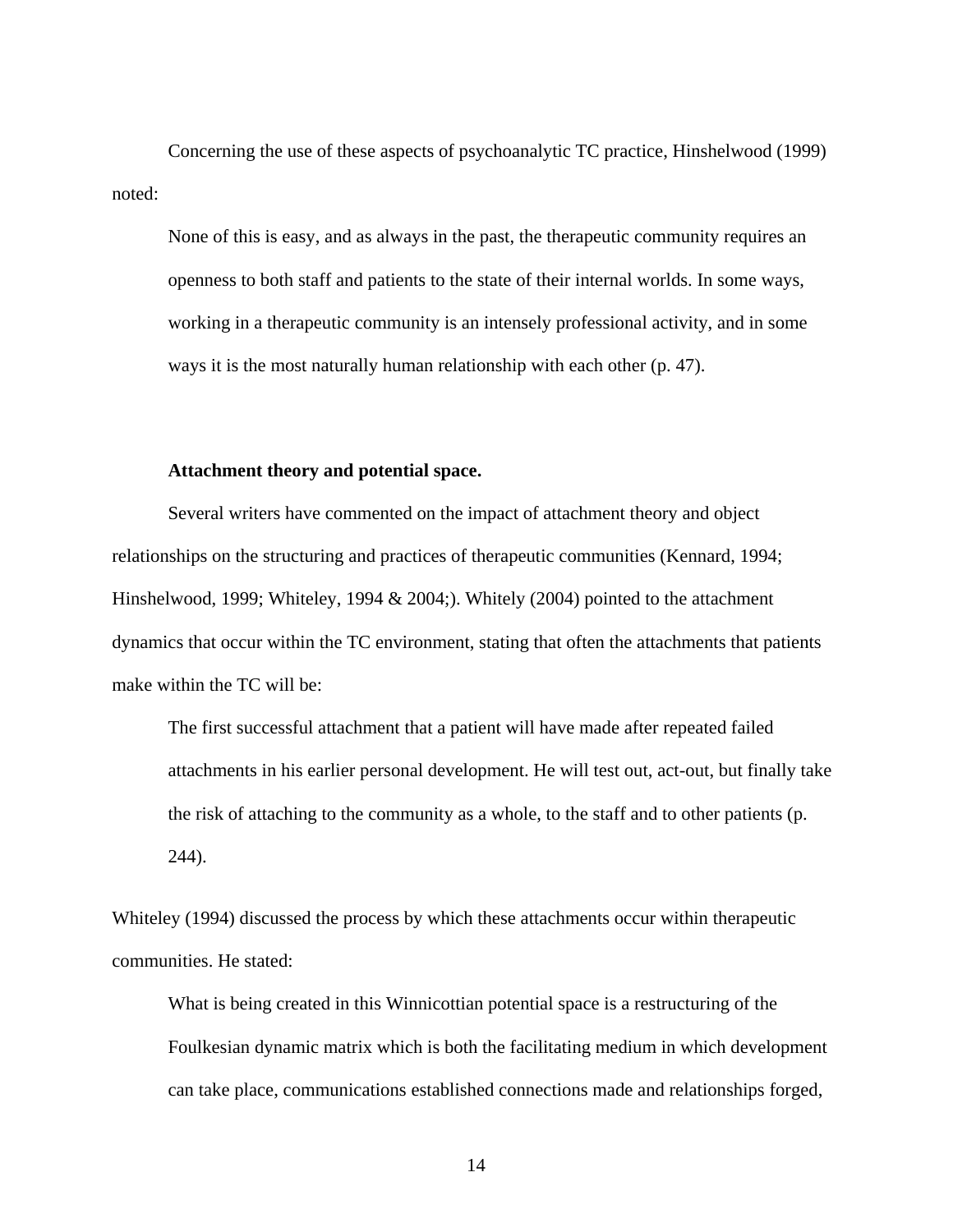but also, the community as a whole (as well as key individuals within it) that can become an object of transference to which an attachment can be made in the Bowlby sense (p. 371).

Whiteley (1994) explained the challenges of a staff member who becomes an object of "transference projections" and "countertransference demands". He said that these demands: have to be sensitively handled to shift the emphasis onto the community without seeming to reject the individual, because it is through working with the community that the separation-individuation process will progress. Empathy and the provision of the facilitating environment in which attachment can be attempted is the primary task for staff. The provision of the facilitating environment includes the boundary and limitsetting for borderline patients and in the therapeutic community it not only controls the antisocial personality, it also provides security for the anxious patient. The traditional blank-screen function of individual psychoanalysis is not feasible in the therapeutic community when so much of the therapist is 'on view'. Main (1975) spoke of the need to make realistic and commonsense comments in the community meeting and not wait for the Nobel Prize-winning formulations to emanate, and Guntrip (1968) has spoken of the need for a therapist working with such clients to be a sufficiently real person to the patient to give him or her a chance of becoming a real person. Foulkes, commenting on the therapist's function in the large group (of a therapeutic community) writes: this does not mean that… the therapist treats the group but, on the contrary that he establishes a culture, a tradition, a spirit in which the group feels free to investigate. . . [and it is] based on unfettered, frank and spontaneous communication (Foulkes, 1975b, p. 378).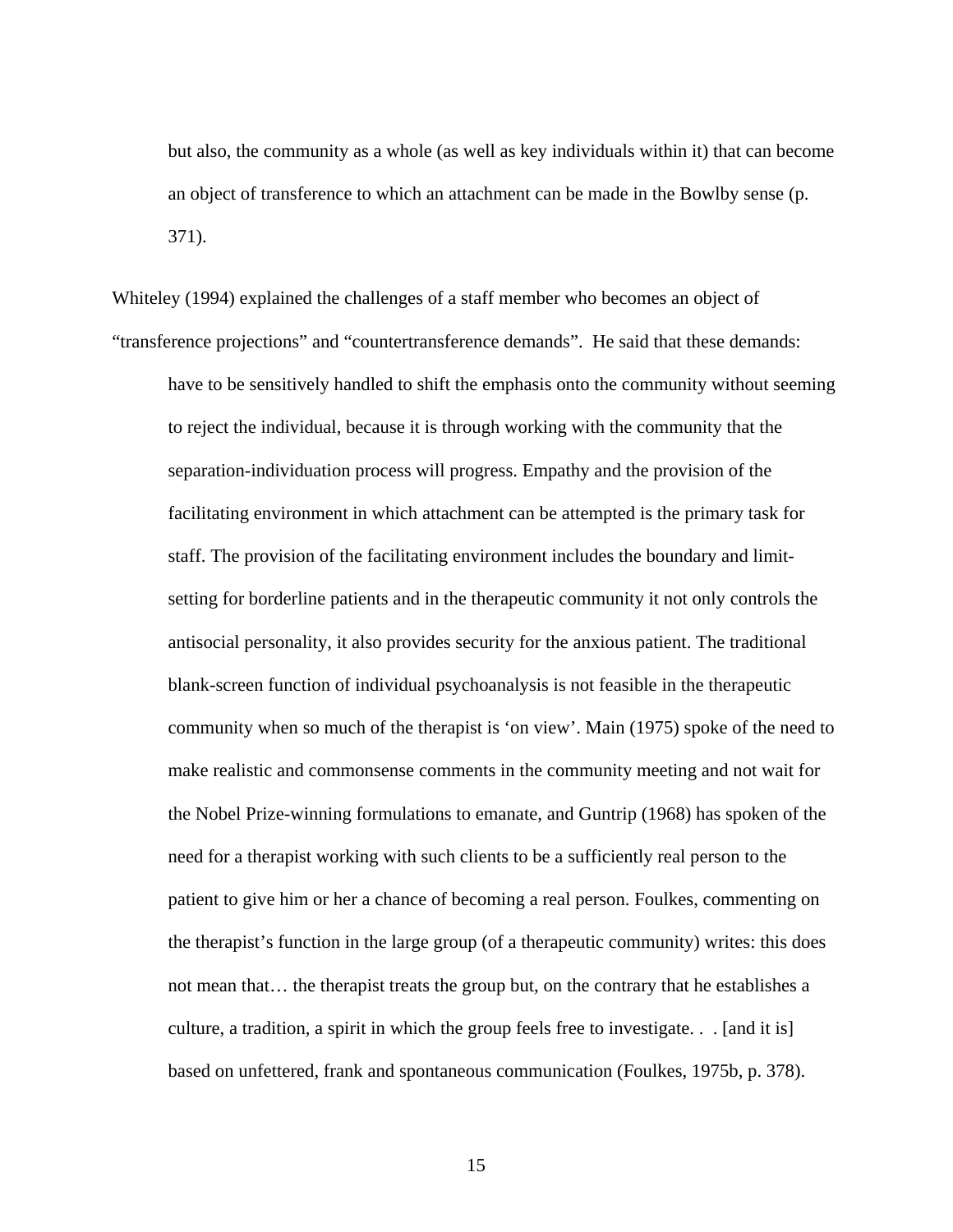David Kennard (1994) described how therapeutic communities employ concepts that are integral to attachment theory and object relations. Kennard referenced Donald Winnicott, one of the most influential thinkers in the realm of object-relations. Kennard wrote that:

The therapeutic community has something of the features of Winnicott's *Potential Space*. The term Potential Space was used by Winnicott to describe the metaphorical space between the mother and child in which both experimented in an interactive way with closeness and distance, separation and togetherness, boundary setting and boundary keeping. Similarly, the potential space of the therapeutic community recreates a learning experience for both patients and staff (cited in Whiteley, 2004, p. 244).

It is of particular interest for the purposes of this study to note that those who write about therapeutic communities often make reference to the reality that psychodynamic principles at work impact on staff as well as on clients. Whiteley commented on the writings of Peter v. der Linden (who wrote about a therapeutic community in the Netherlands) stating that v. der Linden described a setting that is a *Potential Space* for both staff and residents. Peter v. der Linden describes the community in saying:

This setting possess its own creative value, its own educational moments that have no counterparts in ambulant therapy. The therapeutic community is both a physical space with working, eating, sleeping, leisure and creative areas such as the art room or gym, and also, through its rules, customs, and expectations, it is a psychic space (cited in Whiteley, 2008, p. 244)

The concepts of attachment, object-relations, and potential space tie into concepts of ego psychology.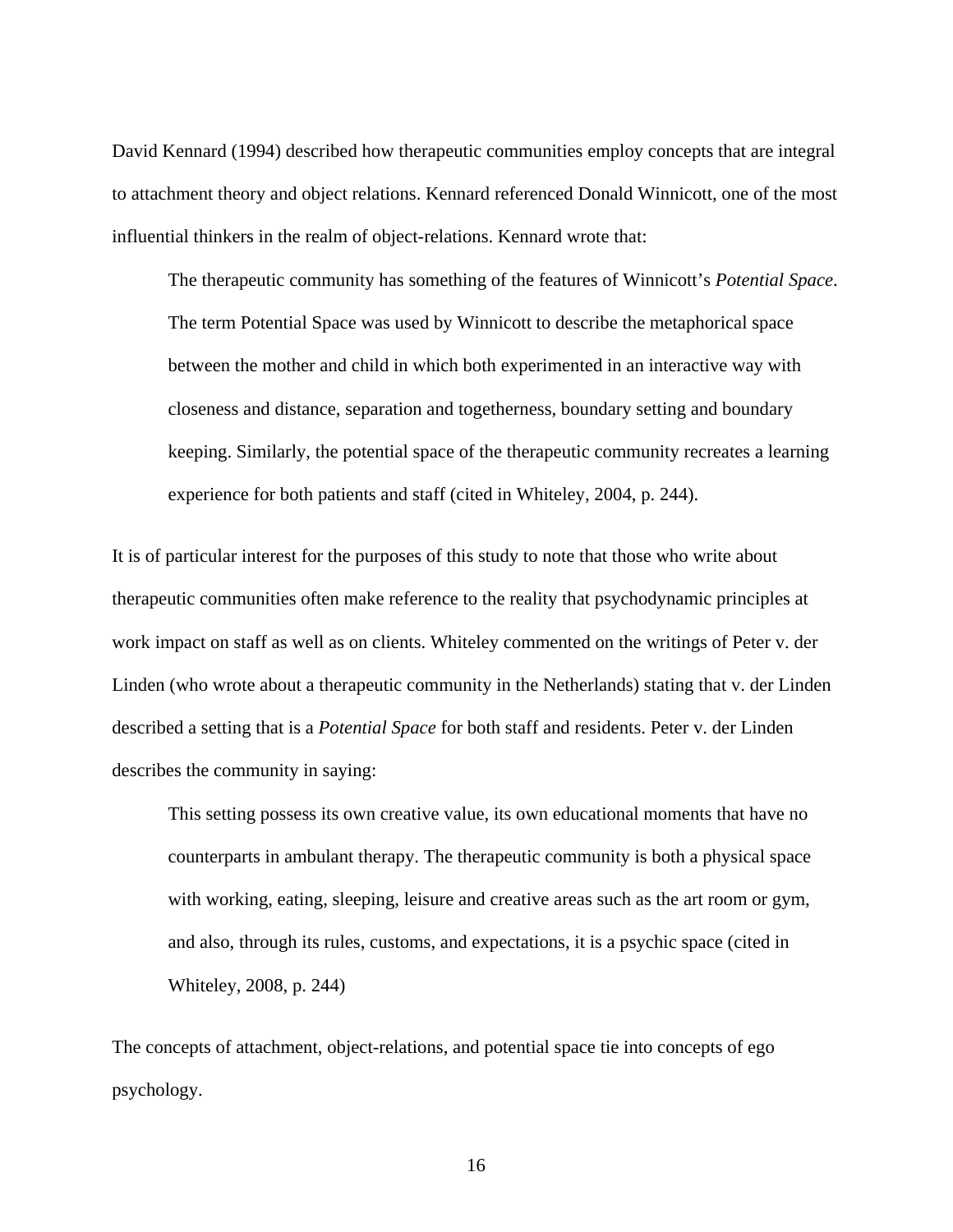#### **Ego psychology and therapeutic communities.**

According to Beseda (1979), the *living-and-learning* process that occurs for both staff and clients in the TC relies heavily on Heinz Hartman's concepts of ego psychology. According to Hartman, the ego exists within the personality of an individual. It performs certain functions that, ideally, create a functioning personality. Ego functions include reality testing, observation, mood regulation, cognition, modulation of needs and drives and autonomous ego sphere (walking, talking, etc.). Ego functions can be impeded by the ego's defensive strategies that attempt to protect the individual from painful feelings (Beseda, 1979). According to Beseda (1979), the living-and-learning experiences within the TC environment require individuals to make continual use of their stronger ego functions. The multiple and varied types of interactions and settings in the TC model provide many occasions for an individual to practice and strengthen healthy ego functioning. In the case of poor ego functioning (such as limited reality testing, defenses such as denial, projection, loss of ego boundaries, fusion and/ or loss of impulse control), the therapeutic community model provides what Rapoport referred to as *reality confrontation*, giving individuals a chance to address and change interpersonal and defensive strategies that are maladaptive. Beseda (1979) also noted that in order to overcome ego deficits, a person must have other people to imitate as positive role models and eventually must internalize those models. Living within community, naturally there are more role models available for internalizing.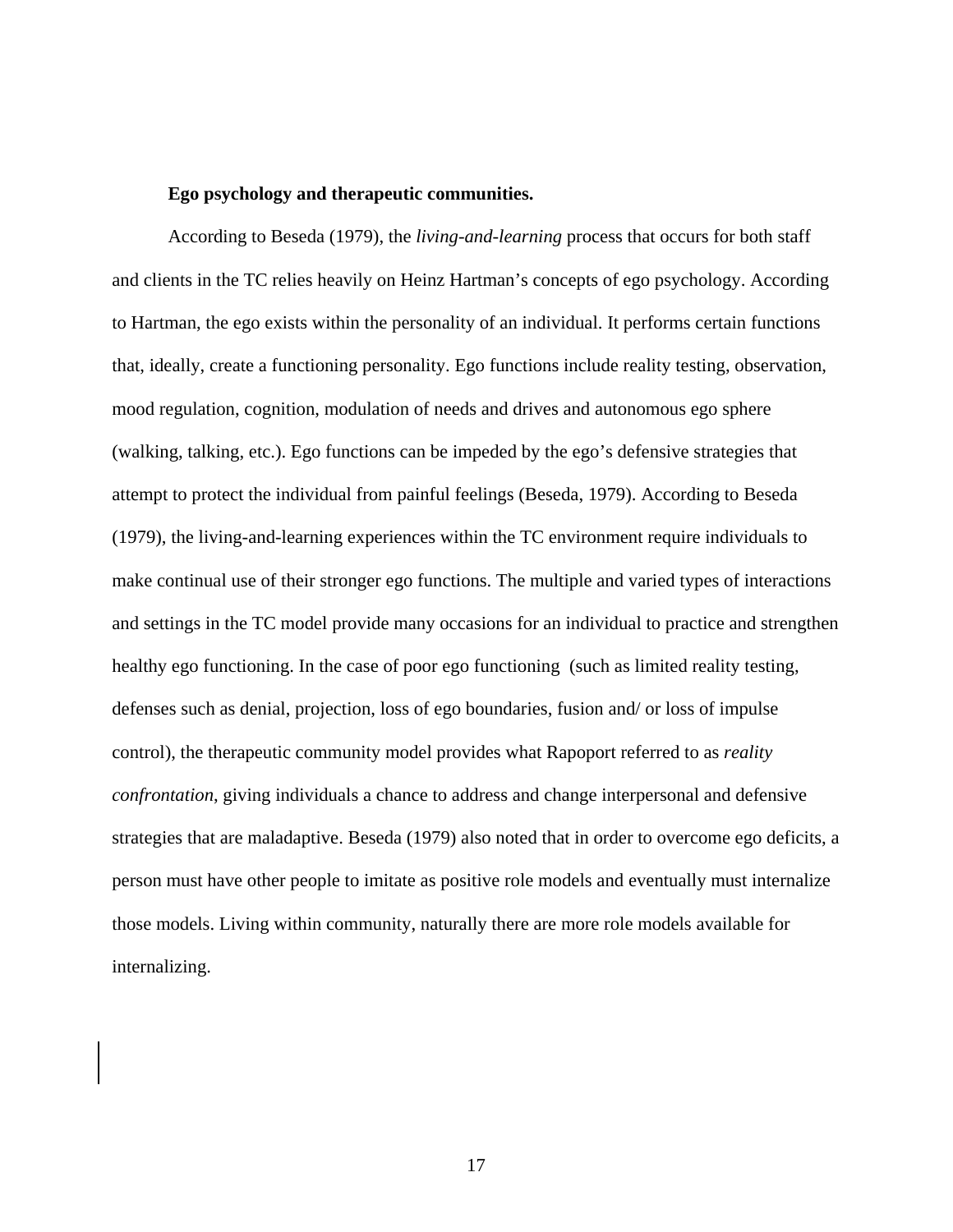# **Previous Relevant Literature And Studies That Address Staff Role In Therapeutic Community And Other Residential Settings**

There is an existing body of work that has shown that the therapeutic community modality can be an effective treatment option (Cullen, 1994; Dolan, Warren, Menzies & Norton, 1996; Lees, Manning & Rawlings, 1999 cited in Clements, Ramakrishna & MacKay, 2010). Existing literature (Corrigan & Phelan, 2004; Dickey &Ware, 2008) documented the importance of social integration for individuals with mental illness. Dickey and Ware have provided case illustrations and qualitative data to show how social integration occurs in therapeutic communities as they provide opportunities for *connectedness* and *citizenship*.

Given the importance of staff as primary objects of attachment and key facilitators of empathy and mutual 'real' relationships in therapeutic communities, it is important to conduct studies that reveal how staff members in therapeutic communities experience their role.

In examining literature on staff members in therapeutic communities, authors have repeatedly commented on two observable outcomes: first, that staff in therapeutic communities face particular types of demands (Main, 1957; Meinrath & Roberts, 2004; Reay & Revel, 1999; Whiteley, 1986 cited in Clements, Ramakrishna & MacKay, 2010) and second, that that staff members may stand to benefit emotionally and psychologically from their work.

It has been noted that staff members are faced with particular challenges in their work. Some of these challenges stem from difficulties inherent in managing professional and organizational duties while at the same time trying to maintain a flattened-power hierarchy. As previously discussed, challenges also extend to the psychic challenges of actually living in the therapeutic community faced by staff.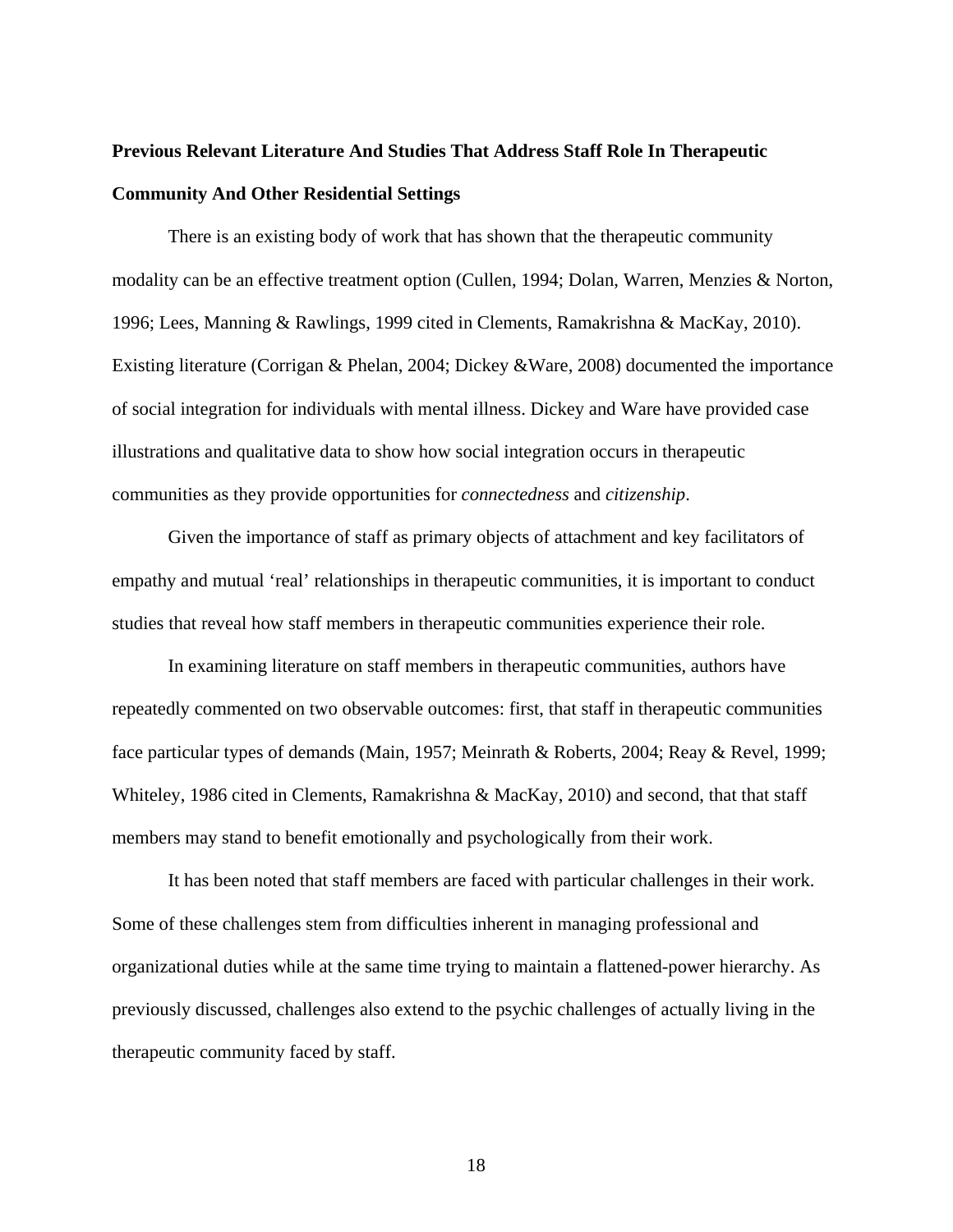In a study on staff turnover in a therapeutic community for disturbed boys, Khaleelee (1994) employed a defense mechanism test as an aid for selecting and developing staff members. In the case of the particular therapeutic community, the author noted that working in the community created "high levels of stress which threaten the staff members' own integration their own strength of ego functioning" (p. 4). The same study demonstrated that for staff members who stayed in their jobs for several years, they found the experience:

threatening but also therapeutic, and that may have entered into their motivation for joining: the staff member was able to rework unresolved issues and reach a new level of integration. Many valued this. The fact that both staff and children were going through parallel processes was probably beneficial for the treatment task (p. 5).

Other findings from the study included a series of hypotheses about the motivation of staff that came to the community, including that staff members came to the community because it provided an "appropriate integrating environment for working through personal childhood issues" (p. 9). Unconscious motivations included: identifying with a parental figure, trying to repair a "damaged" or "damaging" parental figure, identifying with an impoverished or damaged child and wanting to make the child "better". A conscious motivation for these staff members was that they saw their employment in the community as part of their career path before moving on to another job or further schooling. The author suggested that working in the therapeutic community provided staff with a therapeutic opportunity for regression and growth. However, only some staff members seemed to be able to make use of the opportunity, while others left the community, feeling that the stress was too great (Khaleelee, 1994).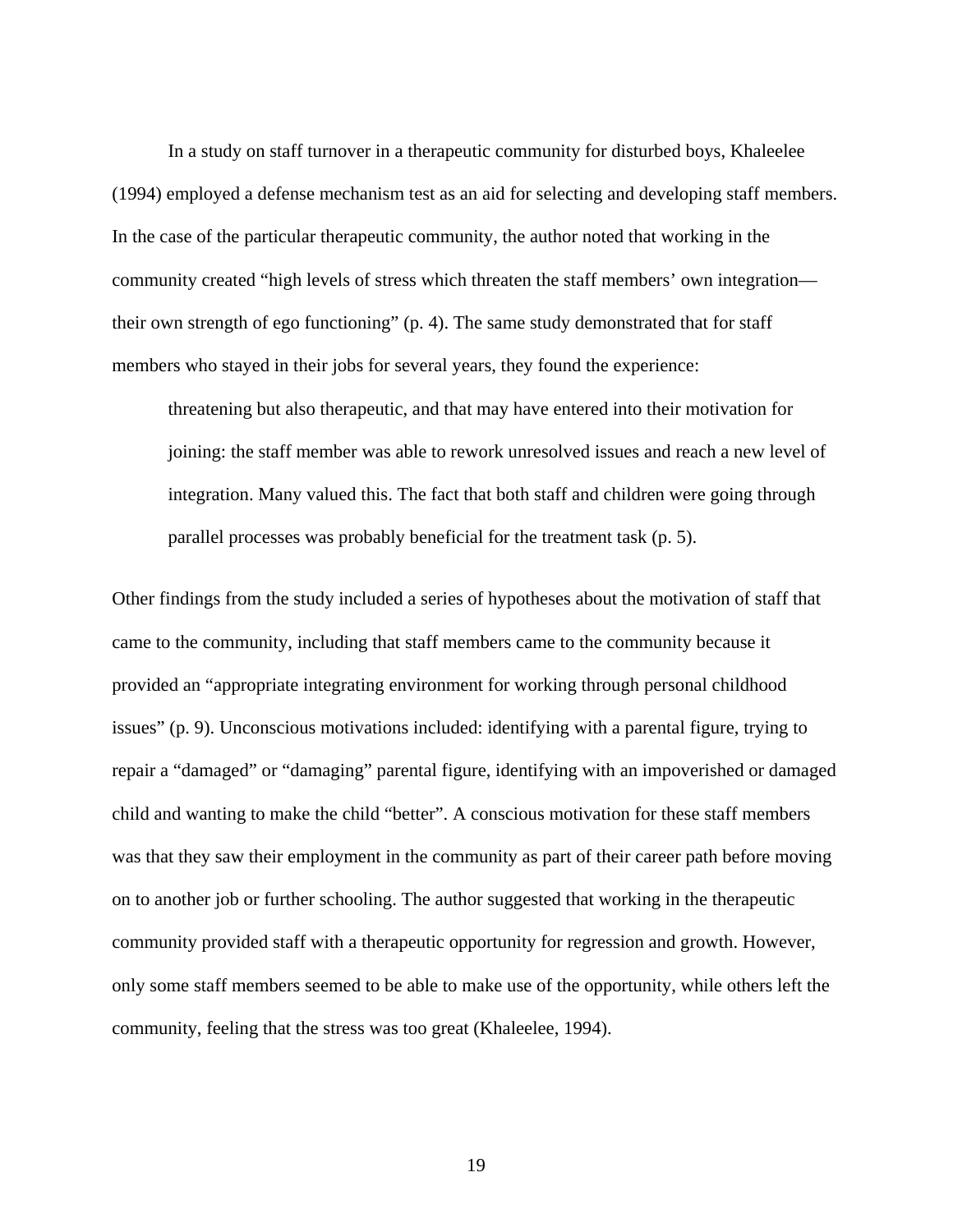In another paper titled *'Being Real and Being Therapeutic' Revisited* (Clements, Ramakrishna, & Mackay, 2010)*,* the authors discussed therapeutic communities' demand for staff reflexivity that is not limited to just the traditional therapeutic hour but rather continues throughout the day. The researchers coded for themes within a discussion type interview between various staff members within one therapeutic community. The findings showed that staff members feel pulled by two separate directives—the first being that they become fully immersed in the community and emotionally responsive to clients, and the second being that they stay professional and objective. The authors describe this dynamic as the *central tension* between being real and being therapeutic. In their conclusion, they cited group analytic and social constructionist paradigms which:

debunk false dichotomies of self versus environment, individual versus group, subjective versus objective and personal versus professional, and help to explain why an individual staff member's ability to experience, reflect and verbalize impacts on the whole group process. Working in a TC is less about 'doing' and more about 'being'; in other words being real *is* being therapeutic (p. 88).

 Both the Kahleelee and Clement studies addressed various challenges, rewards and pitfalls of working as a staff member in a therapeutic community, including the heightened stress of being emotionally available to troubled individuals for periods of time that extend beyond the traditional therapeutic hour. They also noted that some of the same experiences that create stress also provide the very instances for therapeutic change that TCs aim to provide.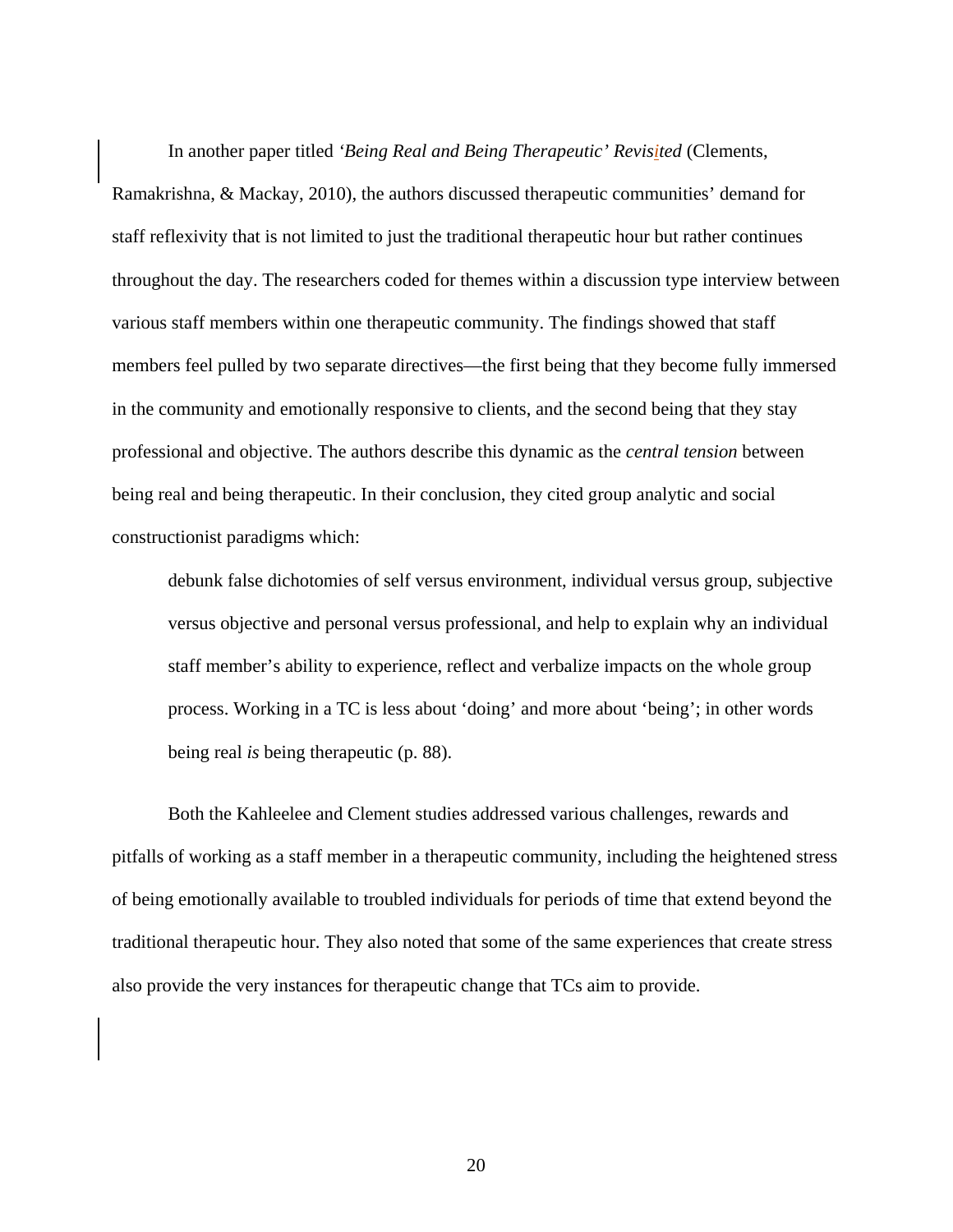## **Summary**

In examining the literature on therapeutic communities it is clear that while the operative principles of many therapeutic communities have become diluted in practice, certain principles are upheld. Role blurring, flattening of hierarchy, and mutuality are important curative factors that therapeutic communities employ to benefit individuals in recovery. The literature on TCs also emphasizes the challenges inherent in the position of staff member in the TC model. However, only a few studies comment on the advantages of the staff role for those who occupy those positions. The literature suggests that staff do stand to benefit from the curative properties of therapeutic communities. However, because true intentional therapeutic communities are very rare, there has been little investigation into residential staff members' experience of living, day in and day out, alongside clients in communities that flatten hierarchy and emphasize role-blurring. This study aims to add to the body of knowledge on therapeutic communities by giving voice to the individuals who have chosen to take on the role of residential staff member in a unique therapeutic setting.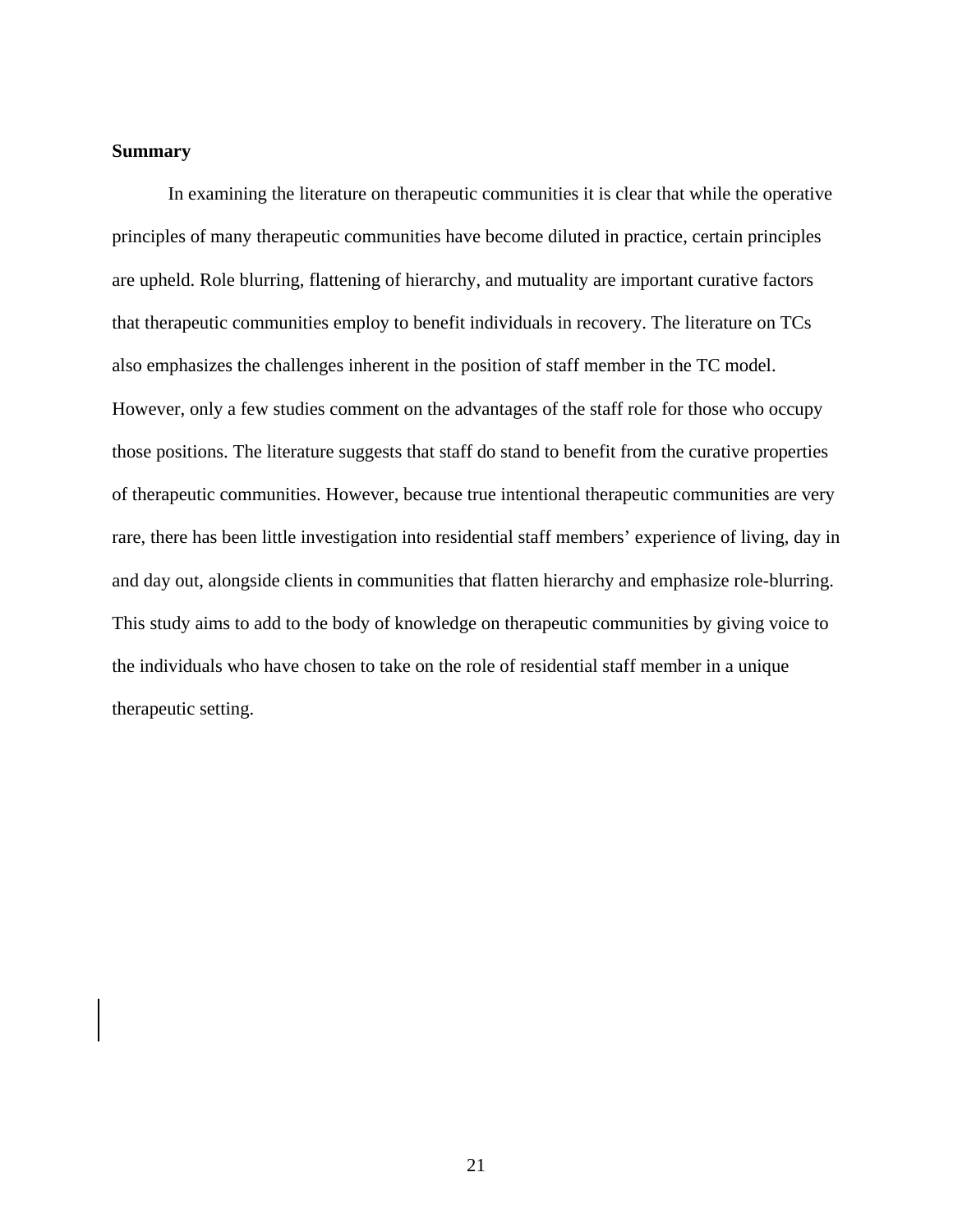## **CHAPTER THREE**

#### **Methodology**

Using qualitative research methods, this study explored the question "What are the rewards and challenges of living as a full time staff member in a residential therapeutic house or community?" The purpose of this study was to better understand how staff members navigate the dual roles of helping professional and community member in therapeutic settings where those lines are intentionally blurred by having staff and clients live in homes or communities together. This researcher encouraged the participants to consider how the blurring of professional and personal identity has impacted their work and their personal life.

This researcher interviewed 10 participants using a semi-structured interview with an interview guide (Appendix A) that inquired about the impact of navigating a professional role that is intentionally blurred to encourage an authentic use of self. The interview had 5 closed questions. Three questions pertained to demographics including age, education and current occupation. Two additional closed questions inquired into the therapeutic setting that the participant had worked in and the dates that the individual had worked in the setting. The remaining questions were all intentionally open-ended so that participants' narratives could be addressed while minimizing the possibility of interviewer bias. The prompts that addressed the heart of the research question were "Please describe how you dealt with the overlap between your personal life and work life" and "Please describe and give examples of the challenges/ rewards for staff members living in this type of therapeutic setting".

While a significant body of research on the therapeutic community modality exists, very little research has focused specifically on the experience of staff members who live as full time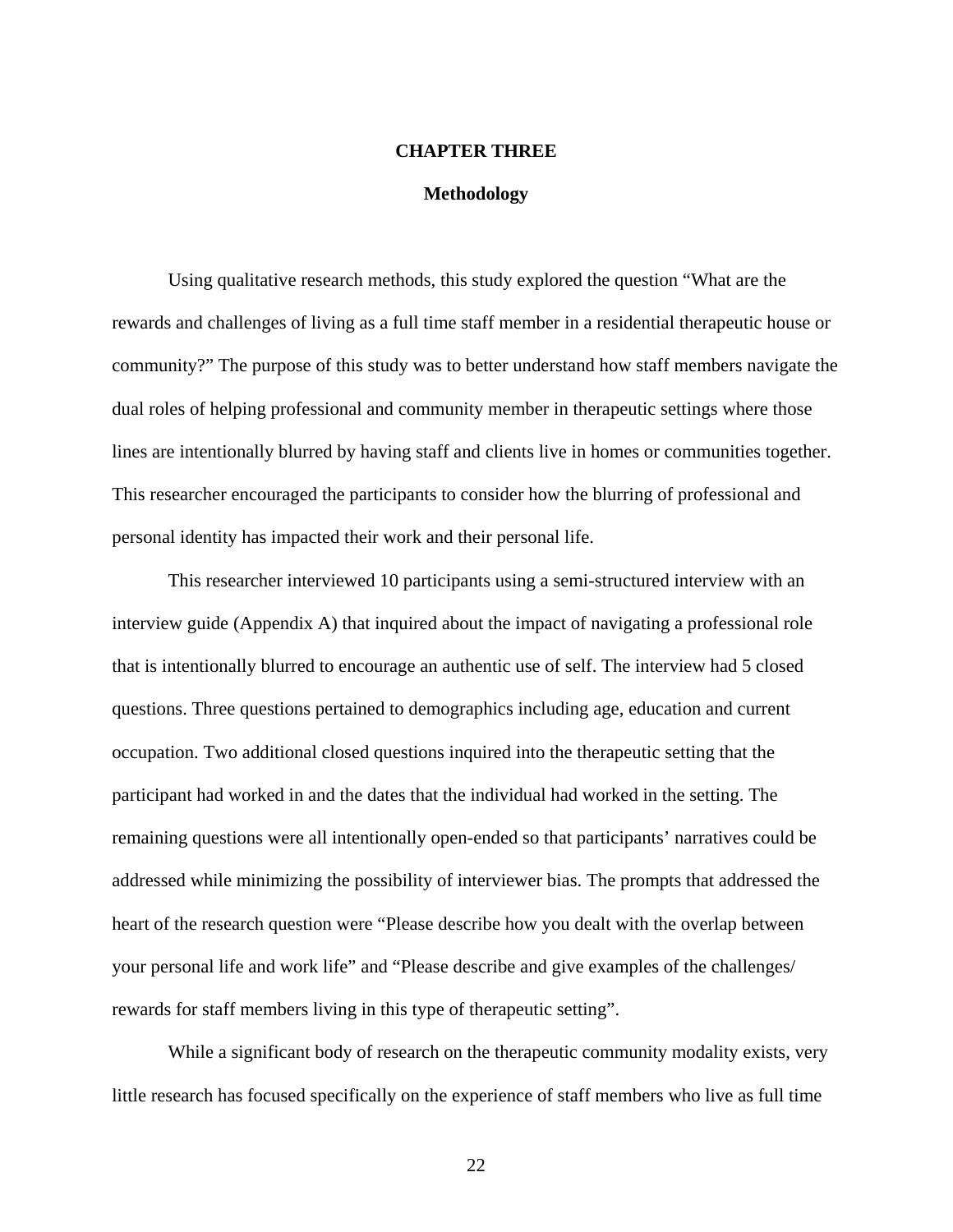residents and helping professionals in such communities. This study is meant to provide a greater understanding of the unique position of live-in staff in residential therapeutic communities and to shed light on how the role impacts the individuals who take on such a position.

#### **Sample**

Non- Probability sampling techniques, specifically convenience and snowball sampling were used to obtain participants for this study. In addition, the researcher is former staff member of a therapeutic community and was able to use former work contacts for recruitment. The researcher first contacted the HR director and clinical staff of one therapeutic community and requested help in distributing recruitment material (Appendix B). Potential participants were sent a recruitment email. They then contacted the researcher through phone or email to schedule an interview. The researcher screened participants through phone or email to determine eligibility using the inclusion/exclusion criteria. Demographics of staff members in the therapeutic settings contributed to lack of diversity in the sample.

 Of the final sample, eight participants contacted the researcher after being told about the research by clinical staff or the HR director of one therapeutic community. The remaining 2 participants were personal contacts that were contacted directly by email. The screening questions were conducted through phone and email to ensure that the participants met the criteria for the study before scheduling an in-person or Skype interview.

## **Exclusion and inclusion criteria.**

The criteria for the sample specifically focused on those who have worked or are currently working in a therapeutic community while also making that community their full-time residence. The sampling criteria focused on individuals who have lived in the TC for more than 3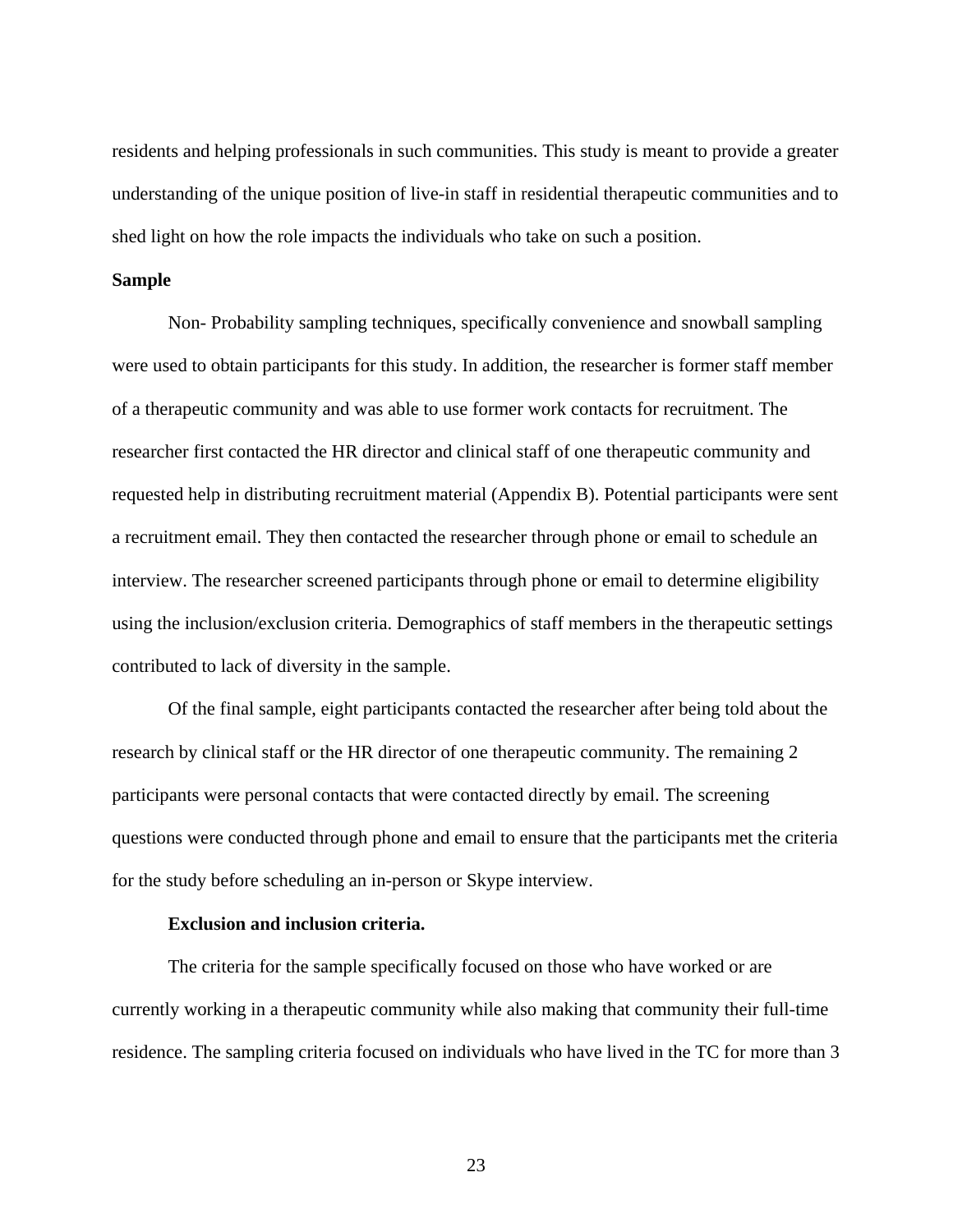months, those who have lived in the community in the past 20 years, and excluded those who may have been dismissed from the community for improper conduct.

#### **Sample description.**

The final sample consisted of 10 participants. The participants ranged in age from 22-43. Four men and 6 women were interviewed. Of the participants, 3 had completed a graduate degree, 5 had completed a bachelor's degree, 1 participant had attended some college, and 1 participant had some high school education.

#### **Data Collection**

After receiving approval from the Smith College School for Social Work, Human Subjects Review Board (Appendix C), this researcher conducted 8 face-to-face interviews in Massachusetts and Vermont ranging from 20 to 60 minutes. The interviews were conducted in locations for the participants' convenience in their private homes or offices. All of the interviews began with the signing of consent forms (Appendix D). Two interviews were completed via Skype as the participants now live outside of New England. These participants were mailed consent forms. Upon the return of their signed consent forms, interviews via Skype were scheduled at the convenience of the participants. The consent form outlined the study, guaranteed confidentiality and described the potential risks and benefits of participation. Participants were able to read the consent form and ask questions about their participation. The letter also informed participants that they could choose not to answer any question, stop the interview at any time, and withdraw their data from the study any time before April  $1<sup>st</sup>$ , 2011. Both Participant and researcher signed and dated the consent form and participants were given a copy of the form for their records.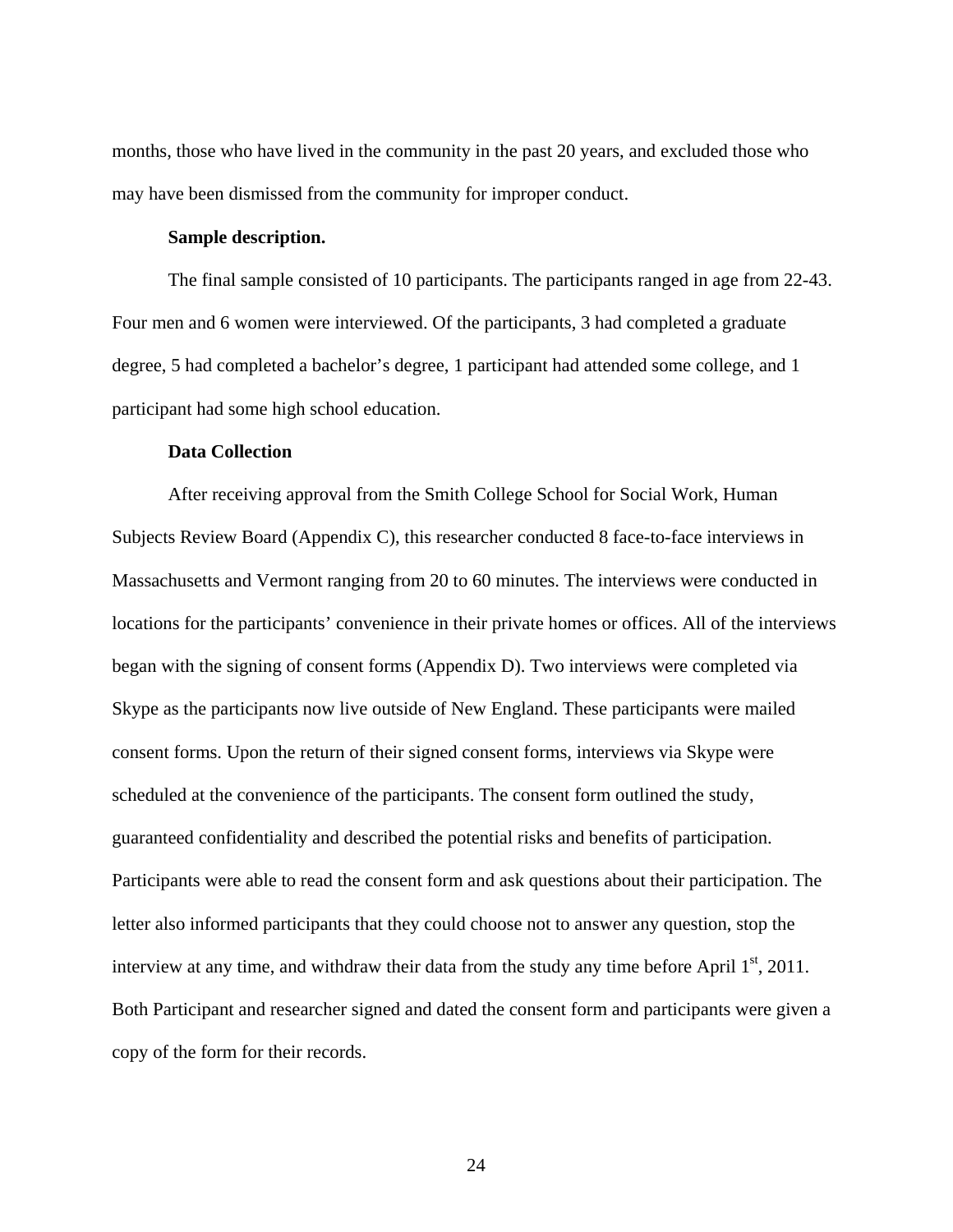Each interview consisted of two parts- demographic questions and open-ended questions about experiences. Questions addressed the participants' experiences with mental illness and with working within the therapeutic community setting. Questions addressed rewards and challenges, staff members' perception of their work environment, and issues of navigating personal time versus work time within the community or home where participants also had a role as a helping professional.

The interview guide helped individuals maintain consistency throughout the interview process. The researcher audio –recorded and manually transcribed the interviews and removed all identifying information. All participants' identifying information was concealed and participants would not be identified by their direct quotes. All materials were locked and secured according to federal regulations The participants were informed that if answering any of the questions elicited uncomfortable thoughts or feelings, that they were not required to answer any questions, and the interview could be terminated at any time.

### **Data Analysis**

The interviews were audio-recorded and then transcribed by the researcher. After the transcriptions were completed the data was analyzed using content/theme analysis techniques (Anastas, 1999, 414). The transcriptions were read through multiple times. In the first reading, major themes in each narrative and initial connections in people's stories were noted. The transcriptions were read again, seeking themes and applying codes to each narrative. The process continued of coding and re-coding in the subsequent readings. The codes were then charted making note of each time a code arose in narrative while also analyzing the themes and evidence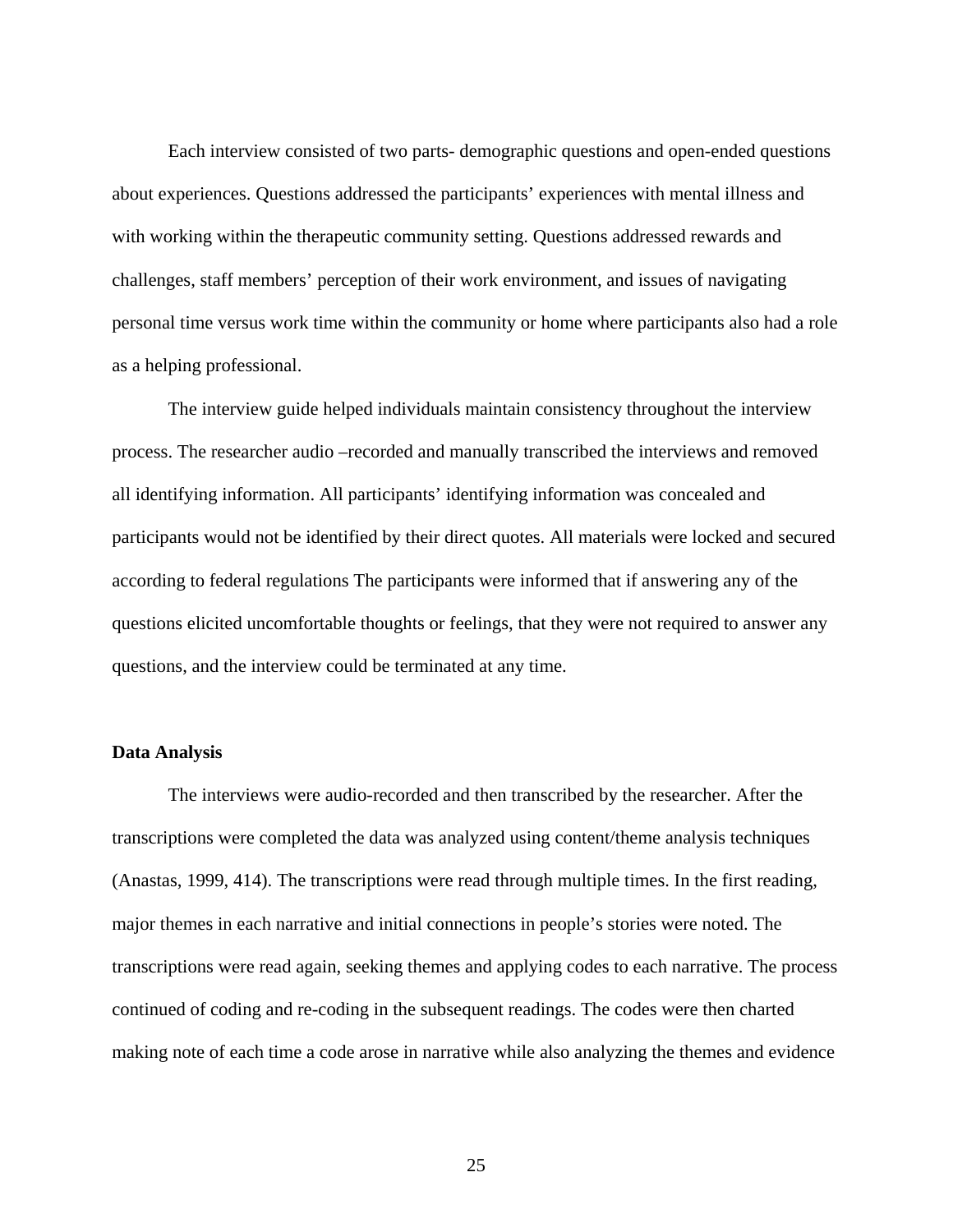of theory that arose in each interview. Finally, direct quotes that illustrated each theme were chosen.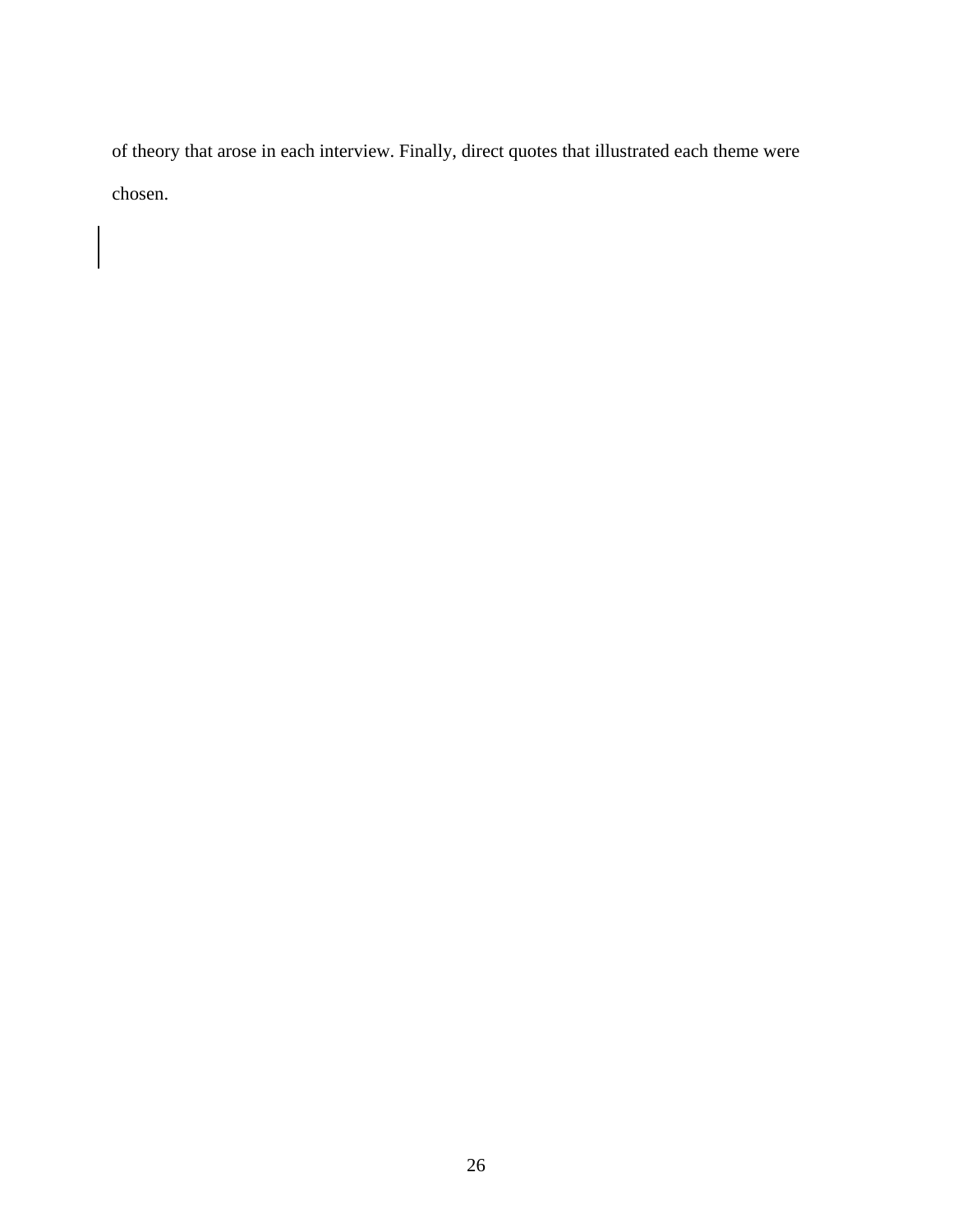#### **CHAPTER FOUR**

#### **Findings**

This chapter contains the findings from interviews conducted with 10 individuals who have lived in residential therapeutic communities as helping professionals. This study set out to gather data about the experience of being a staff member in a residential therapeutic community setting for the treatment of individuals with psychiatric and substance abuse issues. Specifically, the study was designed to gather stories of staff members who have lived alongside clients in a residential therapeutic home or community and to explore the rewards and challenges of a unique residential position as a helping professional. Of the 10 participants in the sample, 9 participants had staff positions in a residential therapeutic community setting located on a rural, working farm. The farming RTC operates on a multi-tasking model in which staff members serve as "house advisors", living in homes with clients while also working with clients in various farm tasks. One participant lived as a "housemate" to one client in a therapeutic community located in a medium sized town in Western Massachusetts.

The findings are divided into 4 sections with sub-categories. Section 1 presents demographic and descriptive characteristics of the participants. Section 2 described motivations of participants for taking on a unique residential staff position. Sections 3 and 4 describe the challenges and rewards of working and living in a residential therapeutic community.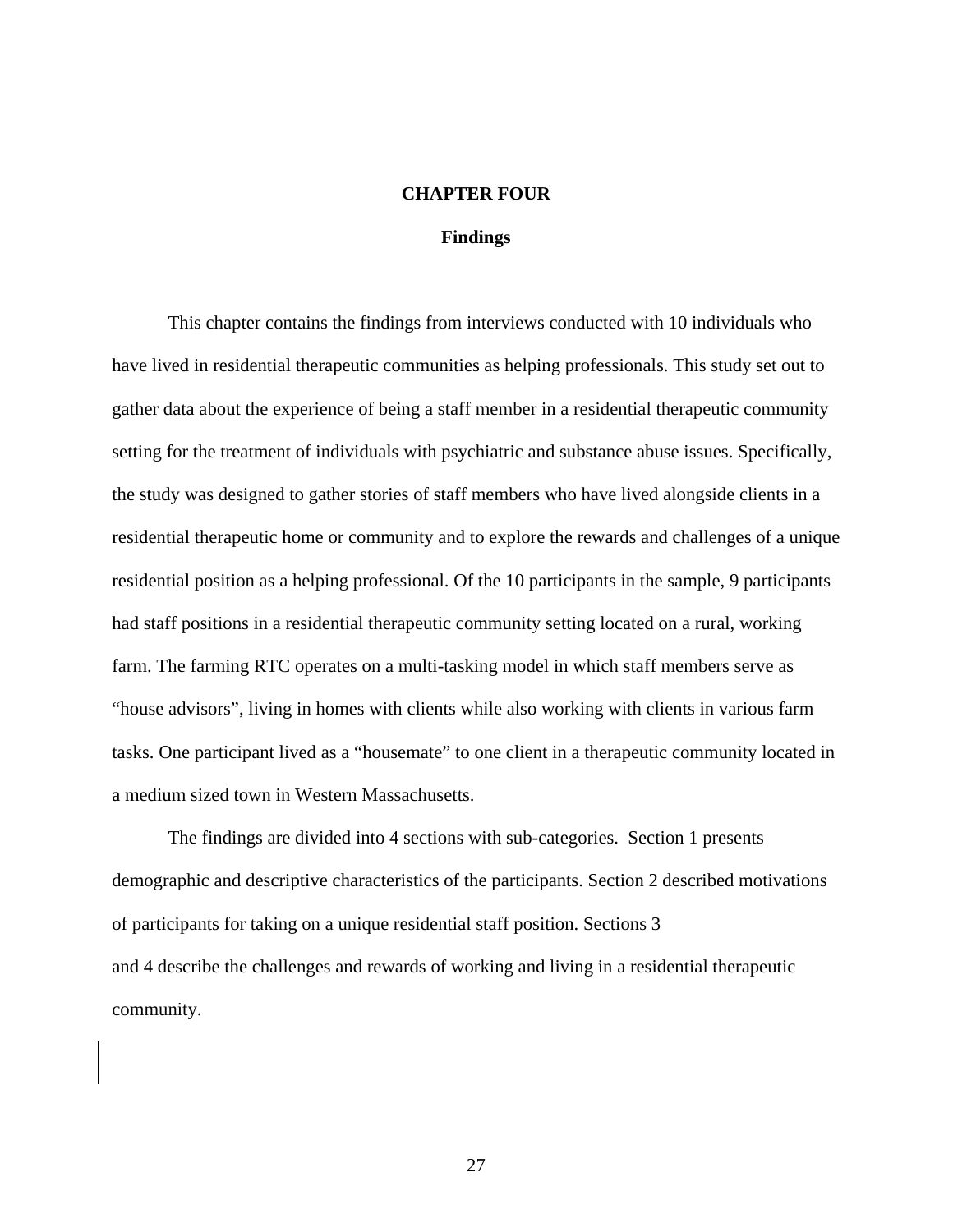#### **Major Findings**

Many staff members came to their jobs at a treatment facility motivated by a desire to be of service to others. While discussing the rewards and challenges of such a position, participants repeatedly reported that living and working in a therapeutic community ultimately facilitated their own growth and self-awareness. A consistent theme in the narrative of participants was that living in close proximity to individuals in recovery presented many challenges and stressors. Participants expressed that it was a constant challenge to continuously define and re-define their personal boundaries in relation to clients, other staff, and to the community as a whole. However, participants' narratives reveal that, ultimately, the navigation of these interpersonal boundaries required them to develop an authenticity and a capacity for self-reflection that many participants value immensely as it led to their own personal growth.

#### **Demographic characteristics.**

The sample consisted of ten participants from two different residential therapeutic communities in New England. Participants ranged in age from 22 to 43 at the time of the interview. Six out of 10 participants are female. Eight participants were currently still working and living in a residential therapeutic home or community in some capacity. Two participants had left their positions and were working in a different field outside the helping professions. Length of employment in the RTC setting ranged from 7 months to 7 years. All participants had at one time in their RTC experience shared living accommodations with their clients. The educational background of the participants ranged from one participant who had completed some high school to 3 participants who had completed graduate degrees, but none of participants held graduate degrees in a field related to their current profession. Seven participants said that they had prior *lived* experience with psychiatric or substance abuse –either personally or in their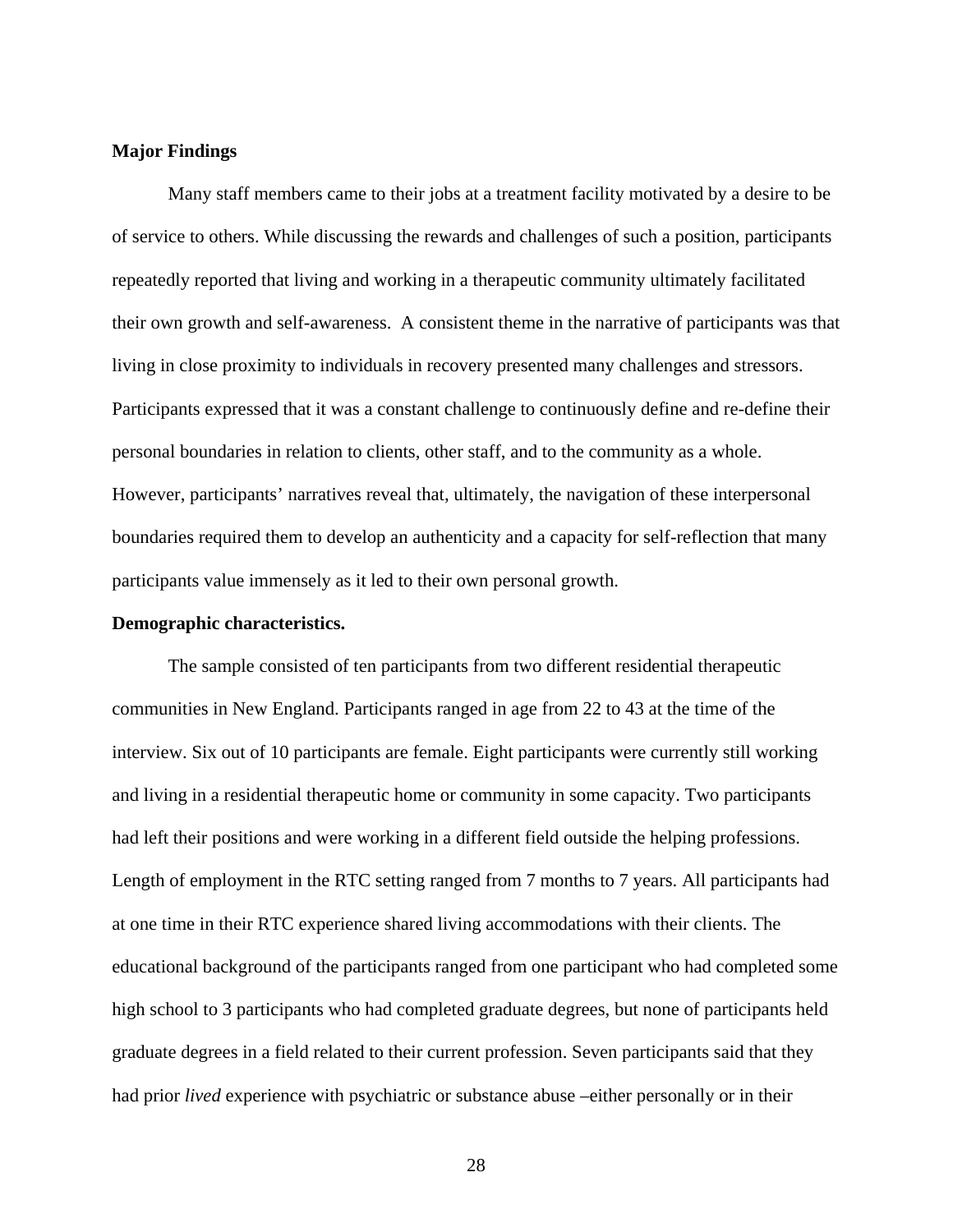immediate families. Eight individuals said that they had completed coursework related to their work in the helping professions, describing relevant courses in abnormal psychology, gender studies, and drug and alcohol continuing education courses.

#### **Motivations.**

Using an interview guide I asked participants to describe their motivations for taking on a unique role in the helping professions in which part of their job description was to live alongside clients in recovery from mental health and/ or substance abuse issues.

#### *Recovery: "I knew it would help me if I worked in the biz."*

Two participants expressed that their own recovery from mental health and substance abuse issues was a motivating factor in taking a live-in position in a residential treatment center. One participant described the appeal of living and working in a setting that promotes recovery. She described her motivations as:

Very selfish actually. I was scared of doing something other than recovery related. I knew it would help me if I worked in the biz. I knew it would be clean and sober. Room, board, not having to worry about the things I had lost. It was an easy way to start rebuilding my life.

Similarly, another participant described wanting to work as a staff member in an RTC because "I was going to more understand the nature of what I had to deal with through the experience of others. They say you learn 90% of what you teach." The participants went on to describe the appeal of a structured work environment that they hoped would reinforce habits of recovery that they had been working on and allow them to act as role models for others. A third participant described coming to the staff position simply because he needed to find employment. However,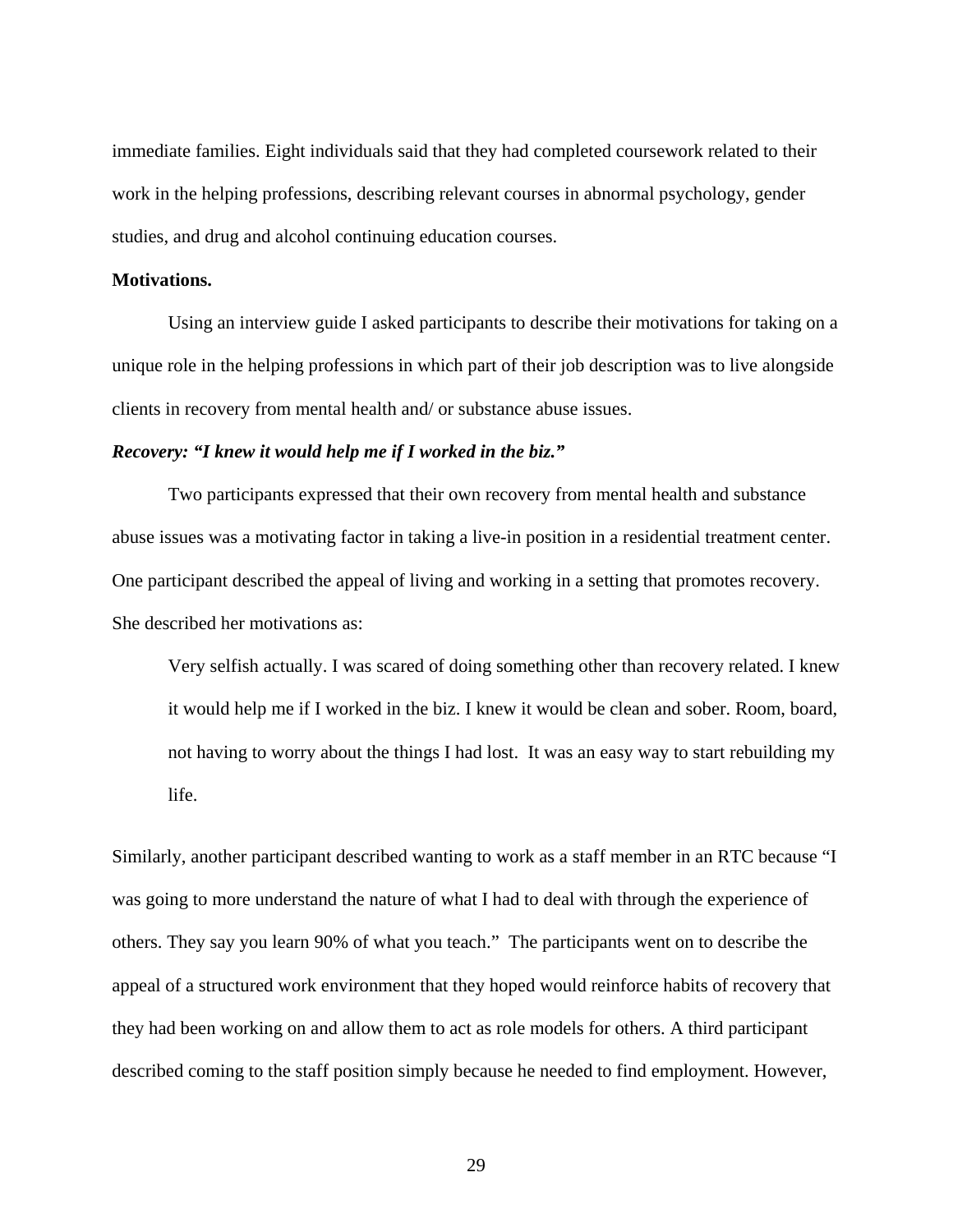he described an ancillary motivation as a curiosity "about how living one-on-one with somebody going through psychiatric recovery was going to lead to my own growth in myself".

#### *"I was looking to live in community."*

Several participants described being drawn to the job because of the lure of living in a community. In many instances these participants had lived in some type of intentional community in the past and had identified that they preferred a communal lifestyle. Other participants had not lived in an intentional community before their RTC positions but were looking to radically change their lifestyle. One participant described how she found the position in the RTC:

I went on a really long road trip in and very intentionally decided I would look for work in a remote community that was agricultural or hands-on in some way but did something else also- like work with kids or work with adults or worked with some population or did something besides just the straight agriculture. And I sat in the library doing some research on the internet and I found this job. And I applied. . . and it ended up that this was the job that was one that I went with.

Another participant described having lived in intentional communities throughout college and seeking to continue living in an intentional community.

## *Taking on a Helping Role.*

Several participants identified that they came to their RTC job with the intention of exploring a career in the mental health field after having tried other professions. Other individuals described wanting to work more directly with people and feeling that they had something to offer. One participant described, "I wanted to work with people and explore that to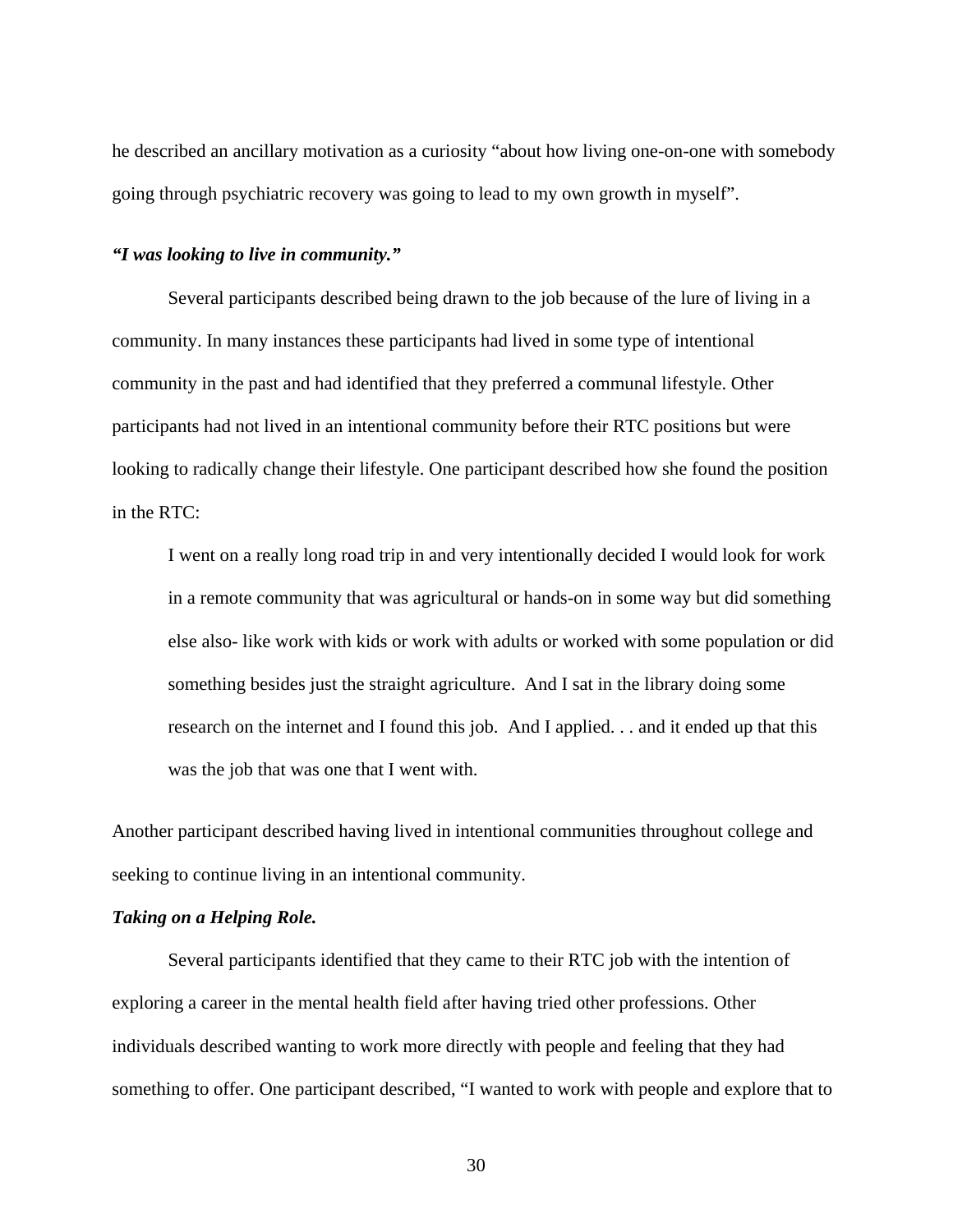see if I liked it as a career option". A second participant echoed that sentiment saying that the work in the RTC combined her interest in mental illness with her interest in farming and sustainability. A third participant who worked in an administrative position prior to coming to the RTC remembered that she had the desire to help people more directly, describing, "I wanted to be actually connected and not pushing paper." Still another participant described his motivations for taking the job as, "I was able to do for others what had been done for me". Finally, one more participant described:

I thought I would have something to offer, understanding, empathy for um, how difficult it can be to try to function with whatever you want to call it- the struggles of life with a mainstream that doesn't understand and isn't necessarily patient. I guess I thought I might be encouraging to people who were struggling with life.

## **Challenges.**

Several questions were aimed to illicit responses about the stresses and challenges for staff members in the RTC. These questions prompted participants to share stories of challenging aspects of their jobs or difficult moments in their work.

## *How to be a "Professional Friend."*

Participants mentioned the reoccurring theme of navigating an authentic relationship with clients in a shared living environment while also having authority and obligations as a staff member. Residential therapeutic communities intentionally ask staff to be themselves with clients, to share living space, eat with clients, and participate in recreational activities together. One participant said: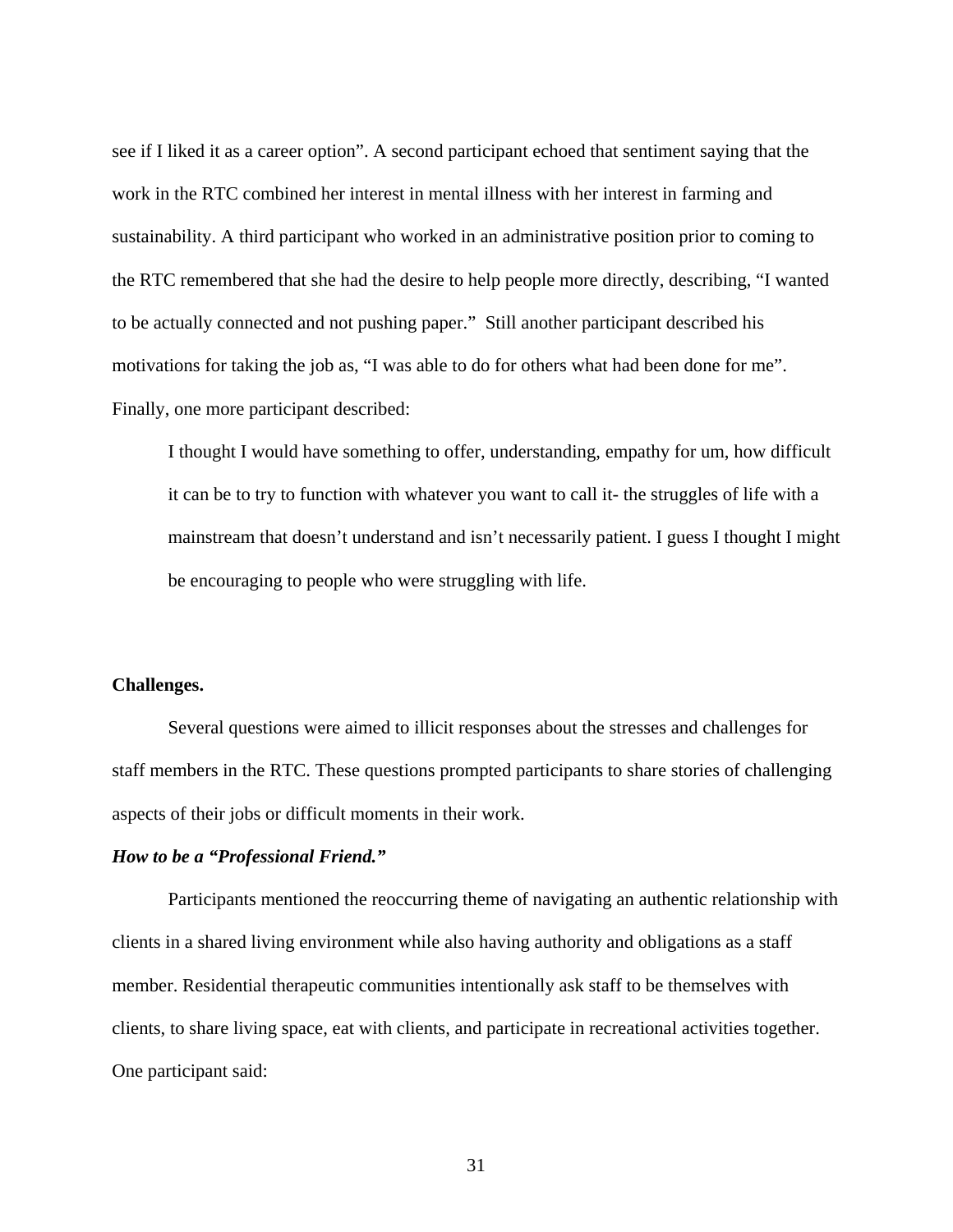We encourage our staff to just get down and dirty with [clients] in a way that blurs the line, I always tell guests- you won't be able to tell who is staff and who is client and that is on purpose. That's actually a point of pride for us. We are trying to just get along here like its any other neighborhood.

For many staff in such settings it is common to spend "off-time" in the community with residents. At the same time, staff members have the responsibility to uphold certain expectations and standards of ethics and safety in the setting of a treatment center. Within the RTC modality the hierarchy of staff and client is intentionally blurred to promote more genuine interaction. Many participants describe the challenge of determining how to navigate the dilemma of authentically relating while also maintaining some degree of professional distance. One staff member described the challenge as follows:

It's really hard (particularly in the role of living with clients) to figure out the difference between being friends and being friendly. And the term I used to orient new [employees] is 'professional friend'. You have to be close enough so that [clients] trust and believe in you and believe that you are an advocate for them but not so close that you lose the therapeutic distance to tell them things they need to hear. If you won't tell him that it's time to take a shower then you are not doing your job. It's not ethical for us to just sit around and be friends with residents.

Another staff member described the difficulty he had in setting firm expectations with clients: I think that maybe when you're living and working with people it's hard to be tough with [clients] and hold their feet to the fire. You're going to be eating meals with them. . . seeing them all the time. In a contained setting like therapy where it's once a week,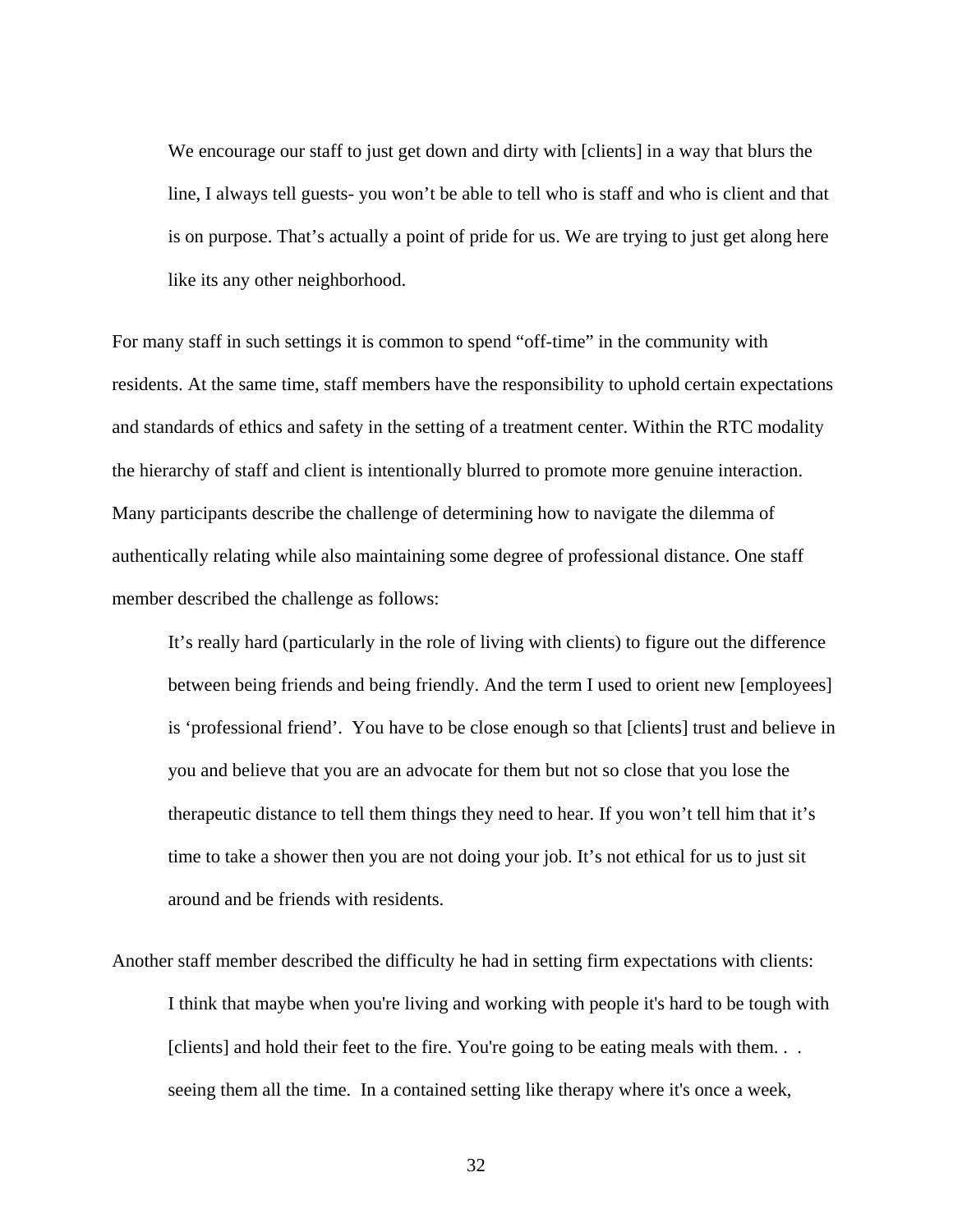therapists can kind of push someone and hold them to whatever task or idea that they might be avoiding. So, I noticed …I backed off a lot because I knew that I was friends with people and that I'd be eating lunch with them. Was I really going to press them on starting to look at their sobriety? It's hard to stay tougher or set more stringent boundaries with people if you're sharing so much time and space and activity with them. I think that kind of goes with a general trajectory of when staff members first arrive here they want to connect with people and they often do that by wanting to be liked. The tendency is to connect with people and the tendency is to want to be liked. I think that kind of lends itself to people pleasing and wanting to say 'yes' … as opposed to being able to say 'no' and then you go home and you don't see that person that you just said no to… Separation makes it a lot easier to be firm and more strict than when you live with someone.

Yet another staff member described the difficulty of the job as follows:

You're part parent, part peer, you're a staffer but you are beholden to a lot of the same rules of the community or the house. But you (as a staff member) have the freedom and flexibility of leaving. It's actually harder if you become friends with people. Not letting people get away with things- that's a struggle. You have to treat people the same but you are going take a shine to certain people. To develop a closeness but also a distance, it's a challenge.

## *Privacy, Personal Space, "Time off from Work."*

Participants were asked to describe the impact of living in their place of employment and to describe how they dealt with the overlap between their personal life and their work life.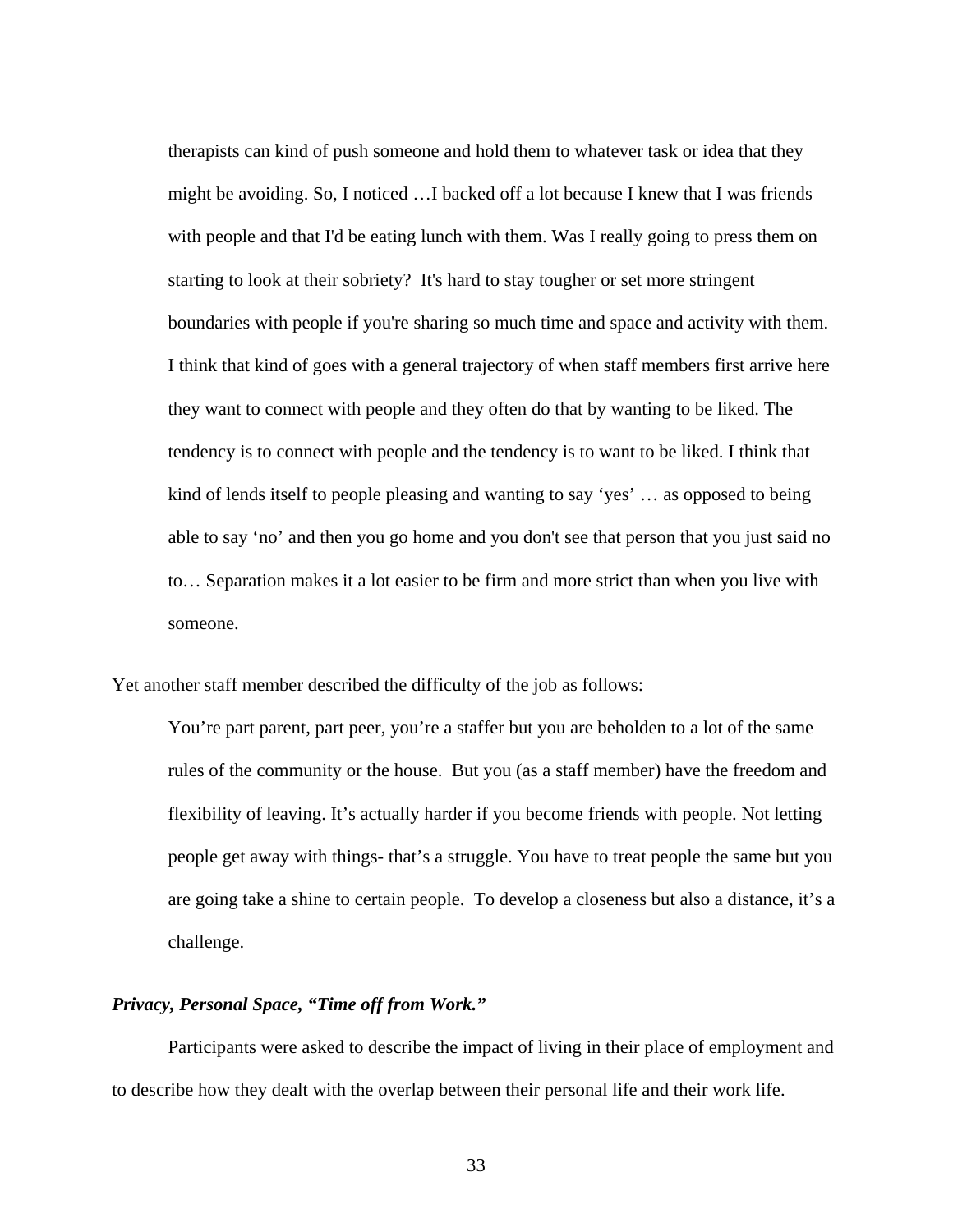Nearly all participants said that the blending of their home life with their work life presented a challenge, and nearly all staff members used the word "boundaries" in describing this difficulty. As one staff member said:

If I think in literal terms about boundaries, I also think in symbolic terms of boundaries. If you're living in the same house as [clients]… I think that lends itself to boundary issues whether in terms of personal space or in terms of [clients] pushing to get something from you.

Another staff member described the challenge of separating work time from time off: I work all the time. It's really hard for me to totally disengage because I live smack in the middle of it. Something as simple as going to my car on my day off, I could run into [clients] and it could be as simple as saying hello or there could be some ensuing drama and I get dragged into it….my work day ends. But it really doesn't.

Many staff members described that it was a challenge to learn how to be both authentic and relate in a professional manner. One staff member said, "you just can't fake it with the people that are right next to you every waking moment and sometimes in the middle of the night." *Impact Clients' Psychiatric Illness on Staff: "Mental illness is the kind of thing that doesn't just effect the individual, it effects the community."* 

Several staff members expressed that living in proximity to individuals with substance abuse issues and mental health issues could be draining. Many staff members used language that indicated feeling like they were being invaded by the symptoms of clients. One staff member described what he calls "some osmosis going on…- so that I'm picking up on their anxiety and depression and tension." Another staff member explained, "mental illness is the kind of thing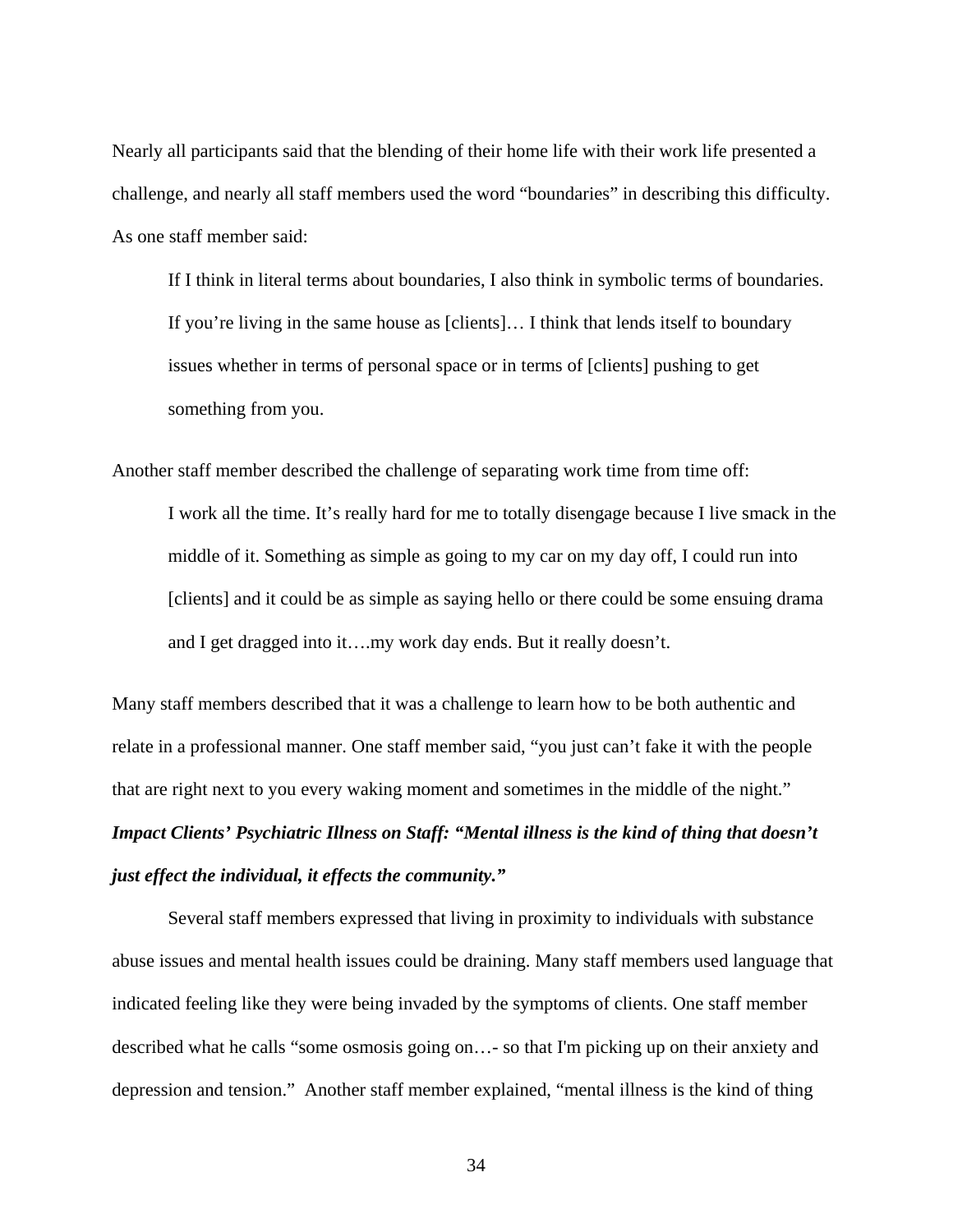that doesn't just affect the individual [who is experiencing it], it affects the community; being in proximity to that may have a diffusive effect on the overall relationship to one's environment."

He went on to describe that it can be stressful to be constantly interacting with many individuals who have intense emotional needs or whose interpersonal abilities may be impacted by their symptoms. One staff member described trying to avoid clients on her off days after reaching a point of compassion-fatigue:

On a weekend, I spent so much energy then on not seeing those people that it was hard to feel revitalized because of these "energy-suck people". You'd try to avoid them—plot your day around not seeing them—and that is also kind of an energy suck. I remember that has being challenging.

Another staff member recalls feeling physical symptoms that she attributed to the stress of her job. She describes feeling emotionally flooded by the intensity of her clients' psychiatric difficulties and state that it was a challenge for her to establish a sense of psychic distance from clients in the community setting:

[The job] certainly had its ups and downs. The worst of times were incredibly stressful and I found myself taking what I would call, 'mental health days' myself just to be able to step outside what people [our clients] were experiencing around me. It took a great deal of effort and time to learn how to separate myself from those around me.

Participants often linked their struggle to establish internal and external boundaries to a lack of experience and training in the mental health professions.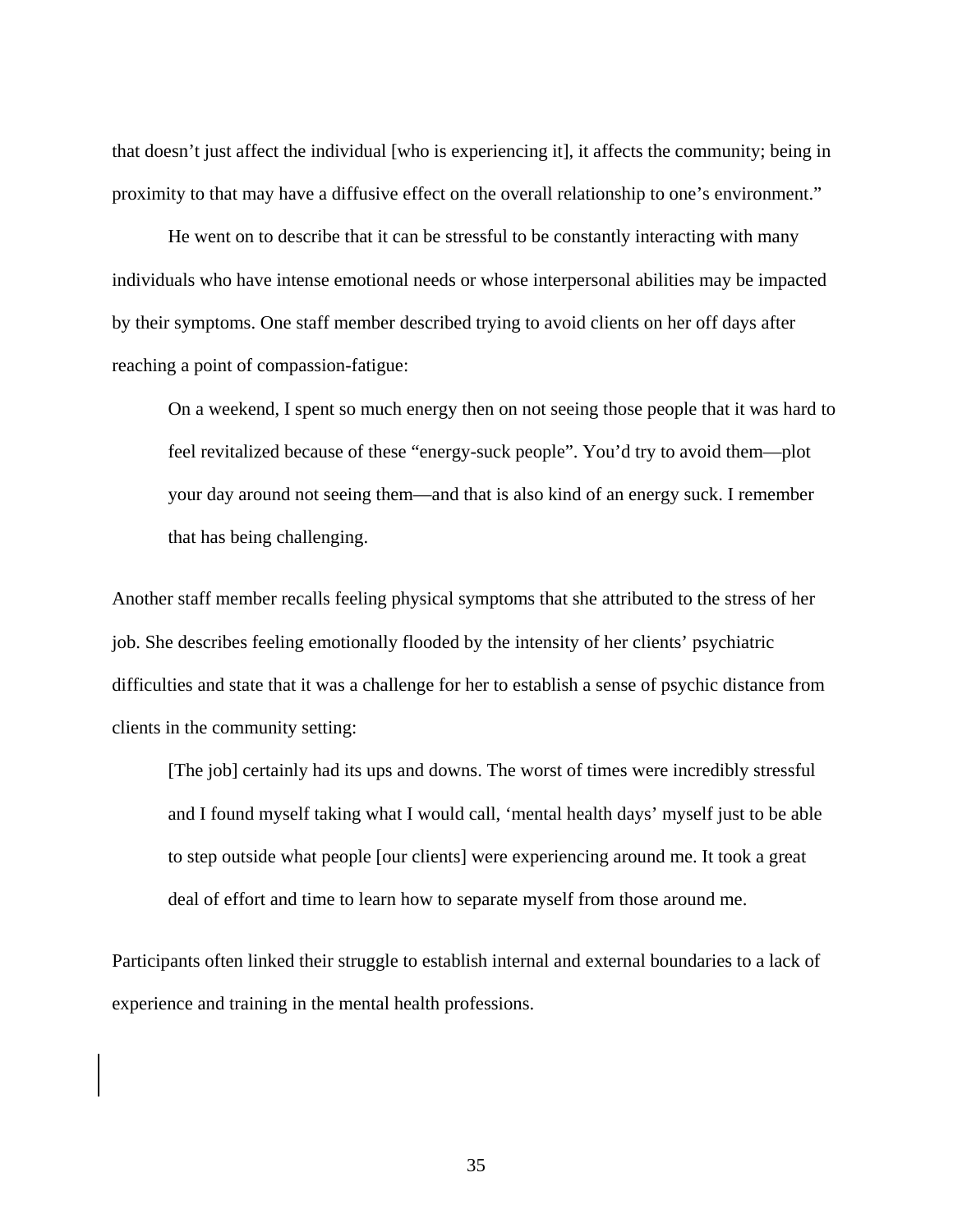## *Lack of Training.*

Of the 10 participants that were interviewed, none had specific training in the mental health professions before coming to their residential staff position. RTC settings historically aim to reduce stigma by, "treating people like people and not by their diagnosis", as one participant stated. Several staff members reported that when they first arrived in the RTC setting, they felt unprepared to work with individuals in psychiatric crisis. One participant described her insecurity about her lack of mental health training:

I know there are [staff] people who are more confident who just wing it and don't feel like they are damaging people. I always fear I'm not helping enough or giving wrong advice. So I go to other staffers- who have the experience, the expertise.

Another participant stated, "you don't have training to be working with the clients that we have here so you're kind of just thrown into the mix of things." While the majority of participants reported that they were able to seek out supervision from trained professionals in their place of employment, they also described feelings of confusion, uncertainty or emotional overwhelm that came from working and living closely with individuals who were experiencing the effects of addiction, psychosis and personality disorder.

## **Rewards**

# *Feeling useful and feeling connected: "The best sense of satisfaction is really getting outside of yourself and helping other people and simply being nice to someone who is struggling."*

All of the participants reported that they felt an immense sense of gratification from being helpful to clients and, in certain cases, being able to see clients make improvements in their lives.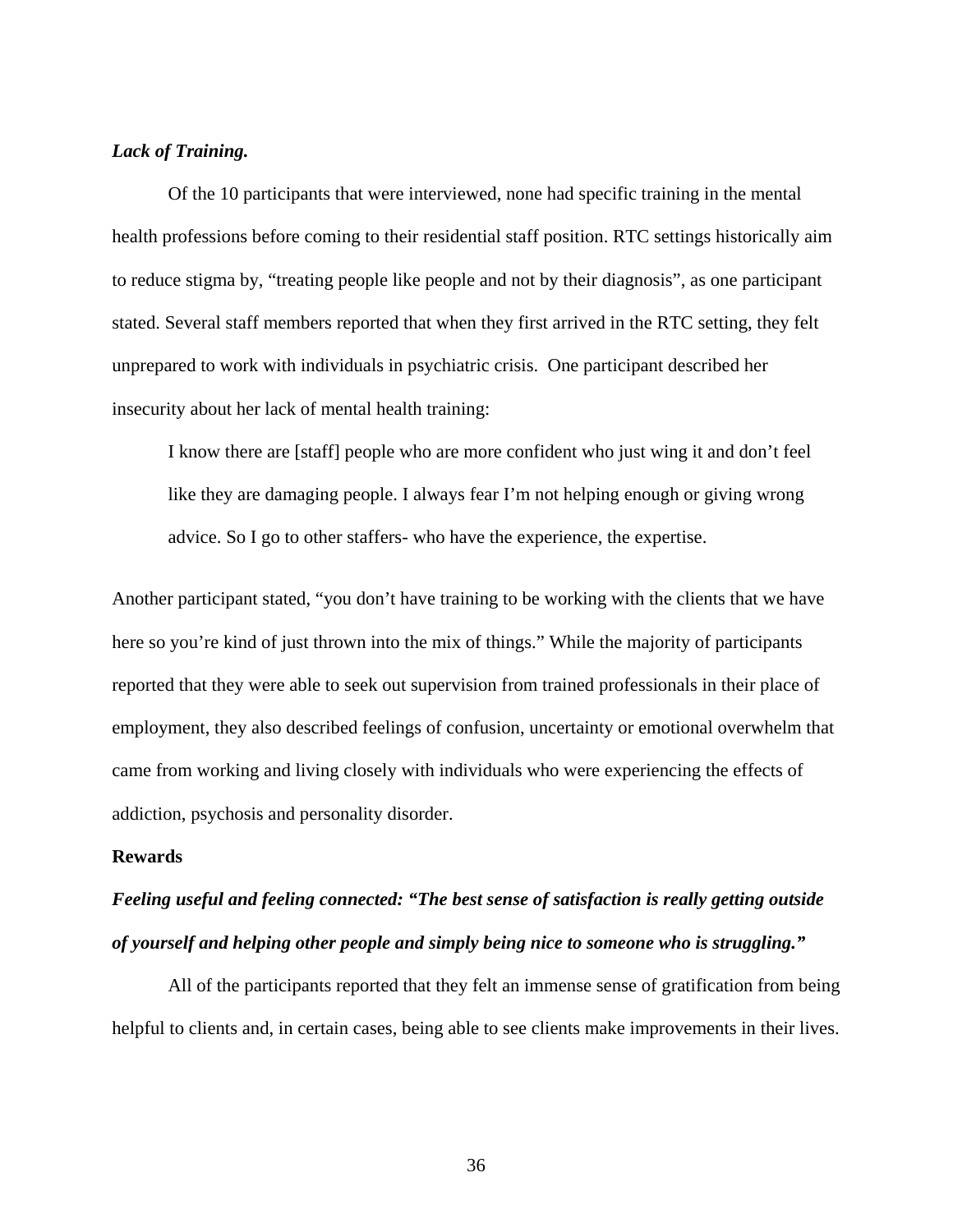They describe the intangible rewards of their jobs in terms of feelings of being useful and being genuinely connected. As one participant put it:

It's rewarding for me because I know that I'm playing a role by pointing things out or by letting things be until [the client] can kind of see it for themselves. . . or even leading by example in certain circumstances. . . . It's rewarding knowing that I am part of a team and part of a situation in which it's working to help someone to a certain degree. I think there is improvement being had and that my presence was contributing to that.

Another participant poignantly described the rewards of genuinely relating to someone struggling with mental illness:

I guess its helping me in the sense that it's the last thing that I'd naturally do. I'm an egomaniacal self-serving individual. The best sense of satisfaction is really getting outside of yourself and helping other people and simply being nice to someone who is struggling. It's a really easy thing to do but it doesn't come naturally to me or to a lot of people. The compassion and the love- its really love- that everyone feels for each other here- it's a little hokey and maybe unrealistic but the whole compassion and respect for the individual-getting to know and care for them- is the healthy relationship stuff we teach here. It really is the most rewarding thing. It takes the fear and stigma away from mental illness-to find what in each individual is valuable, even if its not easy-is very rewarding. . . Some of the illnesses that people have here are scary because they're so awkward. People are non-communicative. They are staring off into space. They seem angry or preoccupied and you wonder how are you ever going to connect and then you find that they're this musician or artist or whatever. . . discovering that is really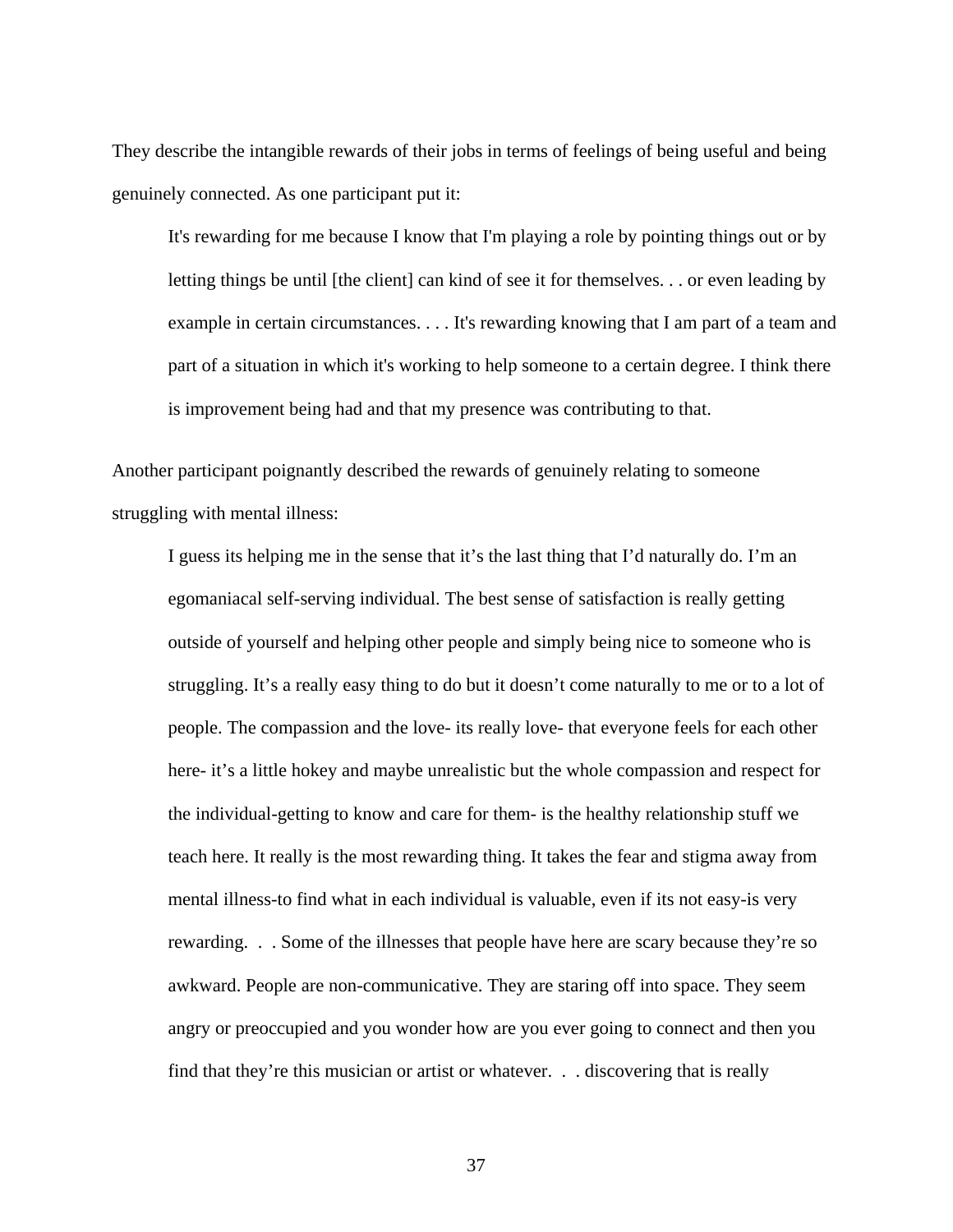rewarding- a reminder to never judge a book by its cover. . . we've had some real tough cases… and inside there is just a good person. We don't always find it but there are glimpses… of something that makes someone special."

One participant shared her feeling of satisfaction that came from a genuine use of self in helping someone in recovery:

With any kind of modality in mental health or the therapeutic arts you are not going to get huge success rates but when you see somebody really get it and really succeed that's made the more special by the fact that you didn't use 'so and so's theory of such and such' or 'this and that method' but you just used your real authentic self in dealing with their real authentic self to try to get them to that place.

## *"I don't know where else I could live where I would feel so loved."*

Three participants used the word "family" to describe the sense of connection that they felt with the therapeutic community. One participant explained that when the modality is working as it should, it creates:

more of the positive aspects of a functional family. In some ways I think that that is what is most helpful for people- staff and (clients). It's the time that we spend with them in a nurturing and empowering way. Which is what good families can do for each other in the best of situations.

The same participant also said that she appreciated: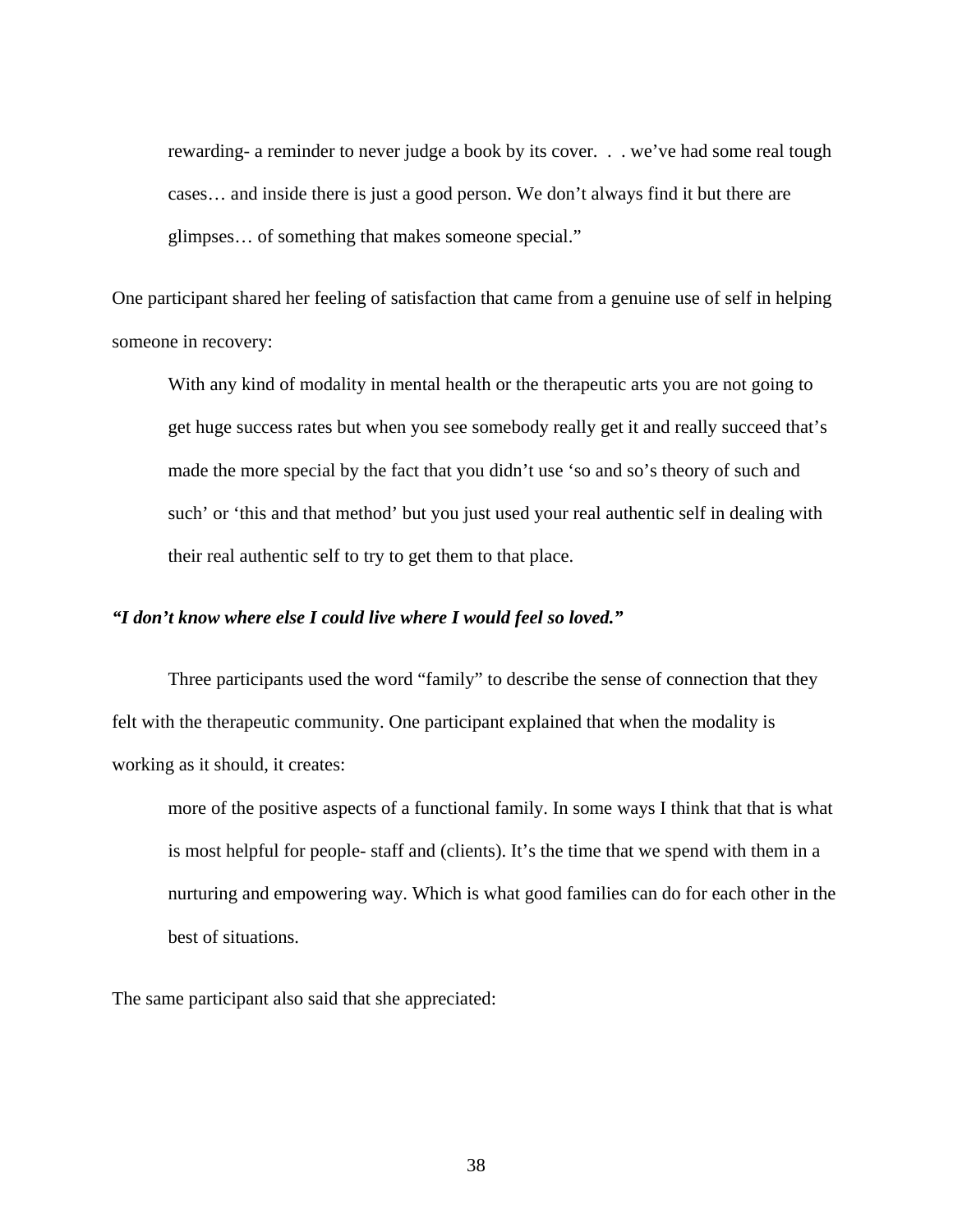the constant socialization at a level that you could choose. You could walk by someone and just say hi. Or you could seek anyone out at any time and have some company. Whether it was resident or staff. So that was nice.

Another participant stated:

There's always fun people to hang out with. People who might not seem fun in one context, you get to find out they are a total riot in another context. That's awesome. That's just a good life reminder- that everyone's got something.

## *Setting.*

All of the participants stated that despite various drawbacks in terms of lack of privacy, they appreciated the benefits of living and working in the same place. Several participants mentioned the convenience of not having to commute and having their room and board tied to their job. One participant summed up this benefit of the job by saying:

an impact was being able to wake up 10 minutes before work started and then being there five minutes early. And just not having to worry about a lot of errands or grocery shopping or commuting. If you have an eight-and- half hour workday and you don't have to worry about errands, that frees you up. It frees up your life basically to kind of do what you like to do rather than doing things that you need to do or sitting in traffic. So that was a pretty big impact that I was looking for. I valued living where I work even just.... logistically.

Of the 9 participants who lived in the farming therapeutic community, all of them cited that they found the daily work tasks of running the farm to be healing in and of themselves.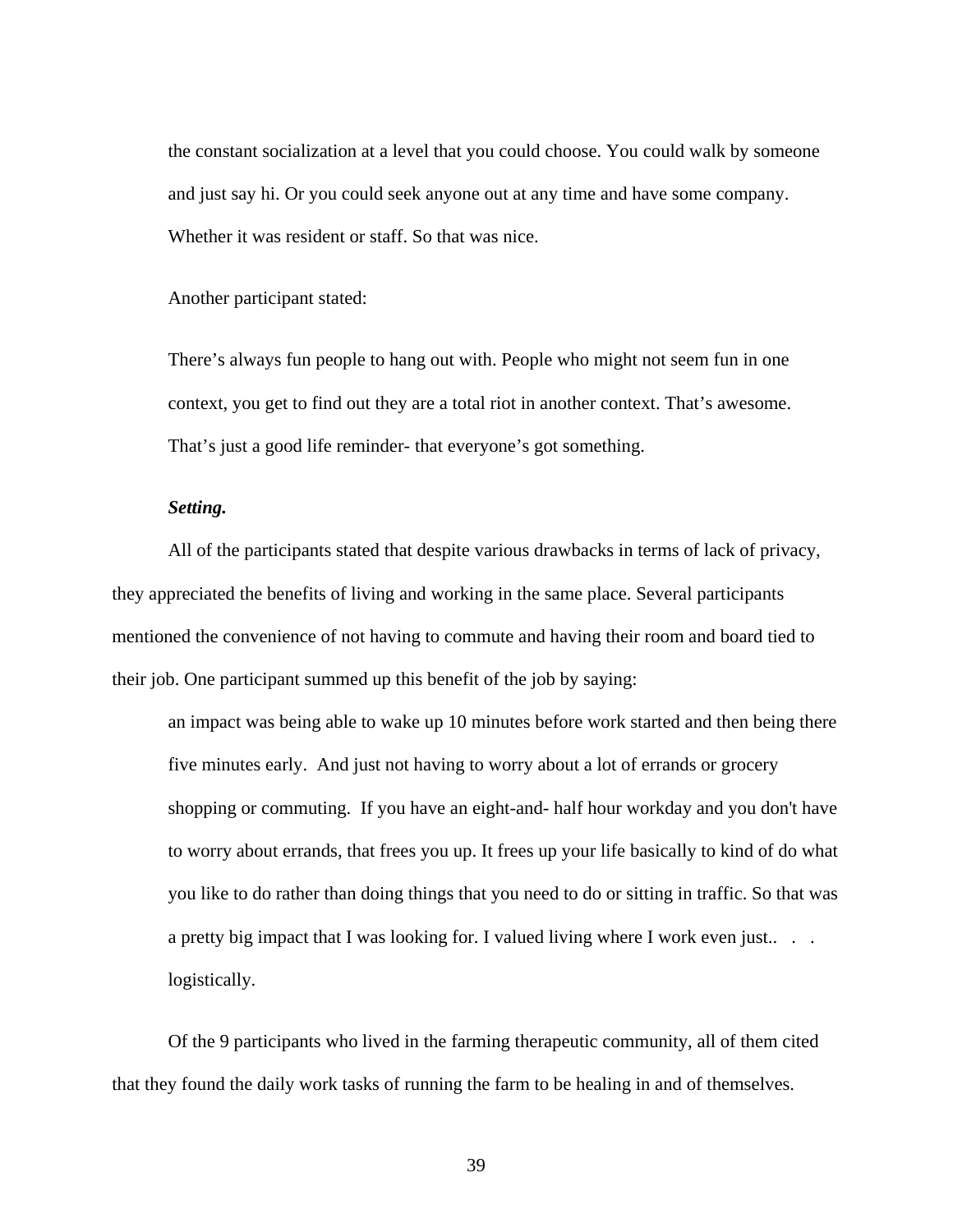Several participants also cited the healing impact of the rural setting. As one participant stated "The setting is just pretty breathtaking". Another participant reflected "this is just a beautiful place. There's a lot to be said for working in a place that has healing natures in itself".

#### *Feeling less fragmented.*

A few participants articulated that living and working in the same place created a sense of unity in their personal identity that felt healing. One participant speaks to the sense of fragmentation:

I think a lot of the problems in our society are from atomizing it and from putting people in little boxes…I think the more splits and specializations we have in our society, the more we are lending ourselves to just being pretty small pretty small people relative to our potential of who we actually are as human beings.

Another participant described the feeling of continuity she achieved at the RTC with this metaphor:

I like when (my life) is all one whole cloth. And whether you're at work or at home- it's all sort of the same thing -usually in the best possible way and sometimes in the worst possible way. There's no off button. But I like the work so much it's fine with me if that's my life all the time.

## *Personal Growth: "It was like living in front a big mirror all the time."*

One of the rewards that all the participants most often referenced during the interviews was that they felt that the complexity of their job forced them to reflect on themselves and develop in ways that they appreciated. One staff member explained: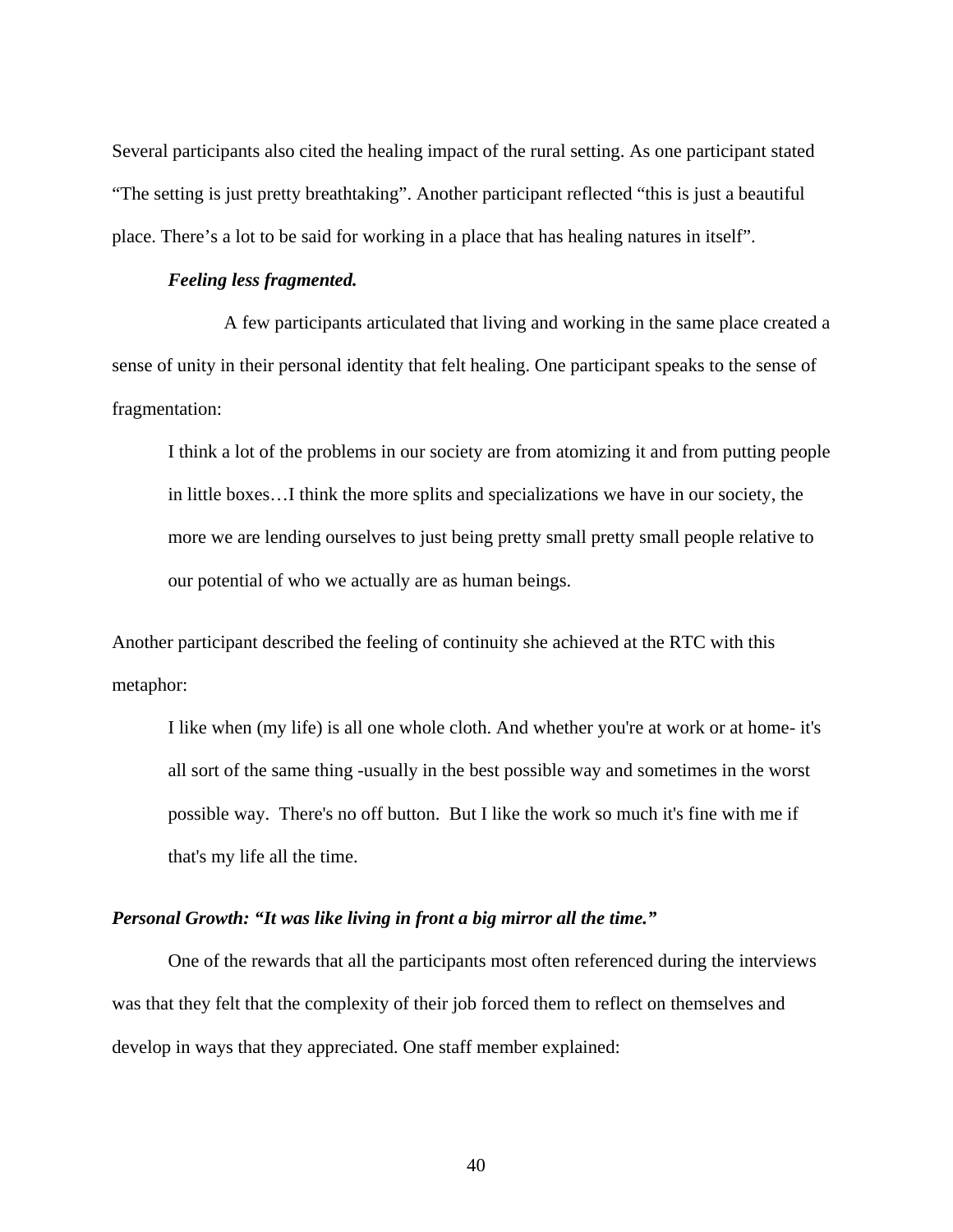Living in community, whether you are a staff or client, makes you face yourself every day and the challenges that you face personally. The rewards of that are growth- learning who you are- essentially learning to love who you are.

In addition to the reward of increased self-acceptance, participants mentioned that they appreciated having to develop a more genuine way of interacting. As another participant stated:

For me it was an interesting way of learning to be around people on a daily basis; a more genuine way. I mean, when you don't have any place to run to, you can't not interact, you can't be totally fake—because that will be obvious the next day if things radically change in your presentation. So how do you have a social self that is genuine yet preserves enough boundaries? That's something you get to work on every day because you don't have a choice. But that's a good thing. It made me think differently about what I needed or wanted from other people in general in my life. To be able to appreciate smaller moments and achievements- not because they meant something in the external world, just because they were enjoyable or meaningful for themselves.

Several participants expressed that learning occurred through feedback from the community. As one participant described:

It was like, living in front a big mirror all the time. I don't know. For a while it's fun and there are moments where at first it's new and cool and then you realize that you just can't fake it with the people that are right next to you every waking moment and sometimes in the middle of the night. Just all these people that you're living in close proximity with. They reflect an image of who you are and you can see yourself ways you didn't really know. I was forced to face some unfortunate parts of me. I guess that's the biggest thing.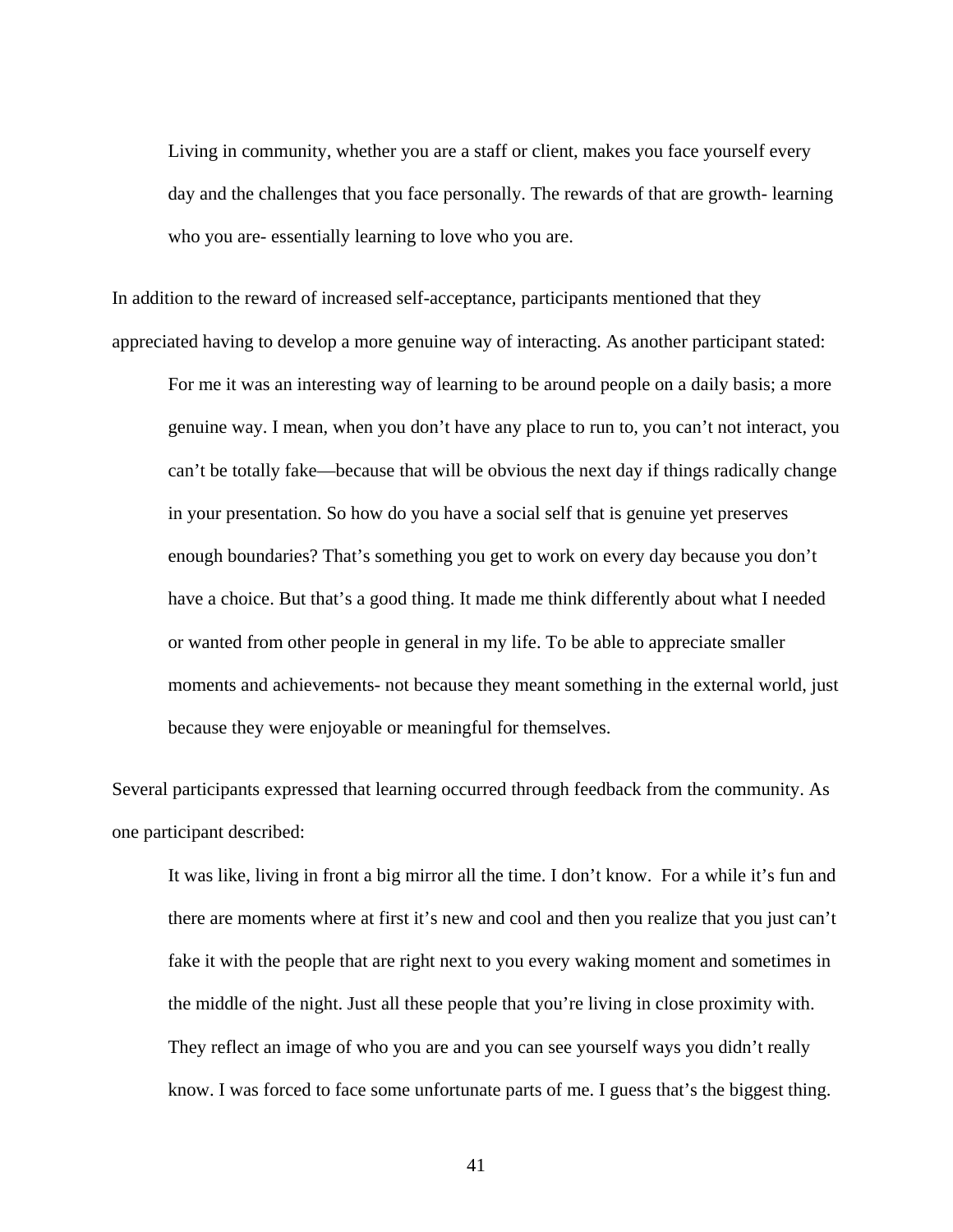Of course, it's self-centered but that's the biggest thing I remember—just learning a lot about myself. I think there's a lot of mirroring that goes on here. Our own patterns that come up and why we do the things we do. You kind of have a glimpse of yourself and you start changing. And maybe when you try something and it doesn't work and then you get discouraged and it's just kind of this constant feedback loop, and analysis and awareness and doing something differently, and interpreting those results…I think to live where you work and to do this type of work -if you're looking at yourself it's easy to raise your own self-awareness and I think that there are so many opportunities to do something different here just by the nature of how social it is …many interactions, many different types of people, many different types of things you do in a day. That probably lends itself to more opportunities to see one's own blind spots or work on things that could be going more smoothly…I think that in a lot of jobs and a lot of settings you can get into a rut and it isn't as rich socially and interactively.

Participants described that receiving feedback was not always pleasant but ultimately added to their growth, like one participant described:

There are often people in the community who will not hold back things they are thinking you are faced with insults, compliments, dreams, nightmares, your whole being is infiltrated by the whole community. That goes back to learning how to keep strong boundaries. But if you keep strong boundaries, that's how you learn who you are.

Most participants were able to link their increased self-awareness and comfort with themselves to their experience of living in a community. One participant summed it up: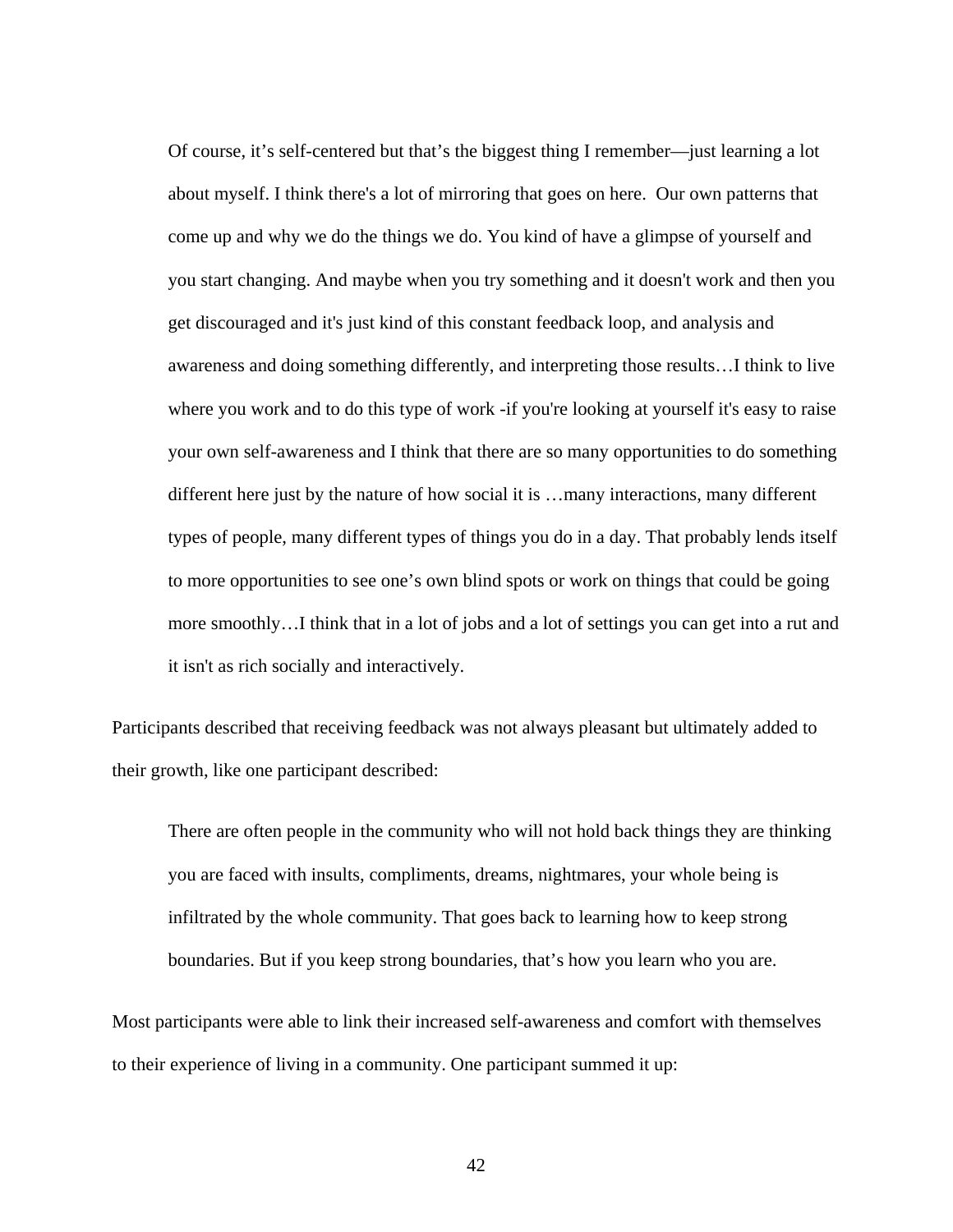Oh I don't know—I think everyone should at some point live in a community and learn how to interact as a whole. I think everyone should at some point in their life. It forces you to face who you are…. In the staff role, if you can't be true to who you are, you can't help anyone else.

#### **Summary**

This chapter revealed the findings from 10 interviews with individuals who work or had previously worked as staff members in RTCs while also living, full-time within the milieu setting. The major themes were divided into three categories labeled motivations, rewards and challenges. The themes were then further categorized by subheadings in each category. The findings highlighted motivating factors for working in an RTC including: the desire to take on a professional helping role, the desire to live in an intentional community, and in the cases of two participants, the desire to bolster their own mental health or substance abuse recovery process by living in a structured setting and serving as role models to others. The findings also revealed that that staff members face challenges specific to living in the RTC setting. Themes include the challenge of being a "professional friend", establishing a sense of privacy and psychic space, and the lack of related training that participants had prior to their job. Findings highlight that staff members in the RTC settings found many aspects of their jobs to be extremely rewarding. All participants reported that their role in the RTC was personally rewarding, beyond remunerative benefits. Themes in the reward section include: feeling personally useful and authentically connected to others, feeling a sense of integration from the overlap work, home and community identities, feeling a sense of personal growth from facing the challenges inherent in the RTC staff role. In particular, interviewees describe benefiting from developing a sense of their own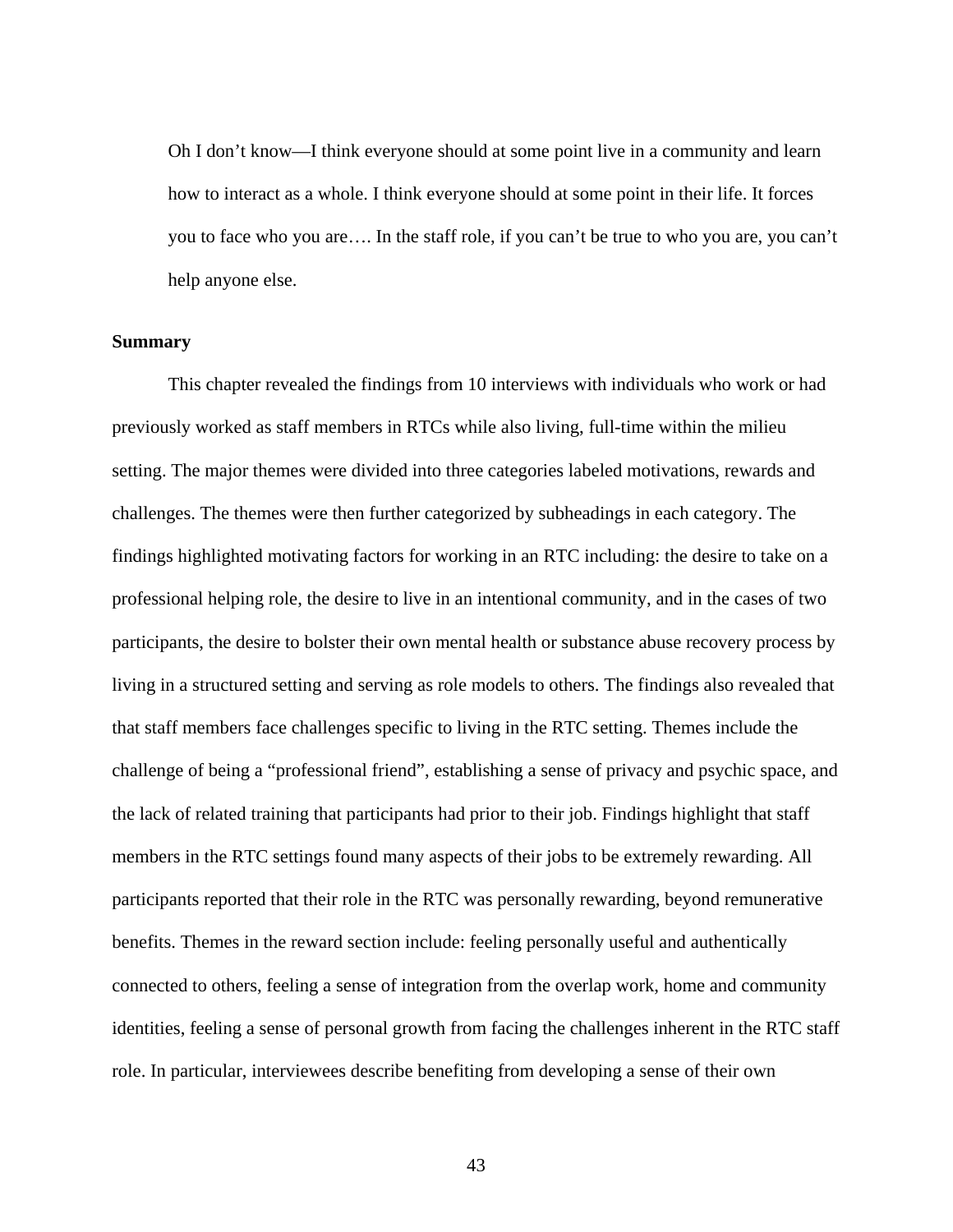authenticity and learning to set limits for themselves and with others regarding the use of their time, their personal space, and their emotional engagement with others. The next chapter will compare the major findings of this to the literature discussed in the literature review chapter of this thesis.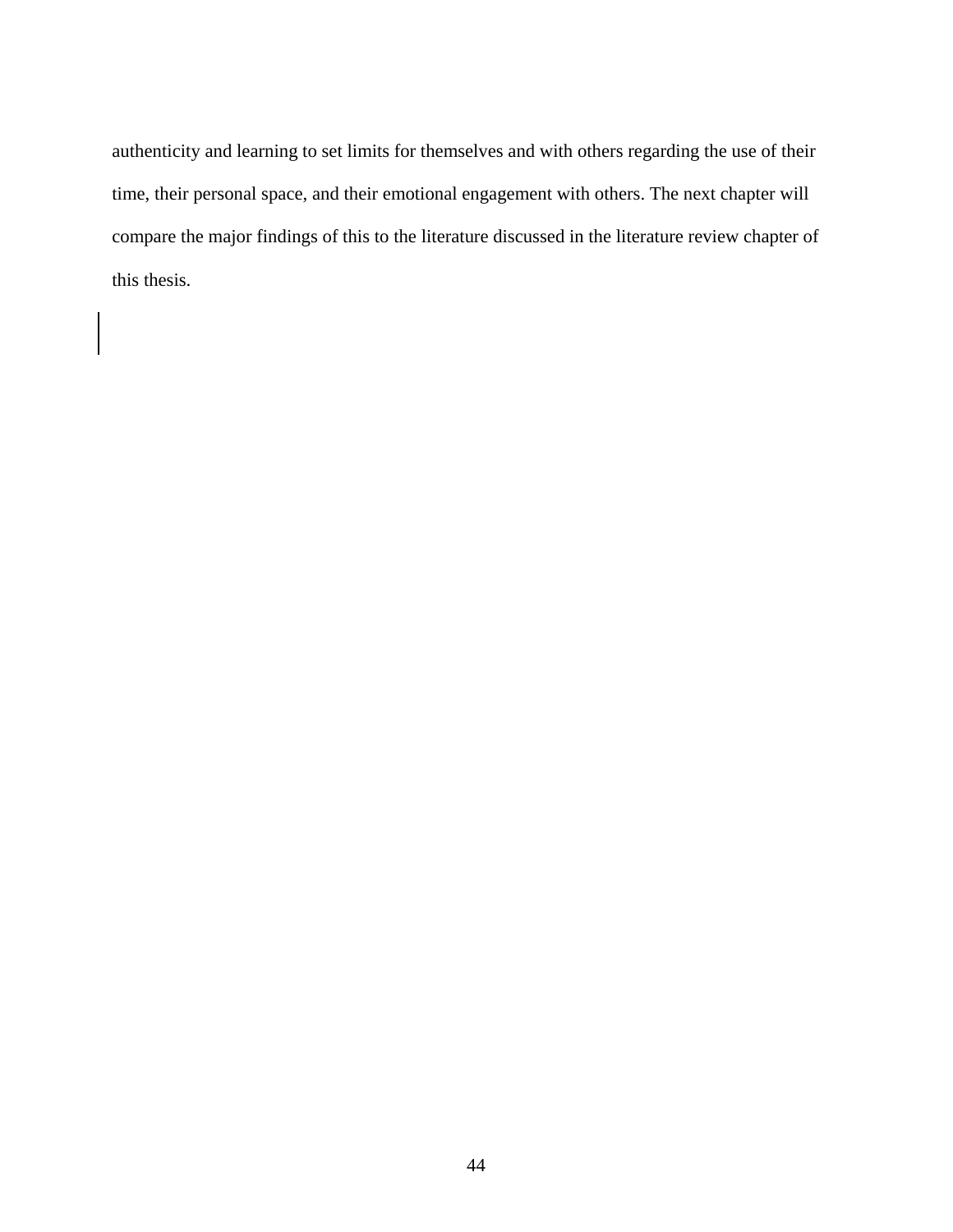#### **CHAPTER FIVE**

#### **Discussion**

 The purpose of this qualitative study was to gather the narratives of current and former staff members who have lived in therapeutic communities that serve individuals in recovery from mental illness and co-occurring substance abuse. The primary research question asked: What are the rewards and challenges for individuals who choose to make their full time homes as staff members in residential therapeutic communities? A review of the literature reveals that academic writings focus on the evolution and theory of the therapeutic community modality, the efficacy of the modality for clients, the relevance of the model to the recovery movement, and the challenges for staff members who work in the therapeutic community setting. However, there is a gap in the literature concerning staff members' perspectives of their work in therapeutic communities. In particular, the literature does not address the relatively rare and uniquely structured residential therapeutic community settings in which staff members live, full-time, in such communities. It is worth exploring this particular subtype of the therapeutic community model. As David Kennard has pointed out, in a time of limited funding resources, it is worth teasing out " exactly which elements of the TC are essential and which may be discarded in aid of increasing cost-effectiveness (Clements, Ramakrishna & Mackay, 2010, p.87). This study has aimed to give voice to those individuals in unique staff roles and to address the gap in the literature on therapeutic communities.

 In the previous chapter, I presented the findings of the study. In the discussion chapter, the major findings will be juxtaposed with research and theory from the literature review. Next, implications of the research will be discussed as they pertain to the modality of the residential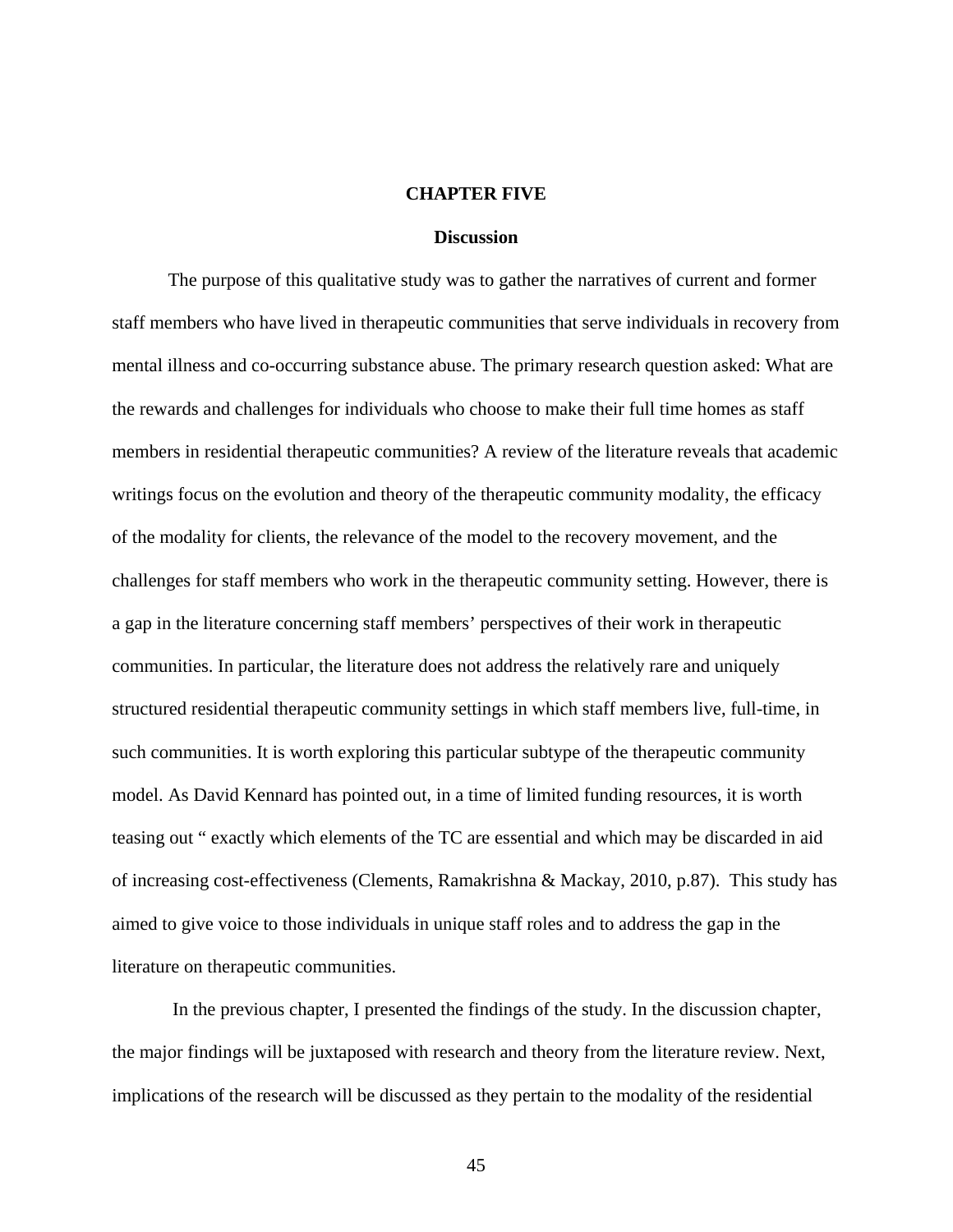therapeutic community and the field of social work at large. Finally limitations and recommendations for future areas of study will be discussed.

#### **Major Findings**

#### *Challenges.*

This study supports prior literature that illustrates that working in a therapeutic community can be particularly difficult because the modality places unique demands on staff members. (Main, 1957; Meinrath & Roberts, 2004; Reay & Revel, 1999; Whiteley, 1986 cited in Clements, Ramakrishna & Mckay, 2010). Several participants of this study described the challenge of maintaining a role of responsibility for clients while also establishing an authentic and open relationship with clients and other staff members. The authors of a prior study labeled this challenge for TC staff members as "the tension between being real and being therapeutic" (Clements, Ramakrishna & Mckay, 2010, p. 76). They went on to say that while "openness is a feature of any psychotherapeutic relationship, the difference in a TC is that it takes place not just within the therapy hour and the consulting room but in the process of daily life" (p.76). The findings of this study reveal that for staff members who live in the TC setting, the tension between being real and being therapeutic is even more pervasive because it can extend into their off-work hours.

Rex Haigh described the degree of openness that TCs expect of staff members as

". . . the questioning of motives, the relentless challenging of defenses, and inquisitiveness about observable relationships. The defining characteristic is the expectation and demand that communication is more open, more deep, and more honest than happens in everyday situations" (1998, p. 251 cited in Clements, Ramakrishna & Mckay, 2010, p. 76). The findings from this study reflect Haigh's observation about staff members in therapeutic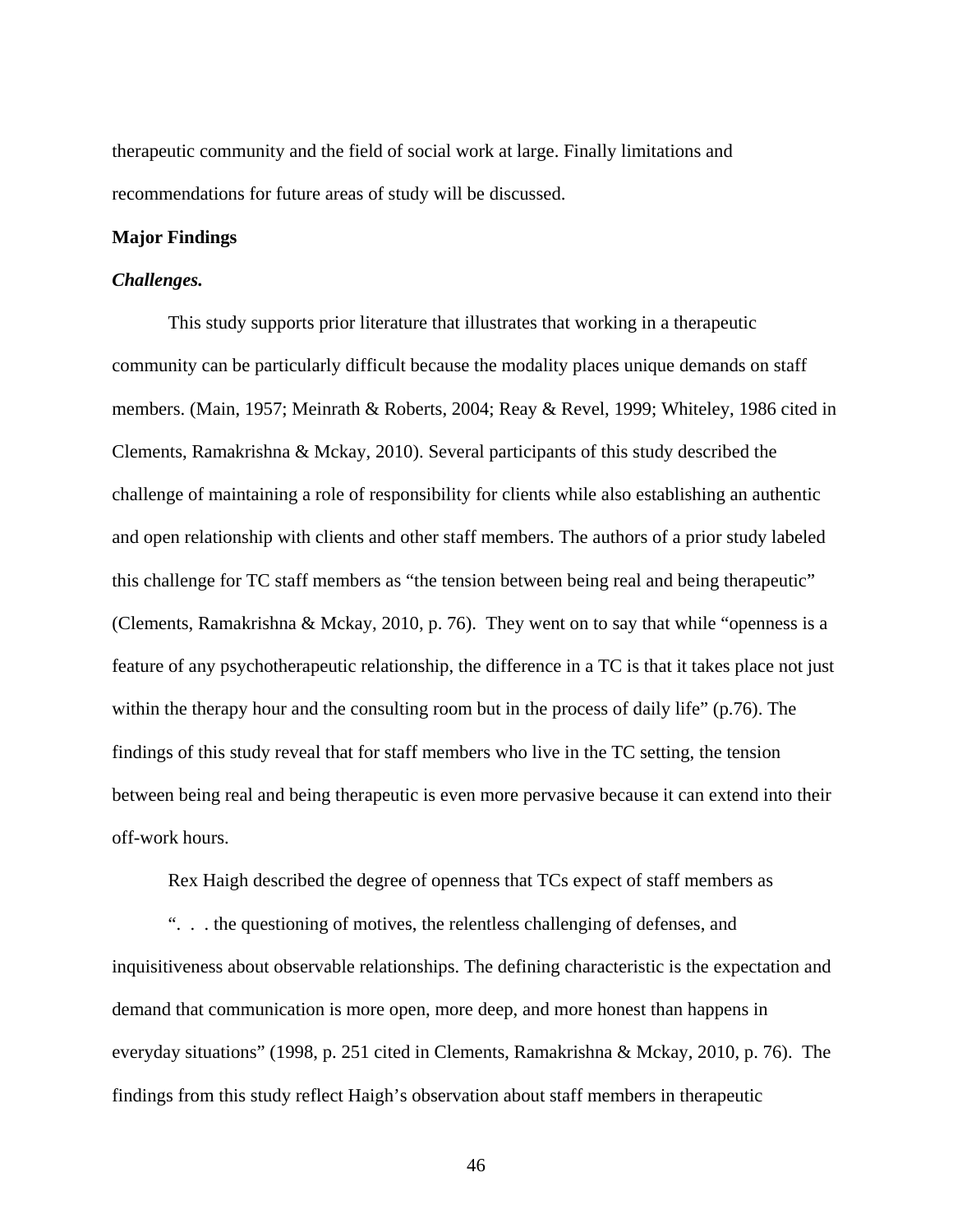communities. Several participants in this study echoed the idea that you cannot "fake" your way through life in a therapeutic community. One participant summed up the challenge that staff members face with the question: "How do you have a social self that is genuine yet preserves enough boundaries?" All of the participants in the study supported that the idea of navigating boundaries- whether they be physical boundaries, psychic boundaries or interpersonal boundaries- was a constant challenge within the TC. The theme of boundary regulation for staff members is in keeping with the theoretical literature linking object-relations theories with the TC model. The literature draws on Winnicott's idea of *potential space* that describes how participants in a relationship, "experiment in an interactive way with closeness and distance, separation and togetherness, boundary setting and boundary keeping" (Whiteley, 2004, p. 244).

 Another challenge that participants of this study named was the difficulty of being around individuals who are suffering emotionally and who may be struggling to develop healthy interpersonal skills. This finding concurs with the literature on staff roles within the TC. Participants in a prior study described, "the personal impact of working in such a disturbed and disturbing environment, the unrelenting reflection of powerlessness in the face of human suffering" (Clements, Ramakrishna, & Mckay, 2010, p. 86). Several interviewees in this study mention that the struggles of their clients could take a physical and mental toll on them as staff members. These findings concur with findings from a prior study that examined staff roles in a therapeutic community for children. The study described how the demands of the role, coupled with the behavior of the children, "created high levels of stress which threaten the staff members' own integration-their strength of ego-functioning" (Khaleelee, 1994, p. 8). The findings of this study show that participants' ego-functioning was often tested by the stress of the work. One participant described how, as a staff member, "your whole being is infiltrated by the whole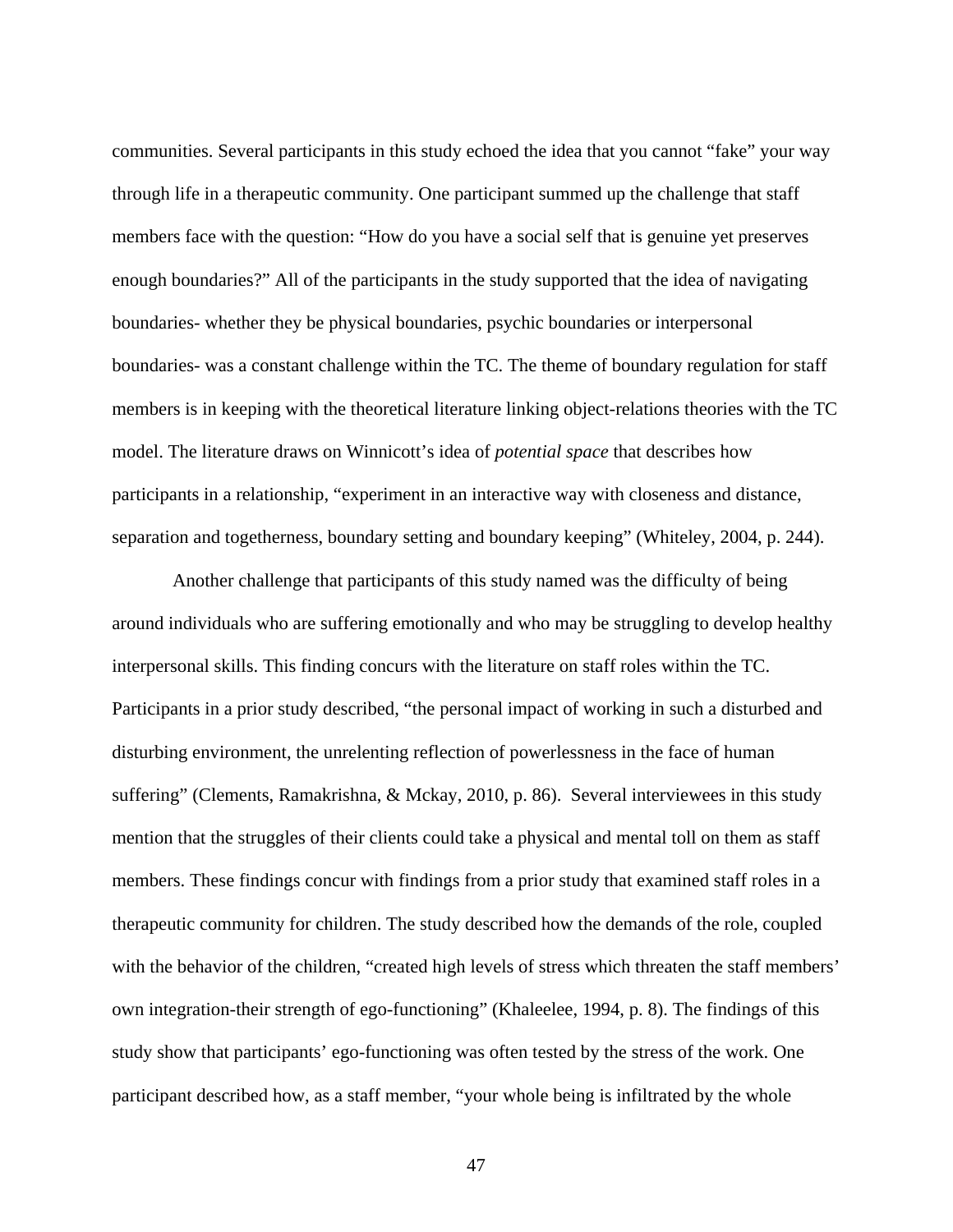community" as "you are faced with insults, compliments, dreams and nightmares". The description reflects the literature on attachment theory and therapeutic communities. The literature posits the TC model works in such a way that both staff and clients internalize the community (Whiteley, 1994).

### *Rewards.*

All of the participants in this study reported that they greatly valued the feeling of connection that came from living as a part of a community. This finding supports the theoretical literature that states that the therapeutic community becomes an attachment object for both staff and clients (Whitley, 1994). Some participants described the rewards of always being able to find company and companionship. Other participants used the phrase "like family" to describe the sense of connection that they felt to their community. Several participants also described feeling truly cared about and even "loved". This finding also concurs with previous literature. As described in one prior report, "the necessity of emotional availability for the work brings difficult experiences but also powerful positive ones, which can be equally difficult to make sense of" and that the rituals of the TC environment "create a powerful sense of belonging in the staff team" (Clements, Ramakrishna & Makay, p. 86).

One of the major findings of this study is that the rewards and challenges of the staff role in a TC are often the flip side of the same coin. Many participants showed an awareness that the conditions that created the biggest challenges in their work were often the conditions that yielded great benefits in terms of learning, self-awareness, and connection. As one former staff member put it: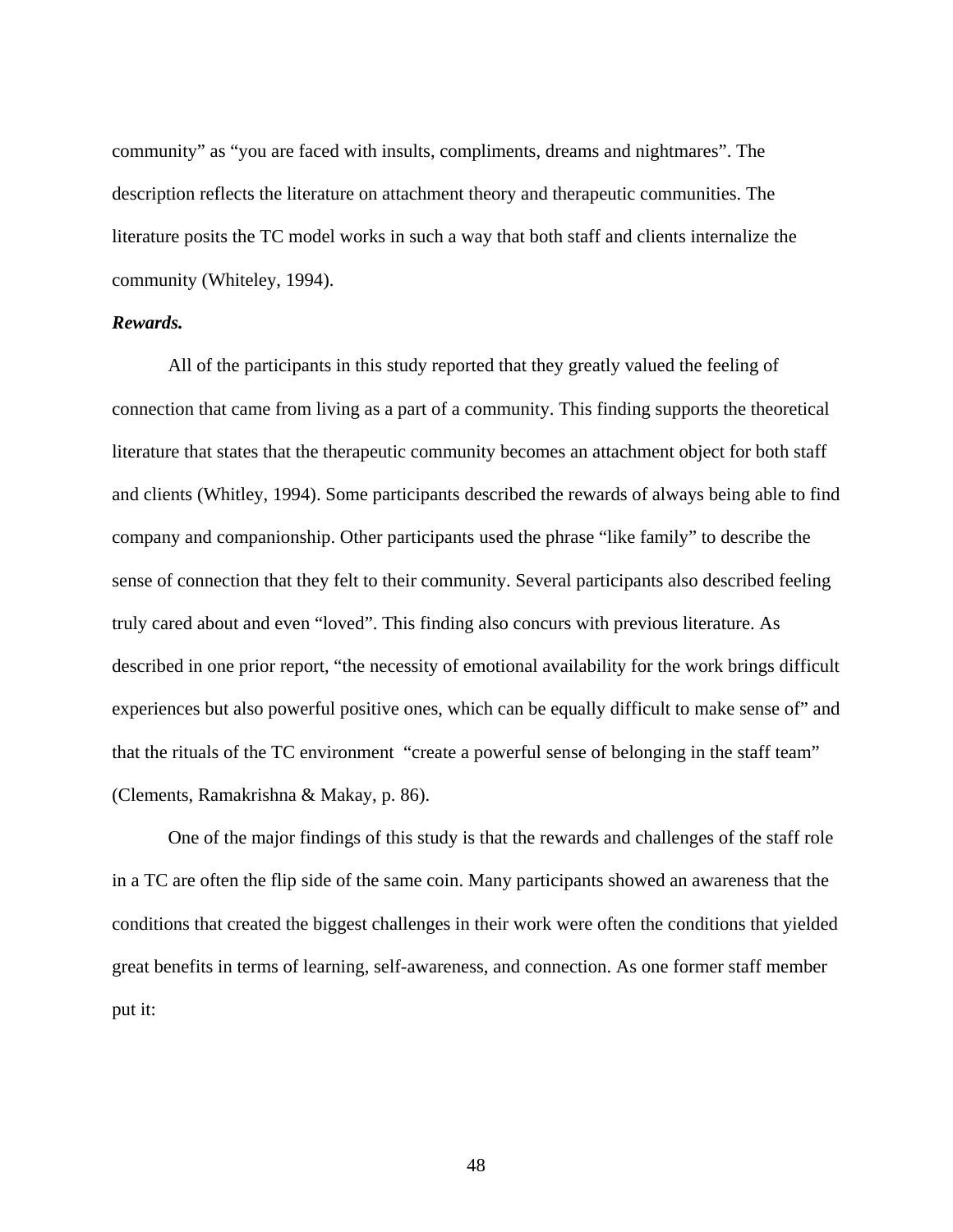Living in a community, whether you are a staff or client, makes you face yourself every day and the challenges that you face personally. The rewards of that are growth- learning who you are – essentially learning to love who you are.

This comment is concurrent with research on therapeutic communities that shows that patients benefit from learning from interpersonal interactions and also from greater self-understanding (Whiteley, 2004). The findings from this study demonstrate that staff members who live in therapeutic communities report experiencing some of the same benefits as clients.

Another participant, reflecting on his therapeutic community experience stated: I was forced to face some unfortunate parts of me. . .I think there's a lot of mirroring that goes on here. Our own patterns that come up and why we do the things we do. You kind of have a glimpse of yourself and you start changing.

This participant's revelation captures the dual nature of the learning that can occur for staff members in therapeutic communities. While many staff members describe that their learning experiences may have been stressful or even painful, they also reveal that the experience of psychological growth is highly valuable. The comment also shows that staff members are benefiting from the curative impact of reality confrontation described in the literature review.

 The findings of this study show that most participants were aware of the complexity of their role within the community. The findings also show that staff members were able to appreciate the complexity of constant boundary regulation and navigation of interpersonal relationships because it provided opportunities for them to grow as people. The findings show that participants were able to value the complexity and the tensions created by their role rather than become defeated by them. This finding points to the ego-strengthening capacity of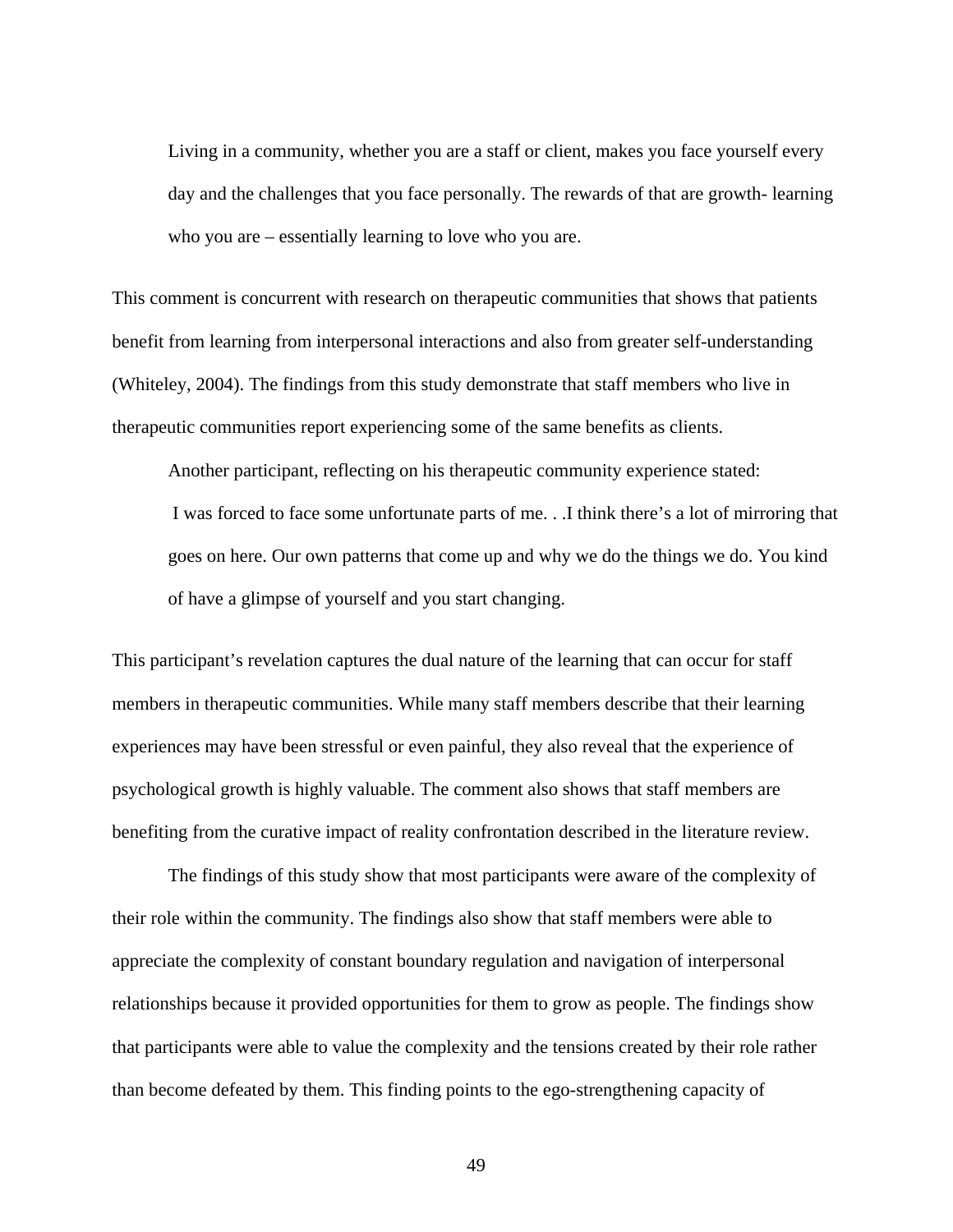therapeutic communities. It is also supported by current post-modern, intersubjective, and psychoanalytic literature.

In modern psychodynamic literature, the Winnicottian notion of potential space, often mentioned in the therapeutic community literature, is re-imagined as *third space*. This space is understood as both a physical and a psychological space. Third Spaces are "places or states of ambiguity in-between different "realties" that exist within and between subjects" (Keenan & Miehls, 2008, p. 167). Keenan and Miehls (2008), have suggested that repeated third space experiences and re-examinations of one's subjectivity can result in psychological development over time" (p. 167). They argue that tension, when experienced in the proper conditions of third space, allow people to grow and productively change from experiences of "ambiguity, complexity, and paradox" (Keenan & Miehls, 2008, p.167). The findings of this study show that staff members who live in therapeutic communities are repeatedly engaged in third-space activities which contribute to their ability to navigate complexity and to grow from that experience.

## **Implications for Social Work Practice**

This study may illuminate the unique experience of individuals who live and work as helping professionals in residential therapeutic communities. Participants in the study spoke candidly about navigating physical, relational and psychic boundaries while living as members of therapeutic communities. Participants also articulated that living in the therapeutic community setting as staff members provided many different types of challenges. Reflecting on their experiences, staff members frequently valued these challenges as opportunities to deepen selfknowledge and to grow personally and professionally. These findings add depth to the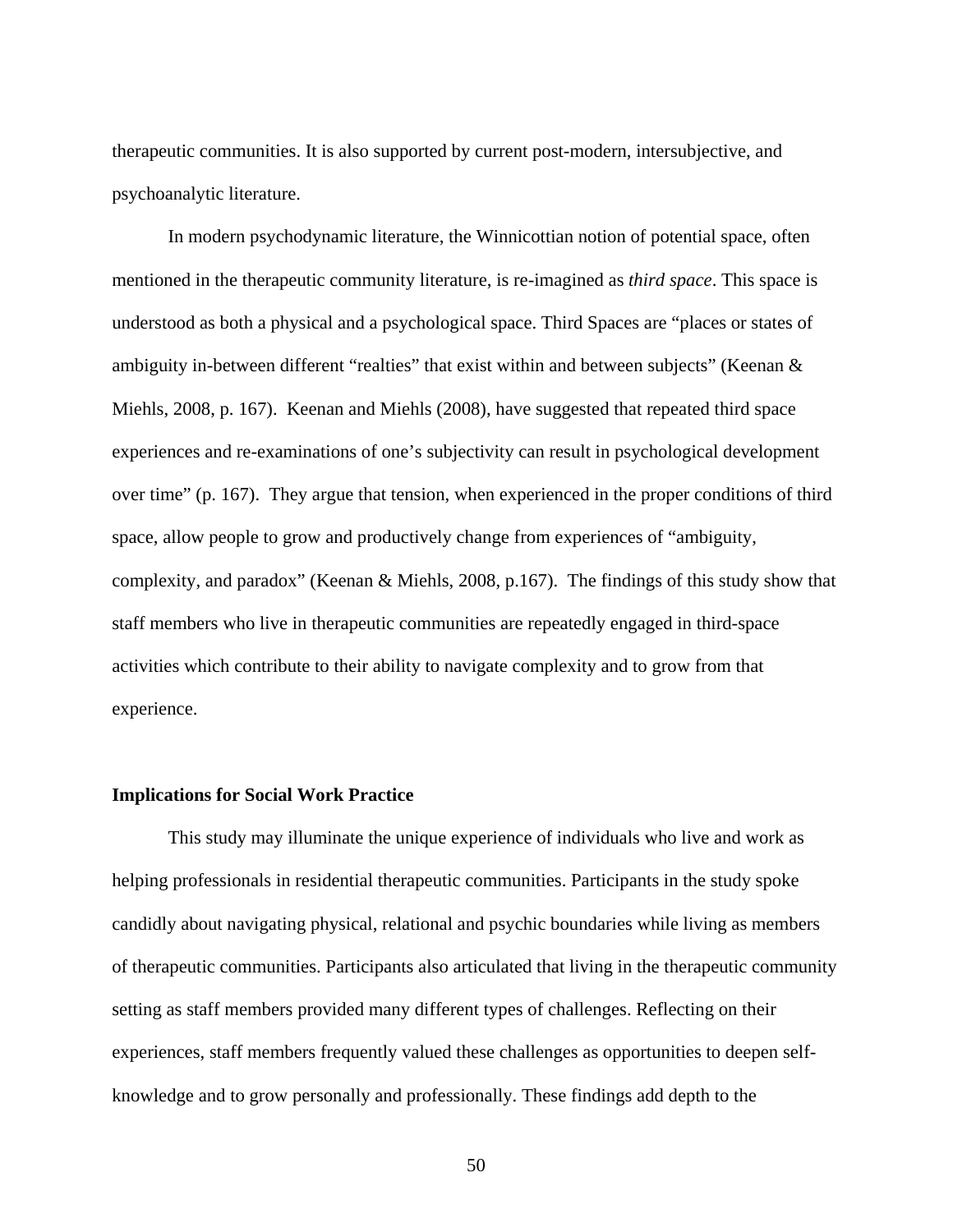knowledge about staff roles in therapeutic communities. They also provide unique insight into the experience of helping professionals who live alongside clients in therapeutic settings.

These findings are relevant to individuals who conduct research on therapeutic communities and also those who work within therapeutic communities. The findings may be especially useful to individuals who supervise staff members within therapeutic communities because they point to the value of encouraging the ambiguity and complexity that is built into the modality. Young staff members, new staff members, and individuals without clinical training will need wise supervisors who can guide them and contain their emotions as they navigate the liminal experience of boundary regulation within the TC. This is even more important for staff members who live within therapeutic communities. These findings may also be of use to those within the social work field who broadly interested the themes of boundary navigation between helping professionals and their clients.

## **Limitations and Recommendations for Future Research**

This study focused on the narratives of a few individuals who have lived within therapeutic communities. Due to the sample size, the study offers more depth and less breadth regarding the experiences of therapeutic community staff members who live within their community. Additionally the study is limited by the fact that only two therapeutic communities are represented within this study. Therapeutic Communities vary greatly from community to community and it would not be useful to present this study as generalizable across residential therapeutic communities. It is important to note that many of the individuals who participated in this study have lived and worked together closely. It is likely that their thoughts and feelings about their experiences did not occur within a vacuum but rather are the products of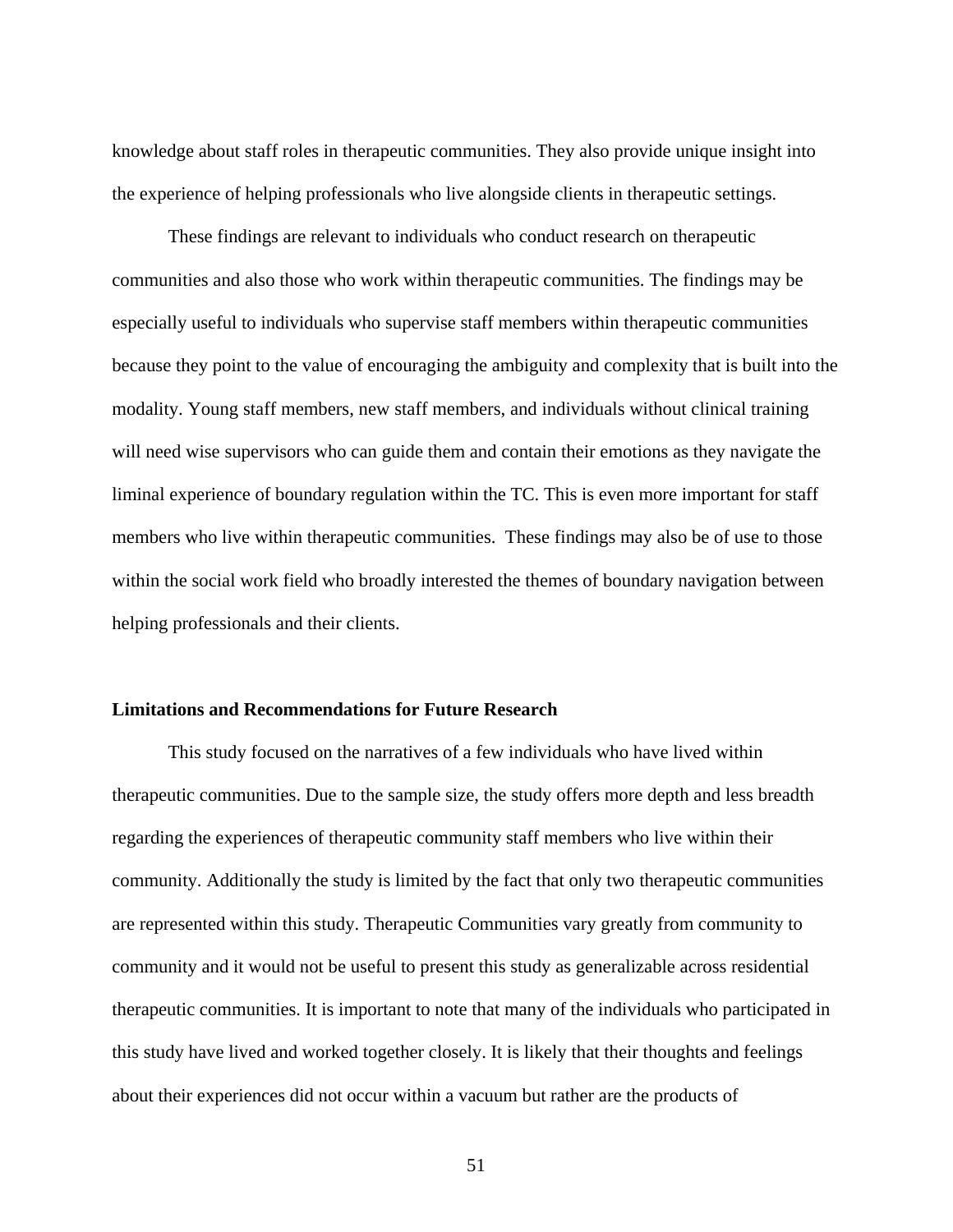conversations with each other and therefore influence and bias the overall narrative. Similarly, the researcher in this study was also a former staff member who lived within a residential therapeutic community and therefore brought her own biases to the research process.

Future studies on the staff role within therapeutic communities should include a larger sample size and a more diverse sample. Additionally, it may be useful to conduct studies that compare RTCs that have full-time residential staff members to RTCs that employ staff members in shifts to determine if there is a distinguishable difference between the approaches. Finally, future research should focus on clients' opinions of living alongside staff members so that their voices can offer a more complete picture of the unique intentional community model of therapeutic communities.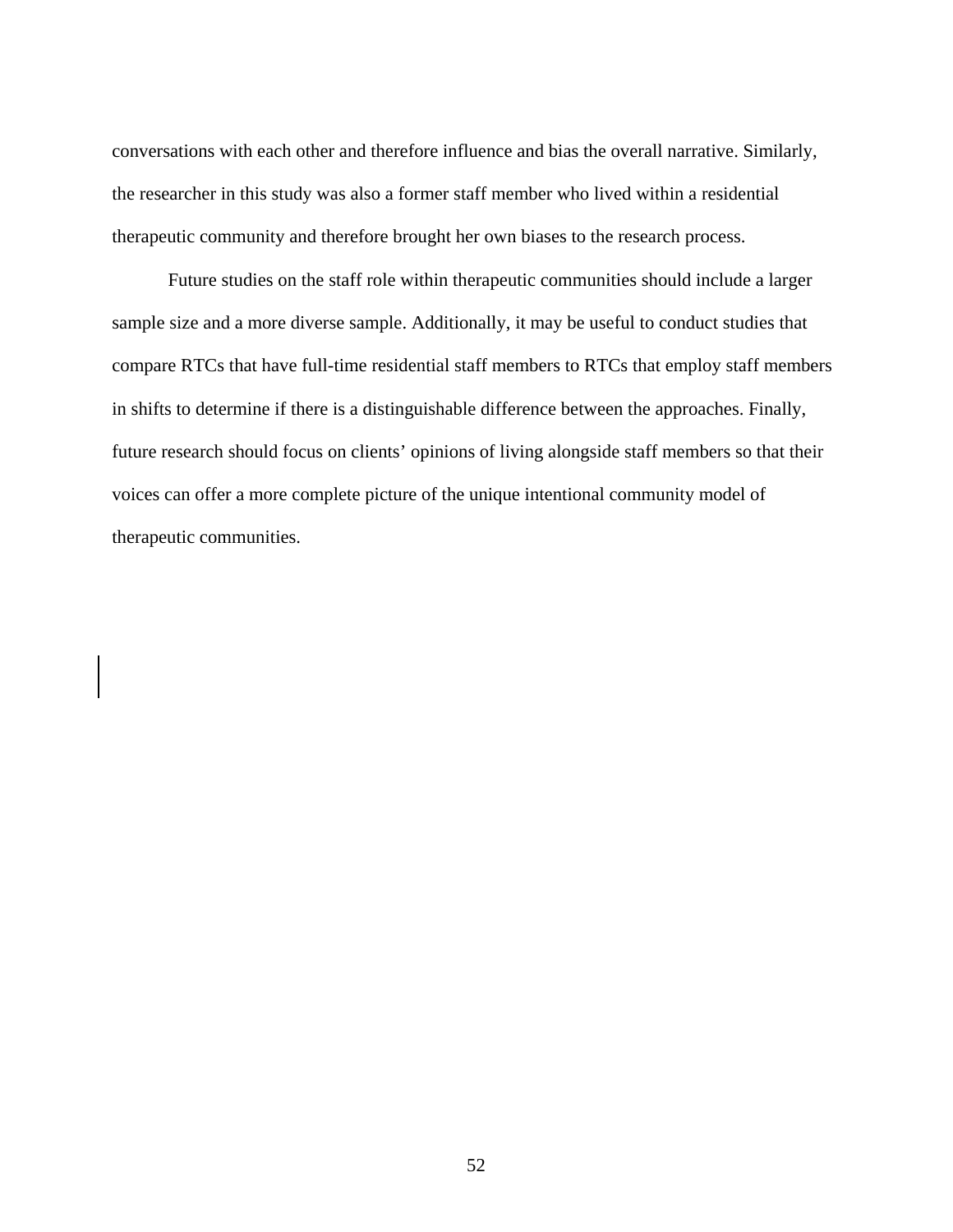#### **REFERENCES**

- Adrian, W. (1996). Never mind the theory, feel the guidelines: Practice, theory and guidance in residential child care: the case of the therapeutic communities. *Therapeutic Communities*, *17*(1), 19-29.
- Beseda, D. (1979). *The Role of Social Analysis in the Clinical Practice of a Therapeutic Community*. MA Thesis. Smith College, Northampton, Massachusetts.
- Brown, Y., & Rousseau, J. (2009). Connect: Residents' experience of a unique therapeutic community. *Therapeutic Communities*, *30*(4), 387-401.
- Clark, D.H. The Therapeutic Community: Concept, Practice and Future. British Journal of Psychiatry, 111:947-954.
- Campling, P., Haigh, R. Therapeutic Communities, Past, Present, and Future
- Clements, R., Ramakrishna, V., & Mackay, G. (2010). 'Being Real and Being Therapeutic' Revisted. *Therapeutic Communities*, *31*(1), 76-89.
- Keenan, E., & Miehls, D. (2008). Third Space Activities and Change Processes: An Exploration of Ideas from Social and Psychodynamic Theories. *Clinical Social Work Journal*, *36*, 165-175.
- Khaleelee, O. (1994). The Defence Mechanism Test as an Aid for Selection and Development of Staff, Therapeutic Communities, 5(1).
- Norman, A. (1972). Double Messages in a Therapeutic Community. *Psychotherapy and Psychosomatics*, *20*(3-4), 143-147.
- Rapoport, R. N. (1960).Community as doctor; new perspectives on a therapeutic community. London: Tavistock Publications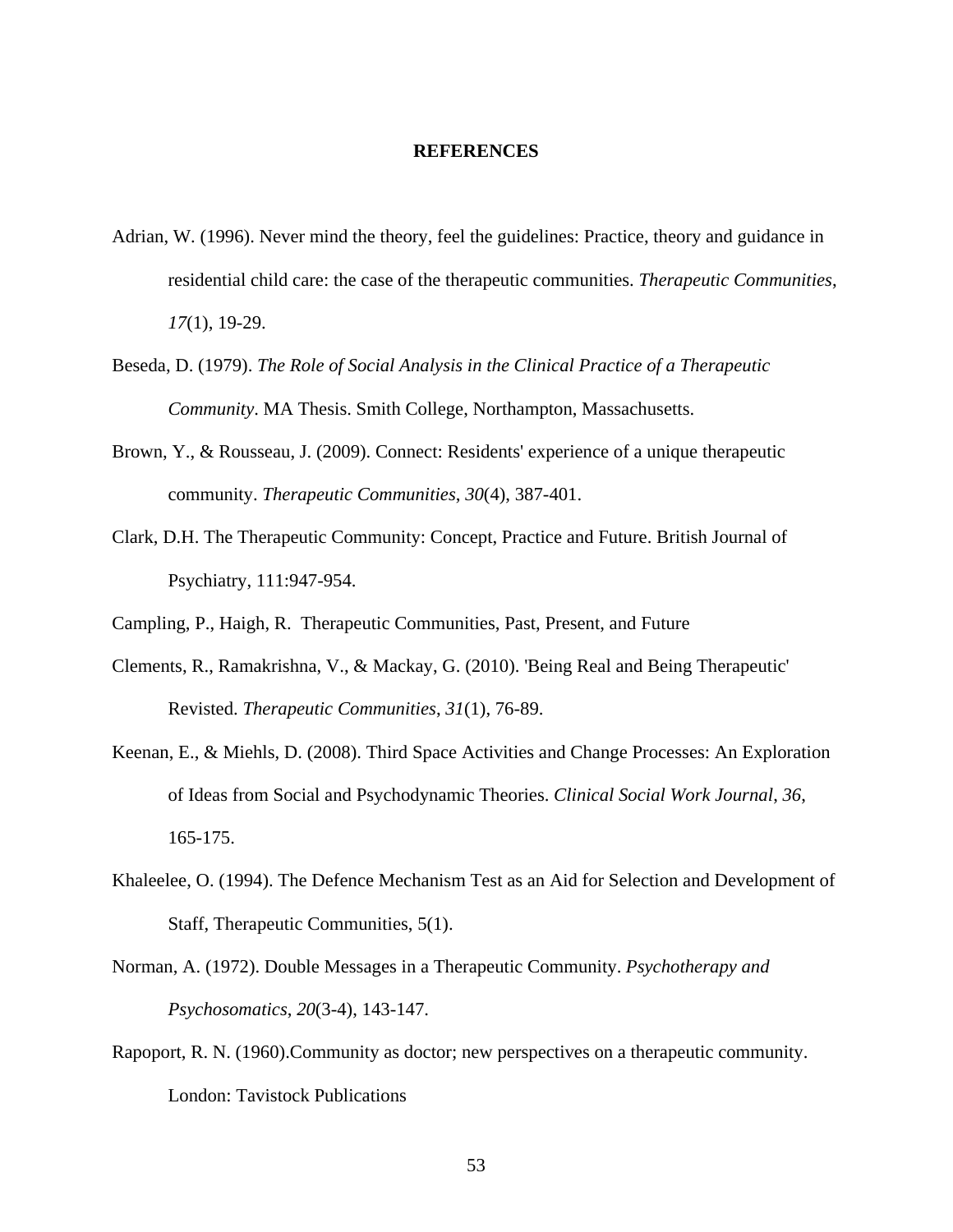- Roberts J. (1997). How to Recognise a Therapeutic Community, Prison Service Journal, 111, 4- 7.
- Ware, N., Hopper, K., Tugenberg, T., Dickey, B., & Fisher, D. (2007). Connectedness and Citizenship: Redefining Social Integration. *Psychiatric Services*, *58*(4), 469-474.
- Whiteley, S.,Collins, M. (1987). The Therapeutic Factors in Group Psychotherapy Applied to the Therapeutic Community. International Journal of Therapeutic Communities, 18(1), 27- 37.
- Whiteley, S. *(2004). The Evolution of The Therapeutic Community.* Psychiatric Quarterly, 75(3), 233-248.
- Woodward, R. (1999). The Prison Communities: Therapy within a Custodial Setting. In Campling, P., & Haigh, R. (Eds.) *Therapeutic communities past, present, and future* (pp. 162-173). London: Jessica Kingsley Publishers.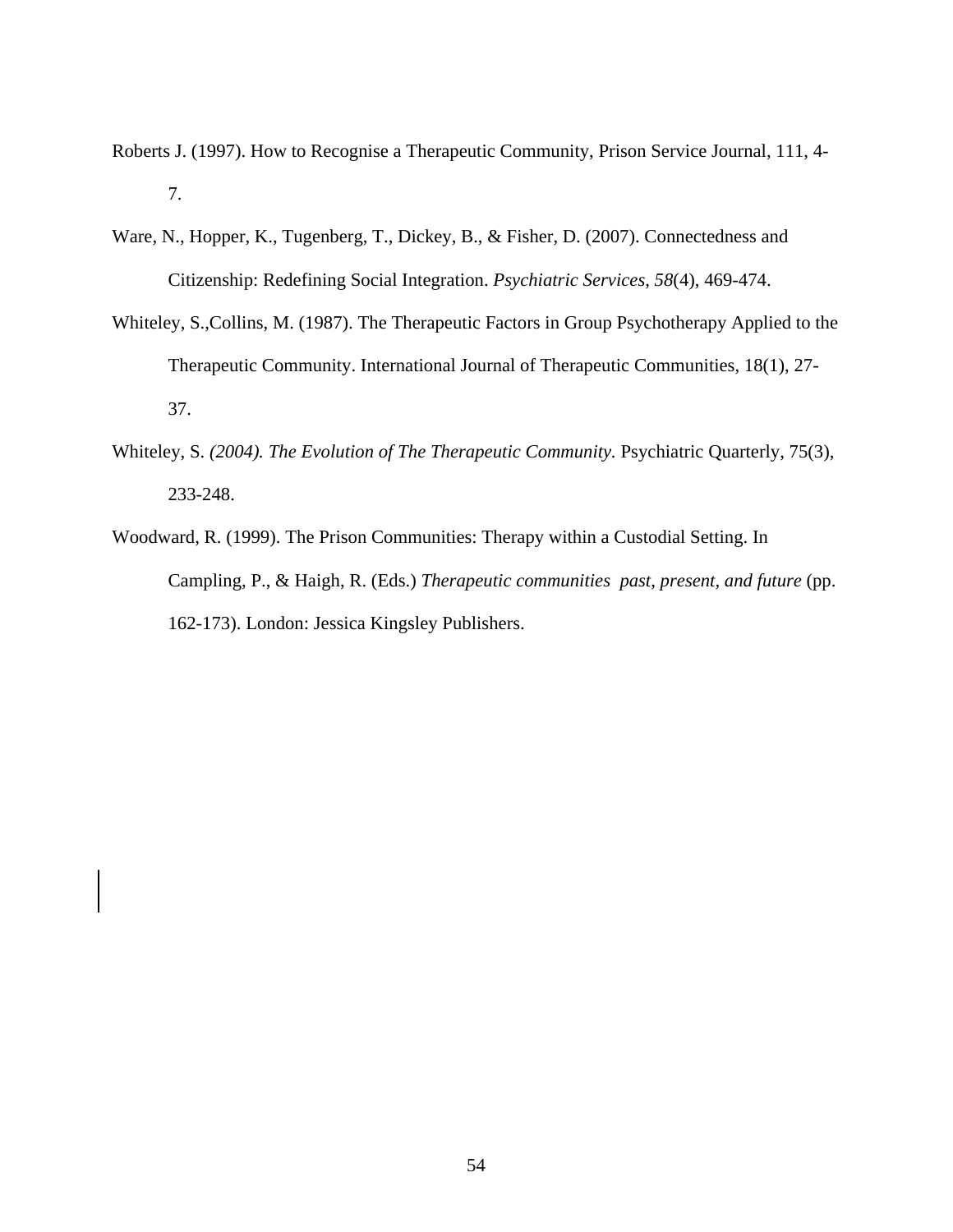### **APPENDIX A: INTERVIEW GUIDE**

### **A) Demographic Information:**

1. How old are you?

2. Current occupation?

3. What were the dates of your employment in the residential therapeutic setting?

4. What was the name to the residential therapeutic community that you worked in?

5. What was the last grade you completed in school?

**B.** Please name any courses that you have completed that are relevant to your work in a residential therapeutic setting for individuals in recovery from mental illness.

**C**. Do you have first hand experience with mental illness?

**D.** Please describe how you first came to work in the residential therapeutic home or community

1.What were your motivations for taking on this unique residential staff position?

**E.** Briefly describe the impact of living full-time in your place of employment.

**F**. Please describe one or two memorable interactions with other members of the household or community (can include staff and/or clients).

**G.** Please describe:

1. How you believe that your residential therapeutic community or home is unique compared to other therapeutic settings for individuals in recovery from mental illness.

2. How you believe that your residential therapeutic community or home is similar to other therapeutic settings for individuals in recovery from mental illness.

**H**. Please describe (and give one or two brief examples from your personal experience)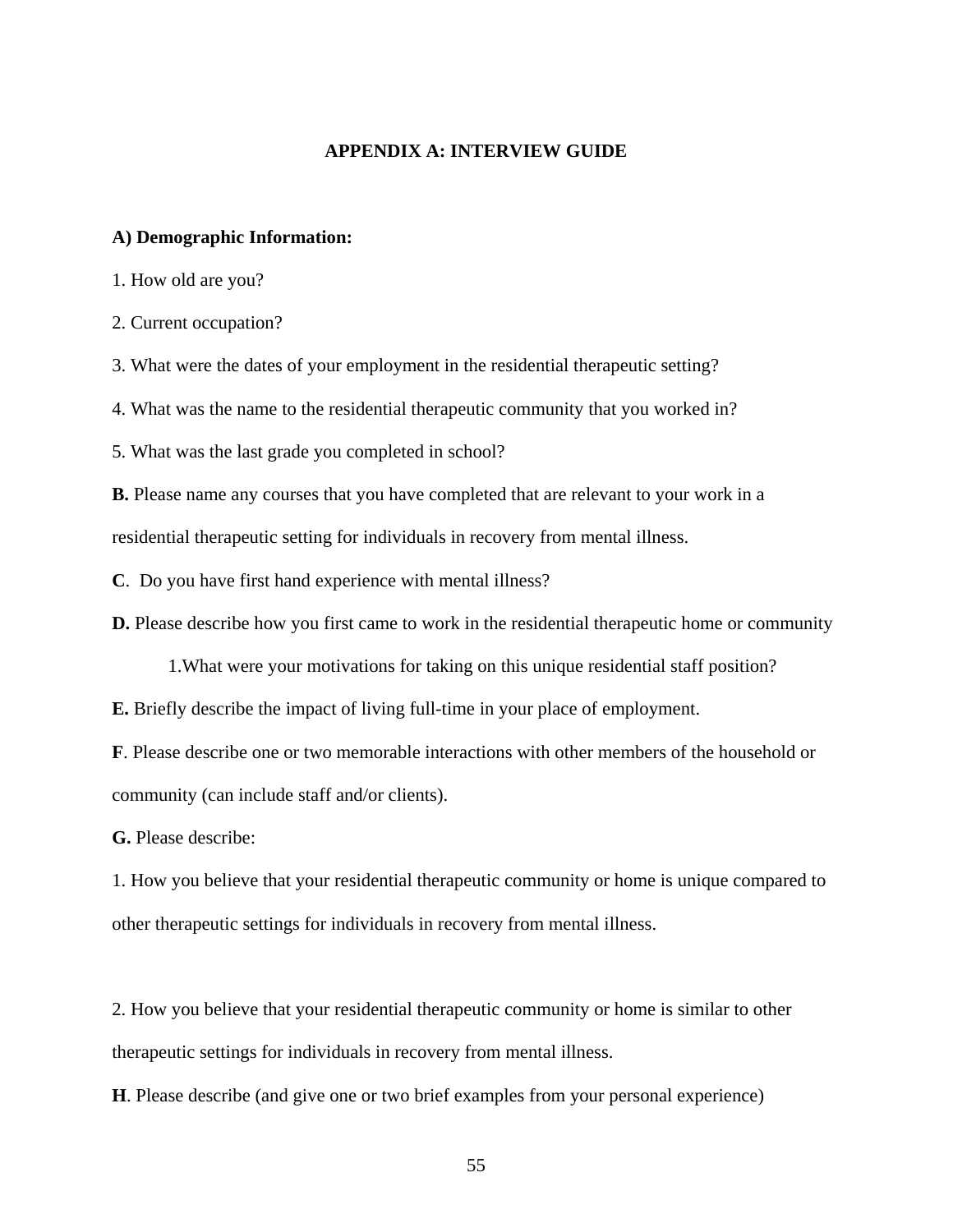-any particular challenges for staff members living in this type of therapeutic setting? -any particular challenges for clients living in this type of therapeutic setting? - any particular rewards for staff members living in this type of therapeutic setting? -any particular rewards for clients living in this type of therapeutic setting?

**I.** Please describe how you dealt with the overlap between your personal life and your work life.

**J**. Please describe :

- 1. Any helpful supervision or guidance you received from other staff members
- 2. Any advice you would give to new staff members in a residential home or therapeutic community
- **K**. Please make any other comments you have regarding this study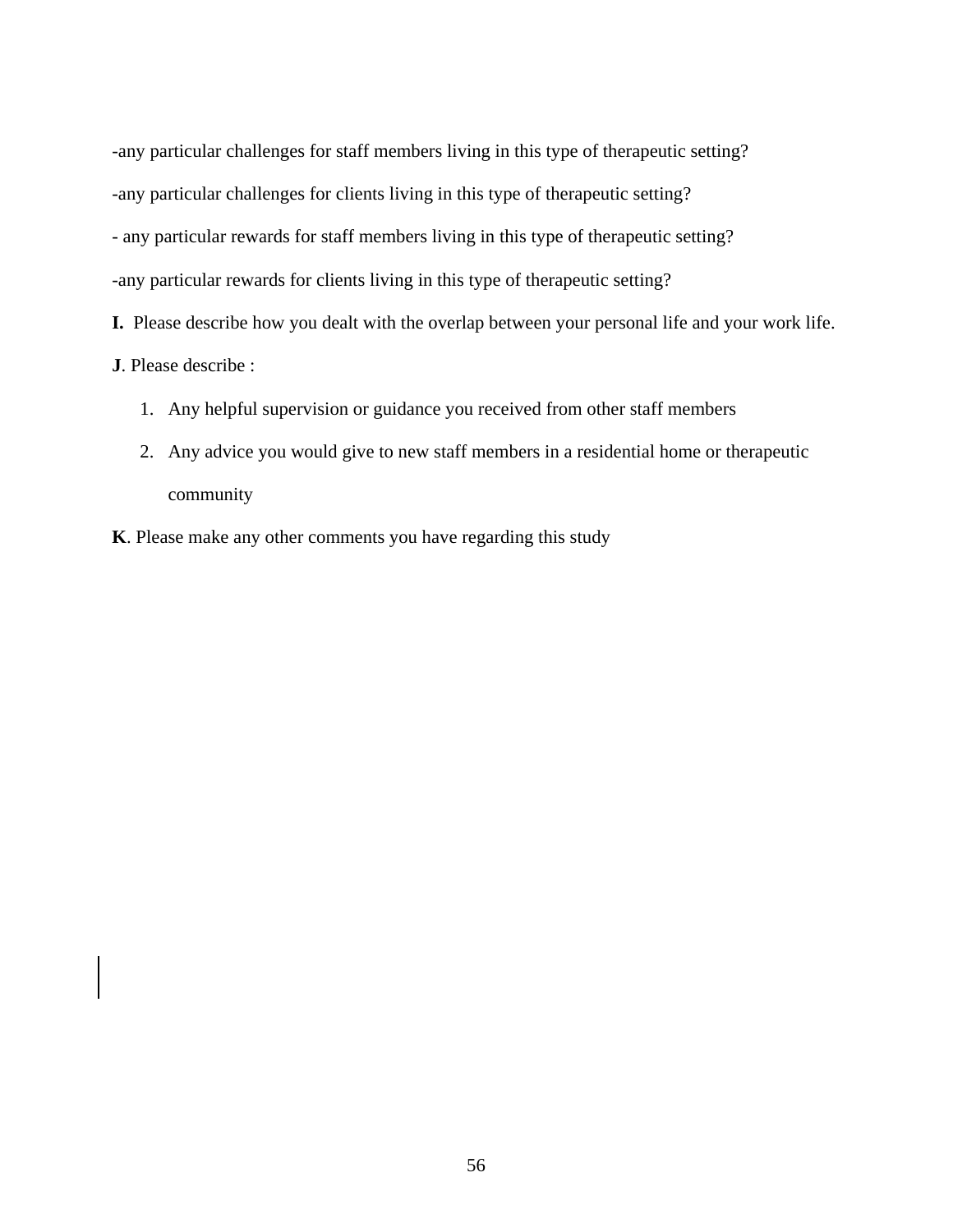## **APPENDIX B: Recruitment Email**

Subject: Attention: Current and Former Residential Therapeutic Community Staff Members

Hello

My name is Rebecca Shulman. I am a social work student at Smith College School for Social Work. For my master's thesis I will be researching perspectives of people who have worked and lived as staff members in a residential therapeutic home or community.

## I NEED YOUR HELP!!!

I am asking for your help to find people to participate in my study. Participants must have worked at the residential therapeutic setting in the past 20 years and meet the following criteria:

a) Worked as live-in staff member in a residential therapeutic setting for a minimum of 3 months

b) Have left the staff position voluntarily (not been dismissed from the staff position)

c) Have worked in the residential therapeutic home or community in the past 20 years.

I plan to interview people (either in person or via Skype) about their experience working and living in the residential therapeutic community. The interview should last anywhere from 20 to 60 minutes.

If you, or anyone you know may be interested in participating, please call me at xxxxxxx or send an e-mail to xxxxxxxxxx . In your phone message or e-mail include the following information: your name, a good phone number to reach you at, and a couple of times you can be reached in the next few days. If you would like to participate, please contact me by March 1<sup>st</sup>, 2011.

If you have any questions about the study or are not sure if you qualify for participation, please call me at XXXXXXX or e-mail me at xxxxxxxxxx.

If you know of anyone who may be interested in participating in this study, please forward this email on to them.

Thanks in advance for helping me out with my research.

Sincerely, Rebecca Shulman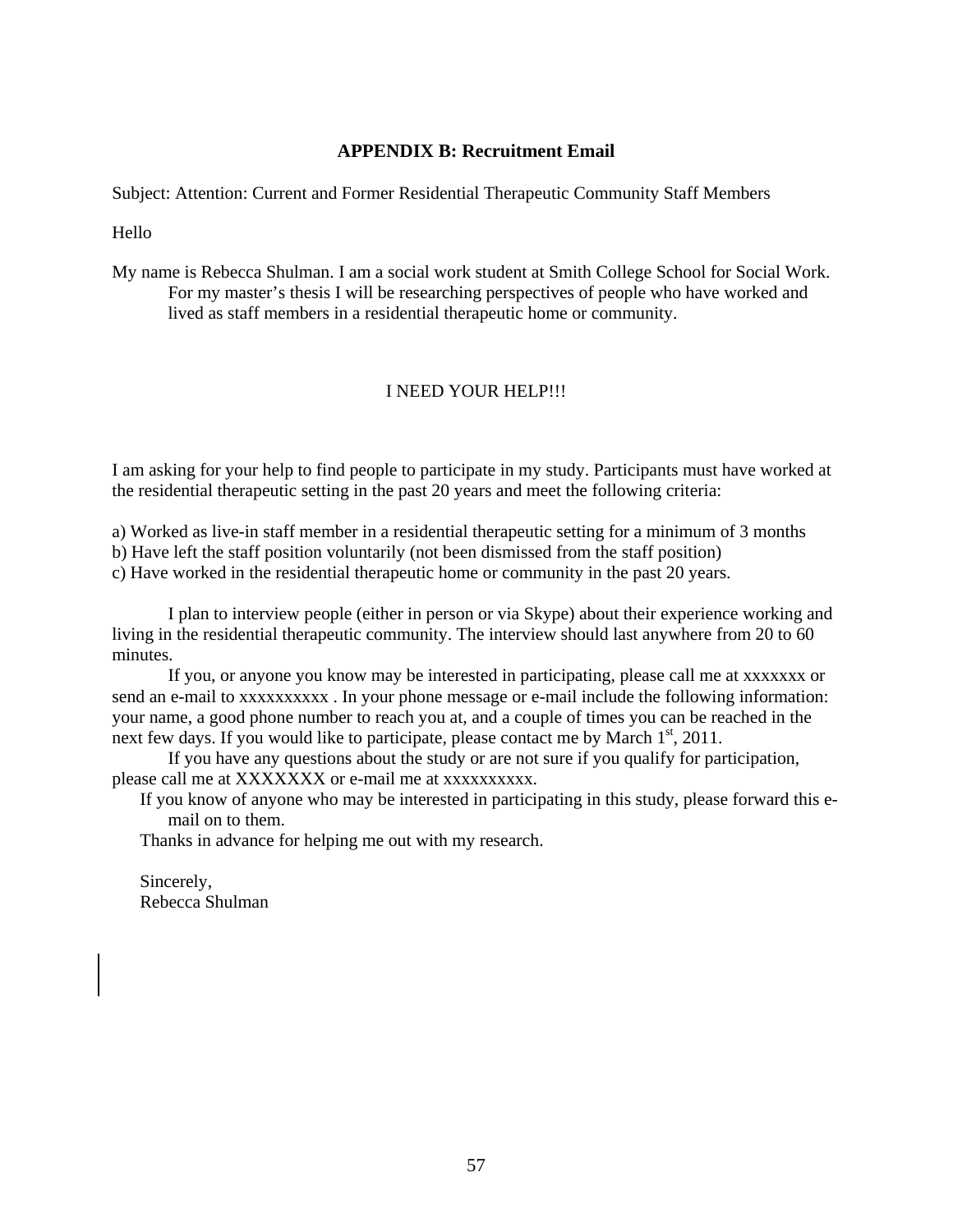## **APPENDIX C: Human Subjects Review Approval Letter**



Smith College<br>Northampton, Massachusetts 01063<br>T (413) 585-7950<br>F (413) 585-7994

March 14, 2011

Rebecca Shulman

Dear Rebecca,

Your revised materials have been reviewed. They are fine and we are now able to give final approval to your very interesting and useful study.

Please note the following requirements:

Consent Maintaining Data: You must retain all data and other documents for at least three (3) years past completion of the research activity.

In addition, these requirements may also be applicable:

Amendments: If you wish to change any aspect of the study (such as design, procedures, consent forms or subject population), please submit these changes to the Committee,

Renewal: You are required to apply for renewal of approval every year for as long as the study is active.

**Completion:** You are required to notify the Chair of the Human Subjects Review Committee when your study is completed (data collection finished). This requirement is met by completion of the thesis project<br>during the Third Summer during the Third Summer.

Good luck with your project.

Sincerely,

Non Human Ihr

Ann Hartman, D.S.W. Chair, Human Subjects Review Committee

CC: Michael Murphy, Research Advisor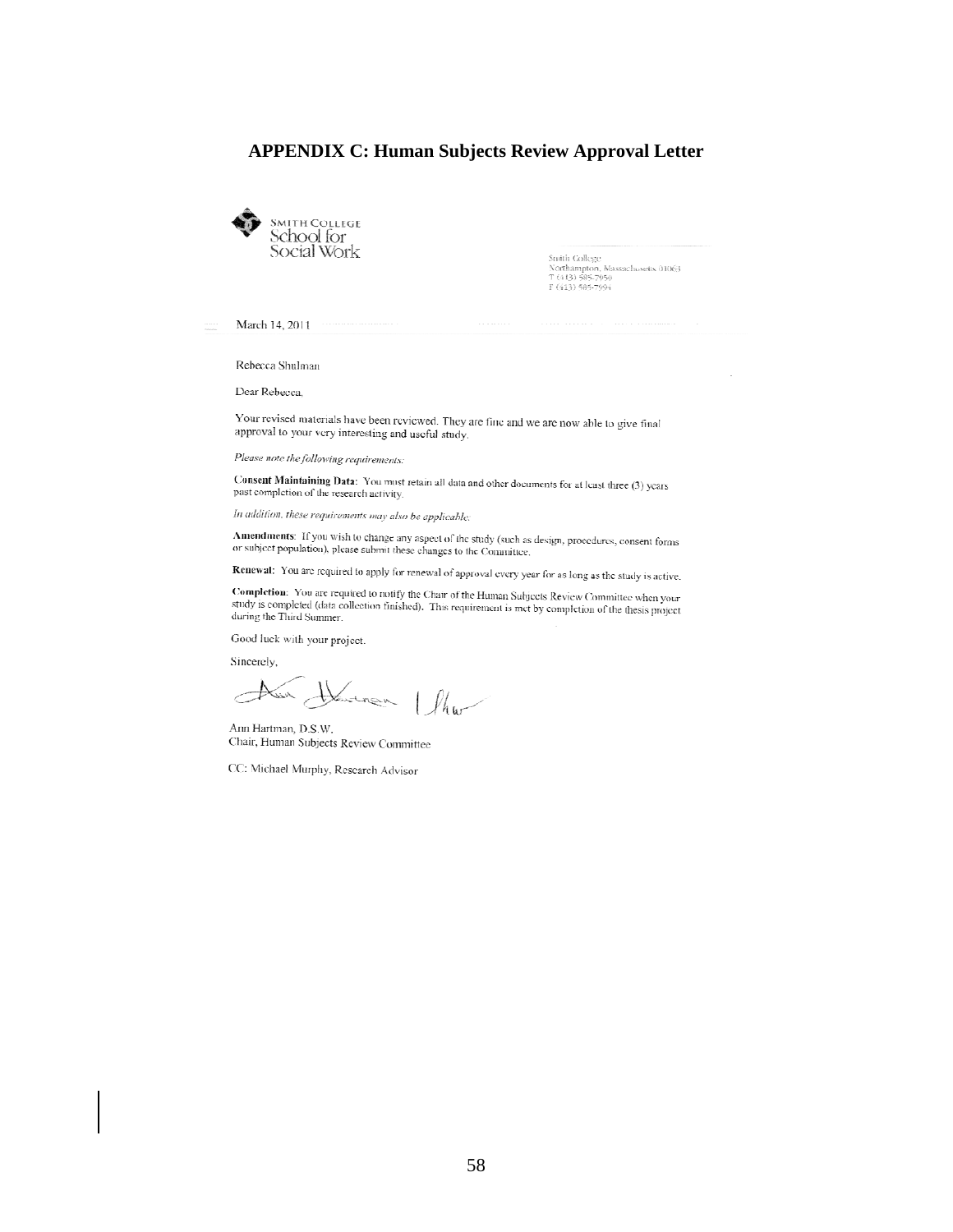## **APPENDIX D: INFORMED CONSENT FORM**

January 14, 2011

Dear Potential Research Participant,

My name is Rebecca Shulman and I am a MSW student at Smith College School of Social Work conducting qualitative research for my master's thesis. The purpose of my research is to explore the rewards and challenges of living as a full-time staff member in a residential therapeutic home or community along with individuals in recovery from mental illness. The research may also be used for publication and presentation.

Your participation is requested because you have worked as a staff member and resided in an intentional residential therapeutic home or community for a minimum of 3 months at some time after January  $1<sup>st</sup>$ , 1990. If you choose to participate, I will interview you about your work and living experiences, memories of your relationships with other staff members in the residential setting, and your general thoughts about working in a residential therapeutic setting. In addition, I will ask you to provide demographic information about yourself. The interview will be conducted either in person or via Skype. The interviews will be audio-recorded and will last between 20 and 60 minutes.

 There are minimal risks associated with involvement in this research, the most being emotional discomfort or stress that could potentially arise from discussing work experiences during the interview. The benefits of participating in this study are that you have an opportunity to share your memories about a unique communal living experience, and contribute to an important area of research, to further understanding about how to supervise and support staff in helping professions.

 Your participation in this study is confidential and every effort will be made to protect your confidentiality. I will take measures to label audiotapes and interview notes with a pseudonym instead of your real name. Additionally, I will lock consent forms, audiotapes, and interview notes in a file drawer and keep electronic files password-protected during the thesis process and for three years thereafter, in accordance with federal regulations. After such time, I will either destroy them or, if I continue to have further need for them, will maintain the material in its secure location until I no longer need them or destroy it. In the written thesis, I will not use demographic information to

 describe individual participants but rather combine the demographic data to represent the subject pool in the aggregate.

Participation in this study is voluntary. You may refuse to answer any interview question(s) and you may withdraw from the study at any time without penalty by indicating that